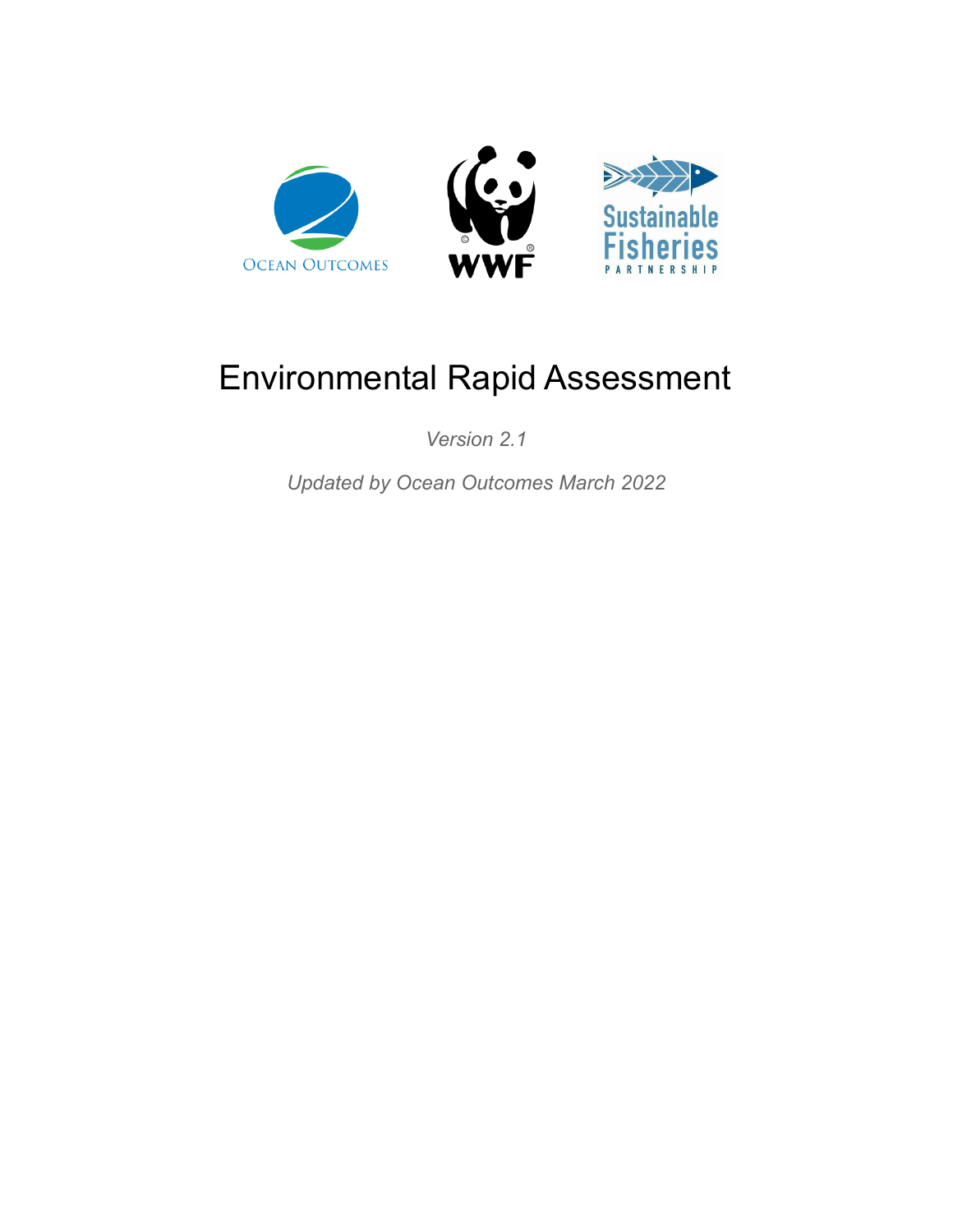### **Table of Contents**

| <b>Background</b>                                                                                                                                                                                                                                                                     | 5                                |
|---------------------------------------------------------------------------------------------------------------------------------------------------------------------------------------------------------------------------------------------------------------------------------------|----------------------------------|
| <b>Objectives</b>                                                                                                                                                                                                                                                                     | 6                                |
| <b>Scope</b>                                                                                                                                                                                                                                                                          | 6                                |
| <b>Overview of the methodology</b>                                                                                                                                                                                                                                                    | 7                                |
| <b>General framework</b>                                                                                                                                                                                                                                                              | $\overline{\mathbf{z}}$          |
| <b>Scoring</b>                                                                                                                                                                                                                                                                        | 7                                |
| <b>Information gathering</b>                                                                                                                                                                                                                                                          | 9                                |
| <b>Special cases</b>                                                                                                                                                                                                                                                                  | 9                                |
| <b>Definitions of terms</b>                                                                                                                                                                                                                                                           | 10                               |
| <b>Basic fishery information and defining the UoA</b>                                                                                                                                                                                                                                 | 10                               |
| <b>Status of target stock(s) - Principle 1</b>                                                                                                                                                                                                                                        | 10                               |
| Stock status outcome (1.1.1)<br>Non data-limited pathway<br>Data-limited pathway                                                                                                                                                                                                      | 10<br>11<br>11                   |
| LTL stock status outcome (1.1.1A)                                                                                                                                                                                                                                                     | 13                               |
| Stock rebuilding outcome (1.1.2)                                                                                                                                                                                                                                                      | 14                               |
| Harvest strategy (1.2.1)                                                                                                                                                                                                                                                              | 14                               |
| Harvest control rules (1.2.2)                                                                                                                                                                                                                                                         | 16                               |
| Harvest strategy information and monitoring (1.2.3)                                                                                                                                                                                                                                   | 17                               |
| Assessment of stock status (1.2.4)                                                                                                                                                                                                                                                    | 17                               |
| <b>Ecosystem impacts - Principle 2</b><br>Important definitions used in Principle 2                                                                                                                                                                                                   | 18<br>19                         |
| <b>Principle 2 scoring guidance</b><br>Primary/Secondary species information (PIs 2.1.3 and 2.2.3) decision tree<br>Principle 2 species<br>P2 species classification decision tree<br>Primary and secondary species decision tree<br>Scoring multiple species within a Principle 2 PI | 20<br>21<br>22<br>22<br>23<br>24 |
| Primary/secondary species outcome (2.1.1, 2.2.1)                                                                                                                                                                                                                                      | 26                               |
| Primary/secondary species management (PIs 2.1.2, 2.2.2)                                                                                                                                                                                                                               | 28                               |
| ETP species information (2.3.3)                                                                                                                                                                                                                                                       | 29                               |
| ETP species outcome (2.3.1)                                                                                                                                                                                                                                                           | 31                               |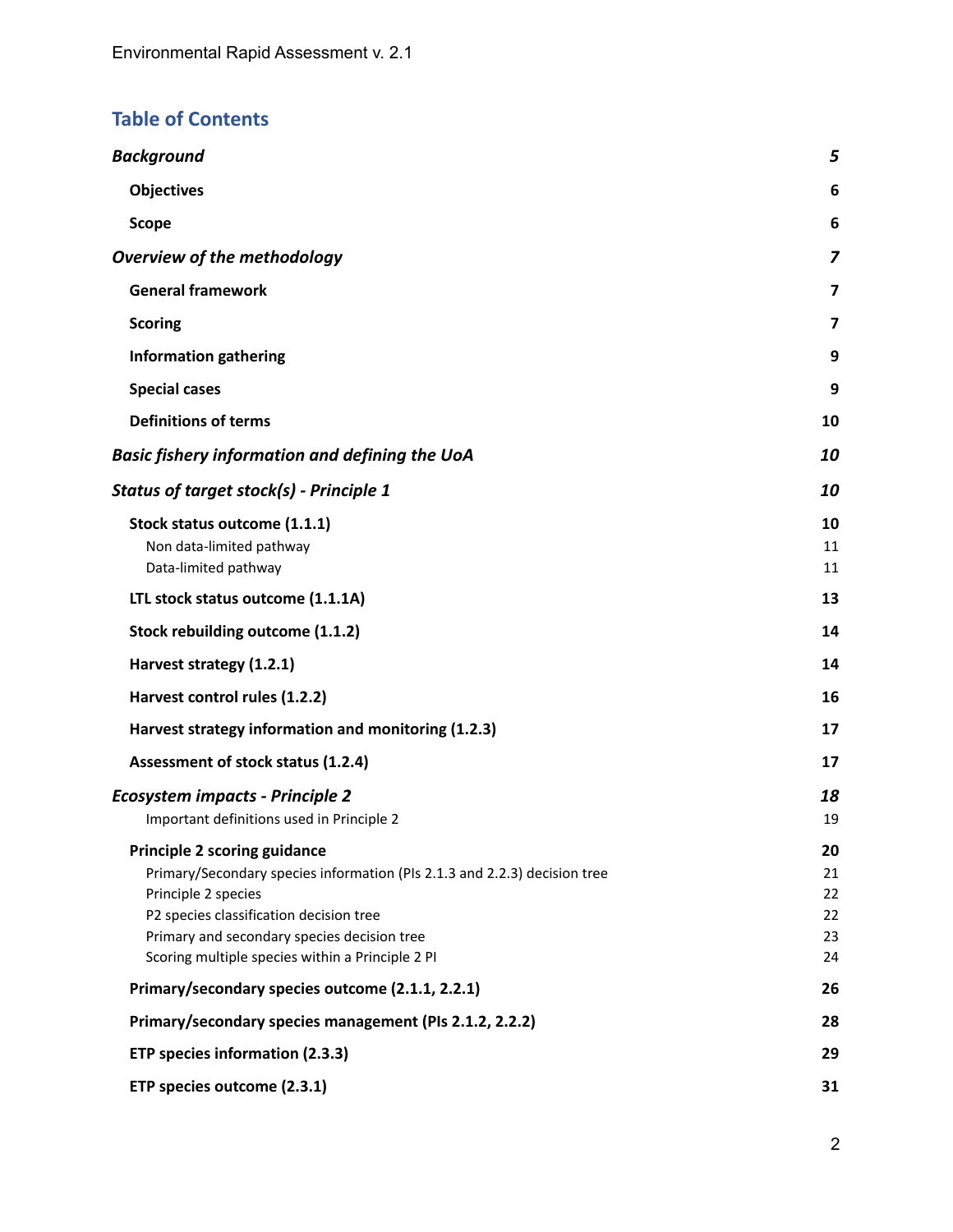| ETP species management (2.3.2)                                | 31 |
|---------------------------------------------------------------|----|
| Habitats information (2.4.3)                                  | 33 |
| Habitats outcome (2.4.1)                                      | 34 |
| Habitats management (2.4.2)                                   | 35 |
| <b>Ecosystem information (2.5.3)</b>                          | 37 |
| Ecosystem outcome (2.5.1)                                     | 38 |
| Ecosystem management (2.5.2)                                  | 38 |
| <b>Management system - Principle 3</b>                        | 39 |
| Legal and/or customary framework (3.1.1)                      | 39 |
| Consultation, roles, and responsibilities (3.1.2)             | 40 |
| Long term objectives (3.1.3)                                  | 41 |
| Fishery-specific objectives (3.2.1)                           | 42 |
| Decision-making processes (3.2.2)                             | 43 |
| <b>Compliance and enforcement (3.2.3)</b>                     | 44 |
| Monitoring and management performance evaluation (3.2.4)      | 45 |
| <b>Appendices</b>                                             | 47 |
| Lower trophic level species                                   | 47 |
| <b>Productivity Susceptibility Analysis (PSA)</b>             | 48 |
| Instructions for conducting a PSA                             | 48 |
| Glossary                                                      | 51 |
| <b>Additional resources</b>                                   | 56 |
| Data-limited Methods Toolkit                                  | 56 |
| FishPath                                                      | 57 |
| Framework for Integrated Stock and Habitat Evaluation (FISHE) | 57 |
| Triple Impact Fisheries Evaluation Framework                  | 58 |
| Small Scale Fisheries Hub                                     | 58 |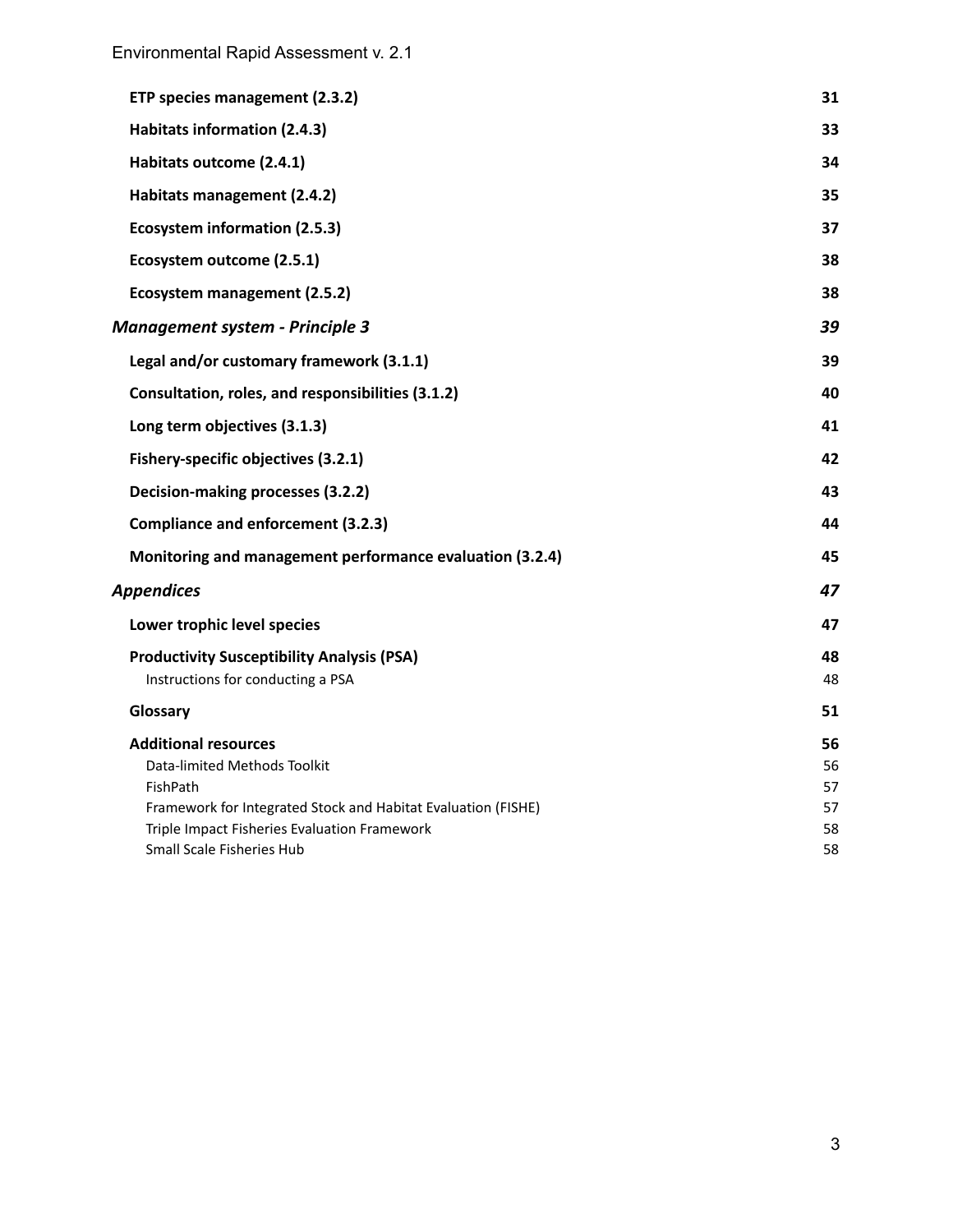### **Acronyms**

| B                   | biomass                                                   |
|---------------------|-----------------------------------------------------------|
| $B_0$               | unfished biomass                                          |
| <b>B</b> CURRENT    | current biomass                                           |
| $B_{LIM}$           | biomass limit reference point                             |
| $B_{MSY}$           | biomass at maximum sustainable yield                      |
| B <sub>TARGET</sub> | target biomass level                                      |
| CAB                 | <b>Conformity Assessment Body</b>                         |
| <b>CITES</b>        | Convention on International Trade in Endangered Species   |
| <b>CPUE</b>         | <b>Catch Per Unit Effort</b>                              |
| <b>EEZ</b>          | <b>Exclusive Economic Zone</b>                            |
| <b>ERA</b>          | Environmental Rapid Assessment                            |
| <b>ETP</b>          | endangered, threatened or protected                       |
| F                   | fishing mortality                                         |
| <b>FAO</b>          | Food and Agriculture Organization [of the United Nations] |
| <b>FCR</b>          | Fisheries Certification Requirements [for MSC]            |
| <b>FIP</b>          | <b>Fishery Improvement Project</b>                        |
| $F_{MSY}$           | fishing rate at maximum sustainable yield                 |
| <b>FS</b>           | Fisheries Standard [for MSC, MBA SFW]                     |
| <b>FTUSA</b>        | Fair Trade USA                                            |
| <b>HCR</b>          | harvest control rule                                      |
| <b>IUCN</b>         | International Union for Conservation of Nature            |
| <b>IUU</b>          | illegal, unreported, and regulated                        |
| <b>LRP</b>          | limit reference point                                     |
| <b>LTL</b>          | lower trophic level                                       |
| <b>MBA SFW</b>      | Monterey Bay Aquarium Seafood Watch                       |
| <b>MSC</b>          | Marine Stewardship Council                                |
| <b>NGO</b>          | Non-Governmental Organization                             |
| O <sub>2</sub>      | Ocean Outcomes                                            |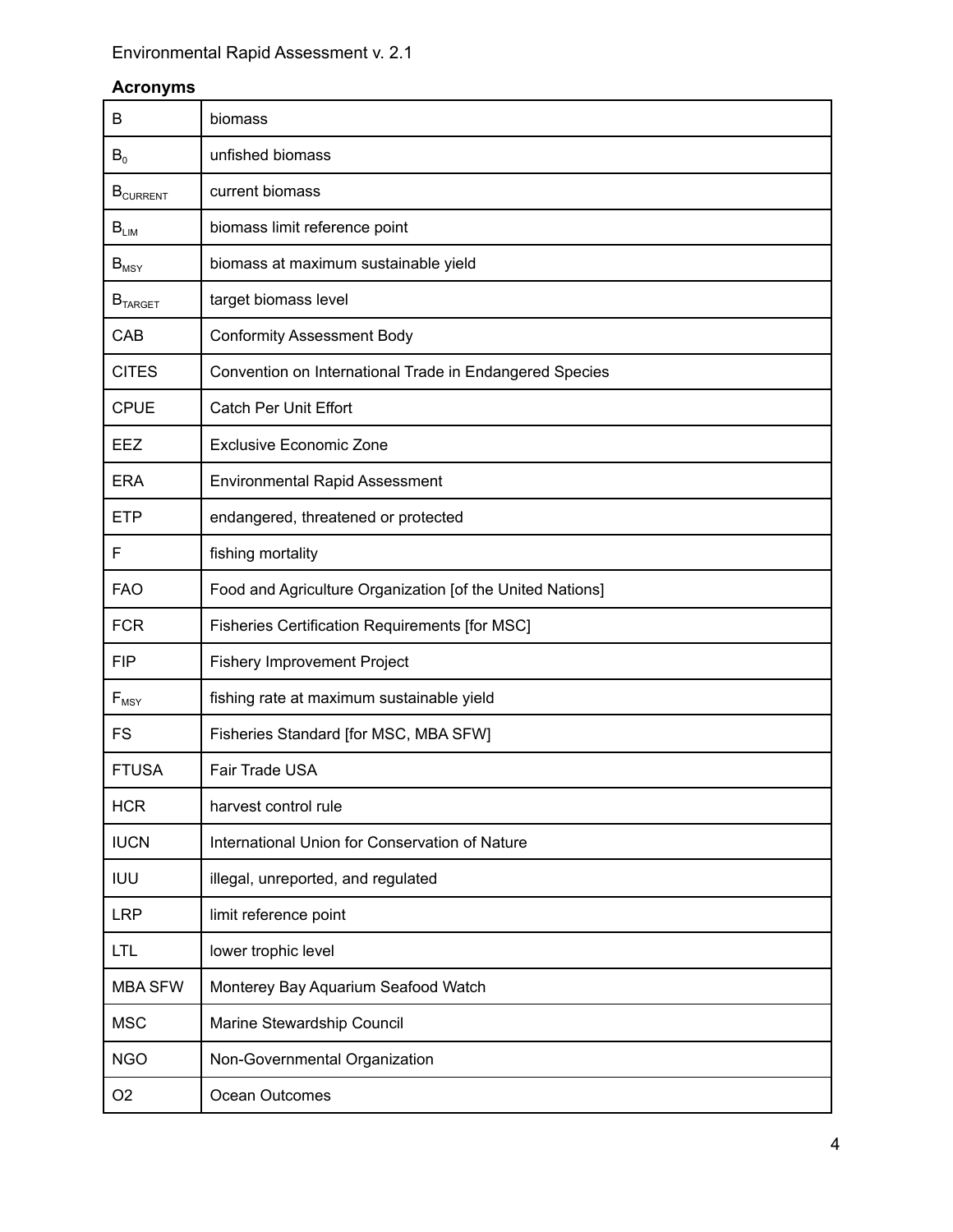| P1, P2, P3 | Principle 1, 2, 3 [MSC]                             |
|------------|-----------------------------------------------------|
| PI         | performance indicator                               |
| <b>PRI</b> | point of recruitment impairment                     |
| <b>PSA</b> | productivity susceptibility analysis                |
| <b>RBF</b> | <b>Risk Based Framework</b>                         |
| <b>SFP</b> | Sustainable Fisheries Partnership                   |
| SG         | scoring guidepost                                   |
| <b>TRP</b> | target reference point                              |
| <b>UoA</b> | Unit of Assessment, i.e. the fishery being assessed |
| <b>VME</b> | vulnerable marine ecosystem                         |
| <b>VMS</b> | vessel monitoring system                            |
| <b>WWF</b> | World Wildlife Fund                                 |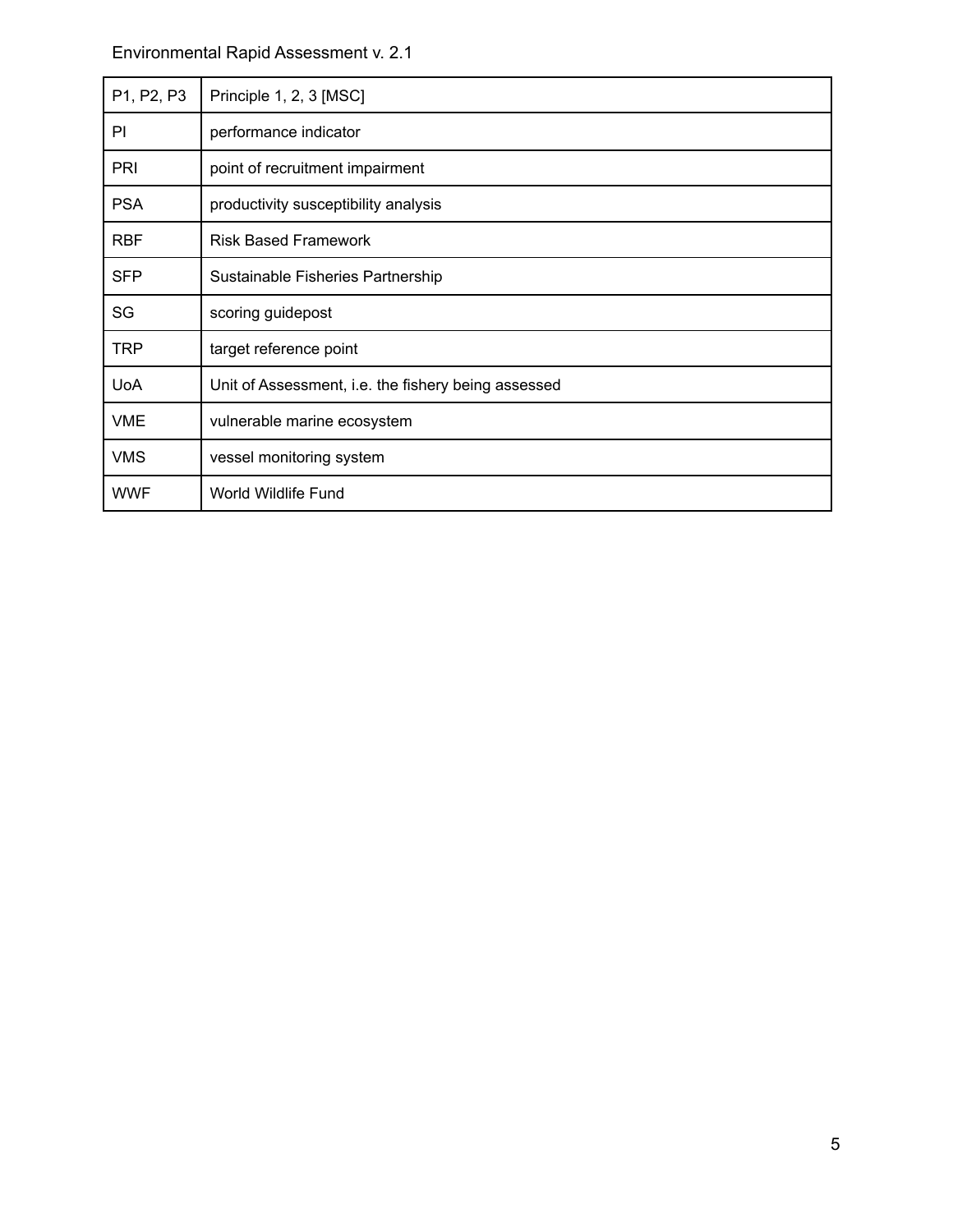# <span id="page-5-0"></span>**Background**

Organizations working in the seafood sector use a variety of tools to rapidly evaluate environmental sustainability of fisheries. For example, World Wildlife Fund US [\(WWF-US\)](https://www.worldwildlife.org/) has used a MRAG Americas, Inc. rapid assessment methodology to determine potential improvement time frames for specific fisheries. Ocean [Outcomes](http://www.oceanoutcomes.org/) (O2) developed an internal rapid assessment methodology to scope fisheries and develop fishery improvement projects (FIPs). [Sustainable](https://www.sustainablefish.org/) Fisheries Partnership (SFP) assesses fisheries using [FishSource.](https://www.fishsource.org/) Although all three of these assessment methodologies are based on the Performance Indicators (PIs) of the Marine Stewardship Council (MSC) standard, their approaches are different, making it difficult for stakeholders to compare methodologies and determine which best suits their needs. Thus in 2017, O2, SFP, and WWF-US were funded by the Moore Foundation's Oceans Seafood and Markets Initiative to co-develop this environmental rapid assessment (ERA) tool to address these issues.

The ERA aims to streamline the improvement process, motivate more fisheries to join FIPs, and facilitate the reporting of basic and prospective FIPs on **FisheryProgress.org**, the global platform for publicly tracking FIPs. In addition, the ERA is a part of the Triple Impact Fisheries [Evaluation](https://www.oceanoutcomes.org/what-we-do/triple-bottom-line-seafood/triple-impact-improvement/) [Framework,](https://www.oceanoutcomes.org/what-we-do/triple-bottom-line-seafood/triple-impact-improvement/) developed by Ocean Outcomes and others, which helps users simultaneously evaluate three dimensions of sustainability (environmental, social and financial), to support durable improvement outcomes and reduce risk of FIPs contributing to socio-economic inequities, which can harm fishing communities.

The main update in Version 2.0 of the ERA is inclusion of guidance for assessing performance within the MSC 0 to 60 scoring range based on the 0-60 Fisheries [Assessment](https://www.fisheryprogress.org/sites/default/files/indicators-documents/MSC_0to60_l.pdf) Tool (2020) developed by MRAG Americas, Inc. for the Certification and Ratings [Collaboration.](https://certificationandratings.org/) This allows for evaluation of performance and fishery improvement progress below the MSC 60 level, which is applicable to many fisheries around the world, especially those that do not have long-established, formal fisheries management systems. We therefore expect the 0-60 scoring to be particularly relevant to small-scale and developing world fisheries that face additional challenges to reaching their sustainability goals, or that lack performance information because monitoring and evaluation have been limited. There has been growing recognition of the need to make the FIP model more inclusive of and sensitive to small-scale fisheries, including those that may not seek certification as an end goal, or for which certification is a long way off. Development of the ERA version 2.0 was funded by the Certification and Ratings Collaboration and FishChoice, the organization that operates the FisheryProgress.org platform.

This methodology is largely built around MSC's PIs and draws concepts from other certification and ratings standards as well, specifically:

- Marine Stewardship Council. 2014. MSC Fisheries Standard and [Guidance](https://www.msc.org/documents/scheme-documents/fisheries-certification-scheme-documents/fisheries-standard-version-2.0) Version 2.0 (MSC FS v2.0);
- Marine Stewardship Council. 2014. MSC Fisheries Certification [Requirements](https://www.msc.org/docs/default-source/default-document-library/for-business/program-documents/fisheries-program-documents/msc_fisheries_certification_requirements_and_guidance_v2-0.pdf) and [Guidance](https://www.msc.org/docs/default-source/default-document-library/for-business/program-documents/fisheries-program-documents/msc_fisheries_certification_requirements_and_guidance_v2-0.pdf) Version 2.0 (MSC FCR v2.0);
- MSC. 2018. MSC Fisheries [Standard](https://www.msc.org/docs/default-source/default-document-library/for-business/program-documents/fisheries-program-documents/msc-fisheries-standard-v2-01.pdf?sfvrsn=8ecb3272_9) Version 2.01 (MSC FS v2.01);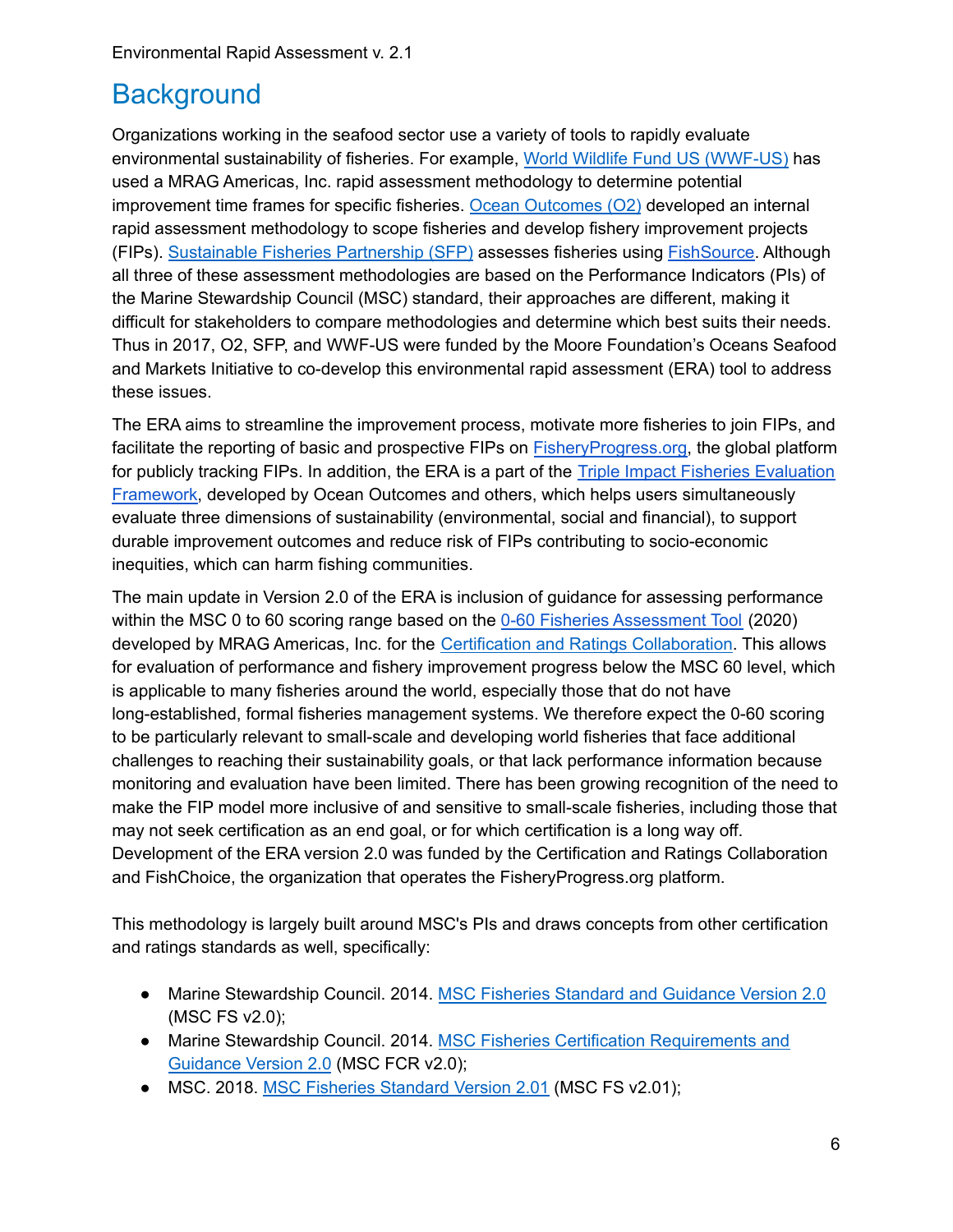- Monterey Bay Aquarium Seafood Watch (MBA SFW). 2016. [Standard](https://www.seafoodwatch.org/recommendations/our-standards/standard-for-fisheries) for Fisheries **[Version](https://www.seafoodwatch.org/recommendations/our-standards/standard-for-fisheries) 3.2 (SFW FS v3.2);**
- FishSource. 2017. [FishSource](https://docs.google.com/document/d/1Rw7_S9Hx0J_CLauTe7s0I21XXMPCv2C8GxwcBOiXfh8/edit?usp=sharing) Guidance for Analysts Version 5.0;
- FishSource. 2020. FishSource Method for Evaluating Fishery Impact on the [Environment](https://s3.amazonaws.com/assets.fishsource.org/indices_overview.pdf) SFP Environment Risk Rating System version 3.4 (SFP ERRS v3.4);
- Fair Trade USA. 2017. Capture Fisheries [Standard.](https://www.fairtradecertified.org/business/standards/documents/capture-fisheries-standard-110) Version 1.1.0 (FTUSA CFS v1.1.0).

MSC and MBA SFW are currently using newer versions of their standards, but these were the versions that the 0-60 Tool was based on. Although the ERA relies heavily on concepts developed and tested by these organizations, this methodology does not replicate or replace either an MSC pre-assessment or a SFW assessment. For example, it cannot be used as a scoping document for a comprehensive FIP under Conservation Alliance [Guidelines](https://solutionsforseafood.org/resources/fishery-improvement/) for Supporting Fishery [Improvement](https://solutionsforseafood.org/resources/fishery-improvement/) Projects, which specify that an MSC pre-assessment is required. A more detailed assessment may provide more rigor and help identify more specific recommendations.

# <span id="page-6-0"></span>**Objectives**

We developed the ERA methodology to achieve the following:

- Efficiently identify major deficiencies in a fishery's environmental sustainability, for general scoping and to evaluate baseline performance;
- Be accepted sustainable seafood organizations for use in the FIP development process, to give sound advice on how the fishery can move forward into an improvement project;
- Be posted on FisheryProgress.org as the Needs Assessment for basic FIPs.

Overall, the goal for this tool is to provide fishery stakeholders and FIP implementers an efficient method to develop science-based guidance, particularly in early stages when funding and information may be limited.

# <span id="page-6-1"></span>**Scope**

We have designed this methodology to be applicable across a broad range of performance for wild capture fisheries. Fisheries that use harmful fishing methods such as dynamite or poison can theoretically be improved, so we have not explicitly excluded them and instead consider their impacts under applicable PIs (e.g. Habitat and Ecosystem Outcomes). Some fisheries with special characteristics, such as enhancement, may require a different set of criteria for evaluation, which we mention under the [Special](#page-9-1) Cases section below.

Assessors are expected to have education or training in fisheries science. Experience in evaluating fisheries against sustainability standards, particularly the MSC Fisheries Standard, is also extremely helpful. In accordance with the Conservation Alliance FIP Guidelines, we do not require a third party formally trained in the MSC standard to conduct the ERA. However, we recommend that any assessors with limited MSC experience attend an MSC [Capacity](https://www.msc.org/for-business/fisheries/developing-world-and-small-scale-fisheries/our-capacity-building-program) Building Training [Workshop,](https://www.msc.org/for-business/fisheries/developing-world-and-small-scale-fisheries/our-capacity-building-program) or secondarily, use the MSC Online [Training](http://byglearning.co.uk/MAR-3612-LMS/Content/Login.aspx) platform. Additionally, assessors are expected to be objective when scoring, especially if they are not completely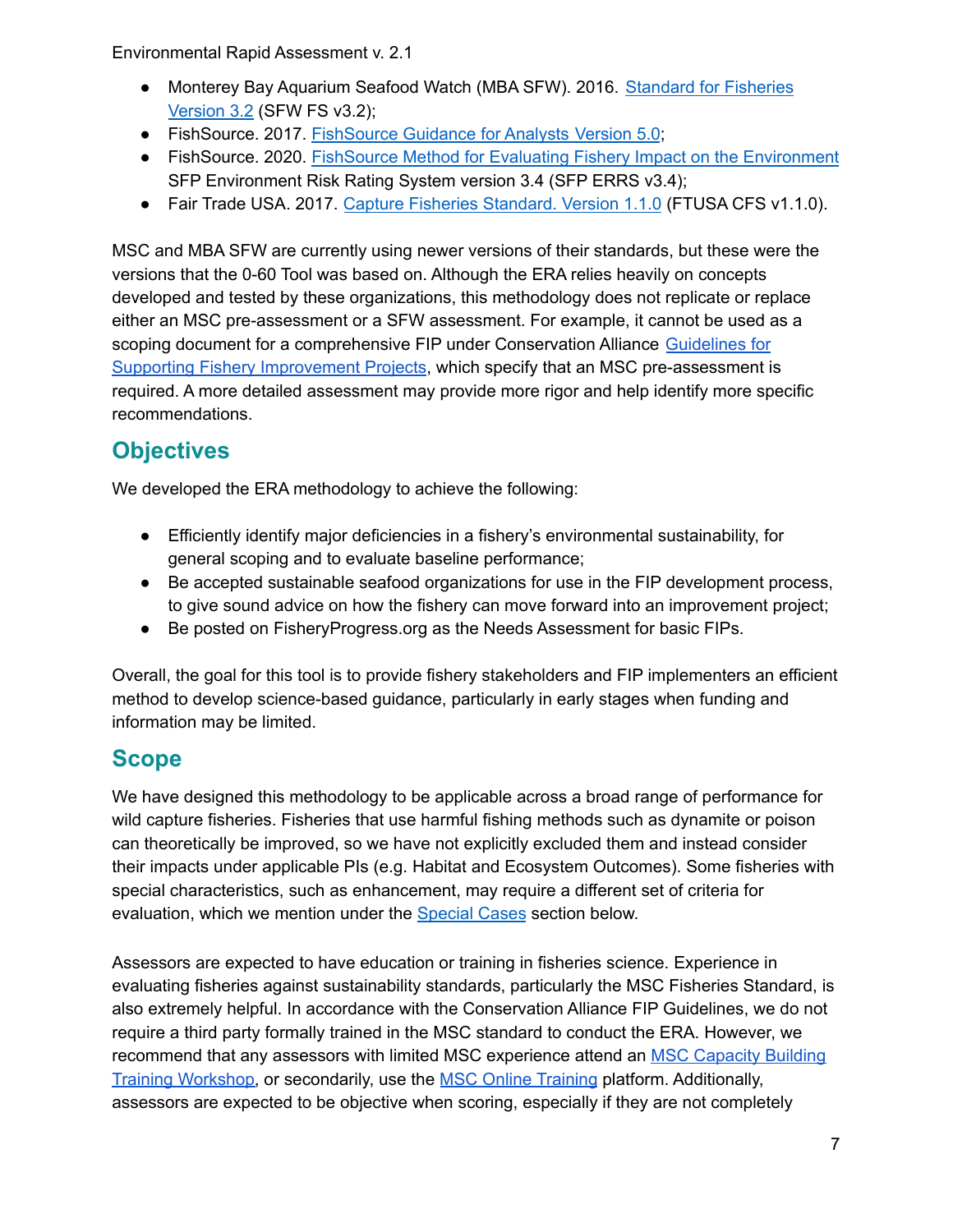independent of the assessed fishery. If scores are overly positive, the resulting FIP is at risk of being considered non-credible.

Because the ERA is designed to be efficient, there are some limitations to the areas that are assessed. For instance, we primarily rely on a combination of productivity susceptibility analysis (PSA) and population or catch trend data to score stock status for data-limited species, although such information does not provide a direct assessment of stock status. Other organizations have developed tools that serve complementary purposes to the ERA, such as knowledge sharing platforms and additional guidance for conducting data-limited stock assessments and engaging fisheries stakeholders. We have included information on some of these [other](#page-56-0) [resources](#page-56-0) in the appendix.

There are select MSC PIs that measure more sophisticated aspects of management and therefore may be less relevant to many of the fisheries using this tool. Lower range guidance was not developed for these indicators, which include 1.1.2 (stock rebuilding) and 1.2.3 (harvest strategy information and monitoring). There are also some indicators where scoring below the 60 level was parsed into fewer than three scoring categories because the resolution could not easily be broken down further, such as 1.2.4 (assessment of stock status), 2.2.1 (other species outcome), and 2.2.3 (other species information).

This methodology is subject to continual adaptation and improvement.

# <span id="page-7-0"></span>Overview of the methodology

### <span id="page-7-1"></span>**General framework**

As with an MSC pre-assessment, assessors evaluate indicators under the three main principles: (1) Status of Target Stock(s), (2) Ecosystem Impacts, and (3) Management. To streamline the scoring process, this methodology uses decision trees and questions to determine if a PI has sufficient information to be scored. In cases where information is lacking, the PI will either be skipped, or a default scoring category will be suggested.

An [Environmental](https://fisheryprogress.org/sites/default/files/Environmental%20Rapid%20Assessment%20Report%20Template%20v2.0.docx) Rapid Assessment Report Template is provided as a separate document. The assessor can fill out the template to create a report that describes ERA results.

# <span id="page-7-2"></span>**Scoring**

This methodology uses the following scoring categories. The green and yellow categories are consistent with those used on FisheryProgress.org. The remaining lower range categories fall under the 'red' (< 60) category on FisheryProgress.org.

Table 1. General definitions of management performance for each scoring category.

|             | Numeric   General definition of management performance |
|-------------|--------------------------------------------------------|
| $ $ scoring |                                                        |
| ∣ ranqe     |                                                        |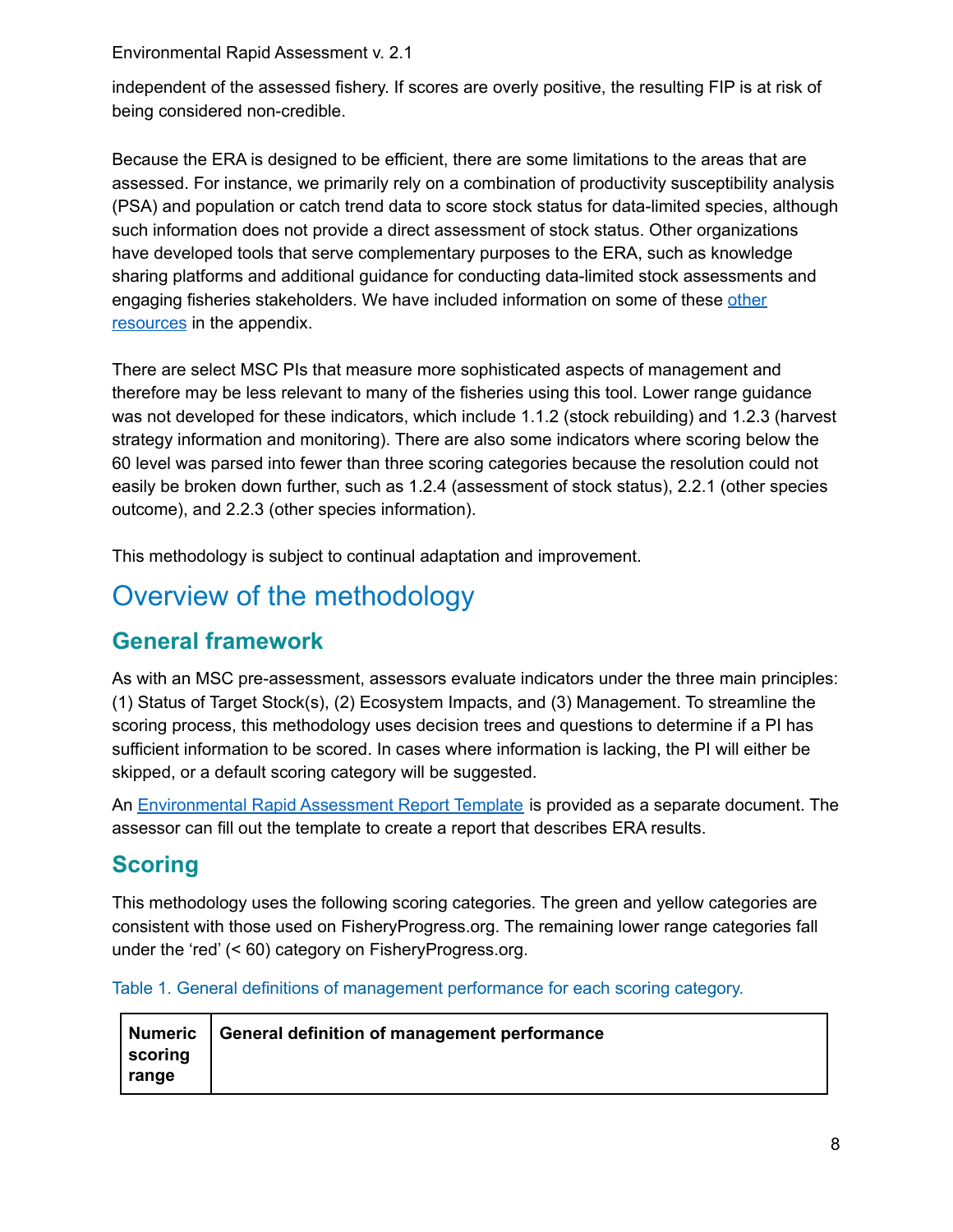| $20$  | No management system or strategy exist, and no control over the fishery<br>$\bullet$<br>is exercised or planned. The fishery may be completely open access with<br>no framework with which to develop management, nor political desire to do<br>SO.<br>No information on stock status, nor indication of species productivity or<br>$\bullet$<br>susceptibility from basic biological characteristics, exists. There are no<br>scientific or commercial fishery data and no proposed program to collect<br>such data.<br>Relation to MSC assessment: this PI is likely to fail.                                                                                                                                                                                                                                                                                               |
|-------|-------------------------------------------------------------------------------------------------------------------------------------------------------------------------------------------------------------------------------------------------------------------------------------------------------------------------------------------------------------------------------------------------------------------------------------------------------------------------------------------------------------------------------------------------------------------------------------------------------------------------------------------------------------------------------------------------------------------------------------------------------------------------------------------------------------------------------------------------------------------------------|
| 20-39 | Management is very poor and/or critically flawed due to either a lack of<br>$\bullet$<br>resources or lack of political will.<br>Poor information is available on the fishery's impacts on target stocks,<br>$\bullet$<br>non-target species, ETP (endangered, threatened or protected) species,<br>habitats, and ecosystems. The limited information can only allow for a<br>rudimentary assessment of likely productivity and susceptibility. There is<br>no basis on which to develop reference points. Available information<br>suggests high susceptibility; high overfishing or stock depletion is<br>assumed.                                                                                                                                                                                                                                                          |
|       | Relation to MSC assessment: this PI is likely to fail.                                                                                                                                                                                                                                                                                                                                                                                                                                                                                                                                                                                                                                                                                                                                                                                                                        |
| 40-59 | Some key aspects of management remain insufficient or ineffective, likely<br>$\bullet$<br>due to a lack of resources but not a lack of will or basic management<br>framework. There is evidence that no local, national, or international laws<br>are being broken.<br>Generic stock reference points are available, but available information<br>$\bullet$<br>suggests that target and/or non-target stocks are overfished (below limit<br>reference points) and/or that overfishing is occurring. For data-limited<br>stocks, PSA can be performed, but results suggest low productivity and<br>high susceptibility. Information suggests that the fishery is negatively<br>impacting non-target and/or ETP species, or fishing mortality is unknown.<br>Fishing activities cause some impact to habitats and ecosystems, which<br>are not clearly quantified or mitigated. |
|       | Relation to MSC assessment: this PI is likely to fail.                                                                                                                                                                                                                                                                                                                                                                                                                                                                                                                                                                                                                                                                                                                                                                                                                        |
| 60-79 | Some important management aspects may be lacking, but none are<br>$\bullet$<br>sufficient to prevent a certification or passing rating by themselves.<br>Monitoring and enforcement is in place and believed effective.<br>Generic reference points are available and show that biomass is likely<br>$\bullet$<br>above PRI (point of recruitment impairment); fishing mortality is fluctuating<br>around $F_{MSY}$ or $B_{MSY}$ (as relevant). Information is available to estimate<br>fishing mortality and impacts on non-target and ETP species. The fishery<br>is unlikely to hinder ETP species recovery. Habitat and ecosystem impacts<br>are possible, though it is unlikely that the fishery causes serious or<br>irreversible harm.                                                                                                                                 |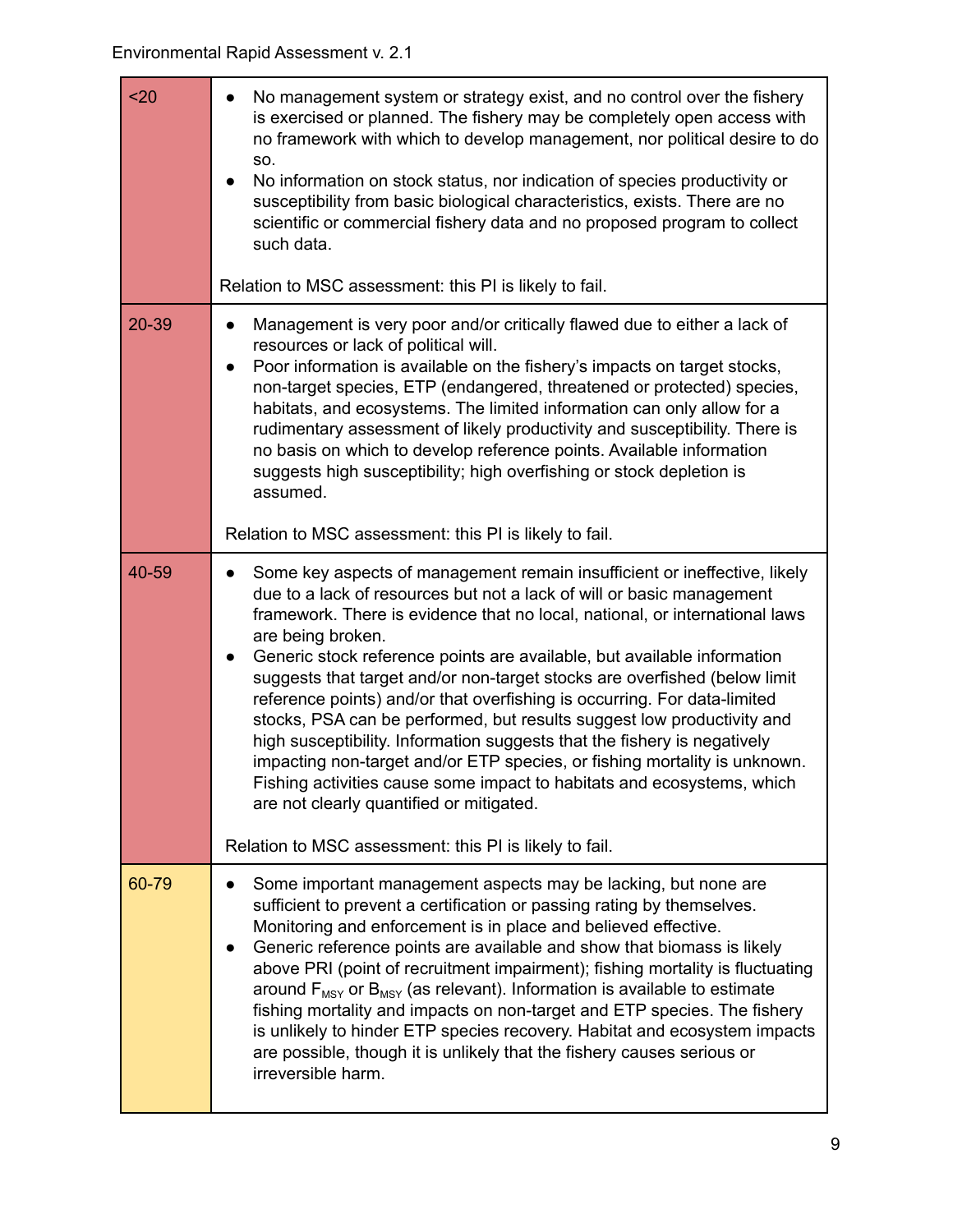|       | Relation to MSC assessment: a condition may be needed for this PI.                                                                                                                                                                                                                                                                                                                                                                                                                                                                                                                                                                   |
|-------|--------------------------------------------------------------------------------------------------------------------------------------------------------------------------------------------------------------------------------------------------------------------------------------------------------------------------------------------------------------------------------------------------------------------------------------------------------------------------------------------------------------------------------------------------------------------------------------------------------------------------------------|
| $80+$ | Management measures in place are expected to be effective, and<br>$\bullet$<br>precaution is accounted for.<br>Stock-specific reference points are available and show that biomass is<br>$\bullet$<br>highly likely above PRI and/or MSY related targets (as relevant).<br>Information is available to assess fishing mortality and impacts on<br>non-target and ETP species. The fishery is highly unlikely to hinder ETP<br>species recovery. There is strong evidence that the fishery is not causing<br>serious harm to habitats or ecosystems.<br>Relation to MSC assessment: an unconditional pass for this PI appears likely. |

Within the scoring categories for each indicator, there may be multiple bullet points or 'guideposts.' By default, these bullet points are to be treated as 'AND' clauses, where all bullets within a category must be met to achieve that score. Otherwise the lower scoring (higher risk) category should be applied. When bullets are to be treated as 'OR' clauses, the OR will be explicitly mentioned in the scoring category text.

For all indicators, a written rationale for the score must be provided. Figures and tables can also be provided to support scores. Because this is a rapid evaluation tool, several descriptive sentences may suffice as a rationale.

### <span id="page-9-0"></span>**Information gathering**

We expect that information will mostly be gathered through desktop research and, time and resources permitting, interviews with fishers and other relevant fishery stakeholders. However, it is up to the assessor to determine the approach used for data collection. To allow for external verification of the information used, information should be publicly available, e.g. posted online or made available upon request. Information sources should be clearly attributed.

### <span id="page-9-1"></span>**Special cases**

Assessors can use the following questions to determine if special considerations need to be applied for the fishery:

● **Is the target species a low trophic level (LTL) species?** (See Lower Level Trophic Species List in the appendix for a list of LTL families.) If YES, score indicator 1.1.1A 'Status of LTL stocks.' Additionally, stock reference points for LTL species should be 'buffered' to consider the ecological role of the species and its importance as prey to higher trophic level species. Conceptually, the target reference point should be set at a level consistent with ecosystem needs (e.g. above 75% of virgin biomass, or 75% $\mathsf{B}_\mathsf{0}$  for a fishery with a moderate level of abundance information), while PRI should be considered the point below which serious ecosystem impacts could occur (e.g. 40%B $_{\rm 0}$  for a fishery with a moderate level of abundance information). Additional information on appropriate reference points for LTL species can be found in the SFW FS v3.2 and MSC FS v2.01 (SA 2.2.13).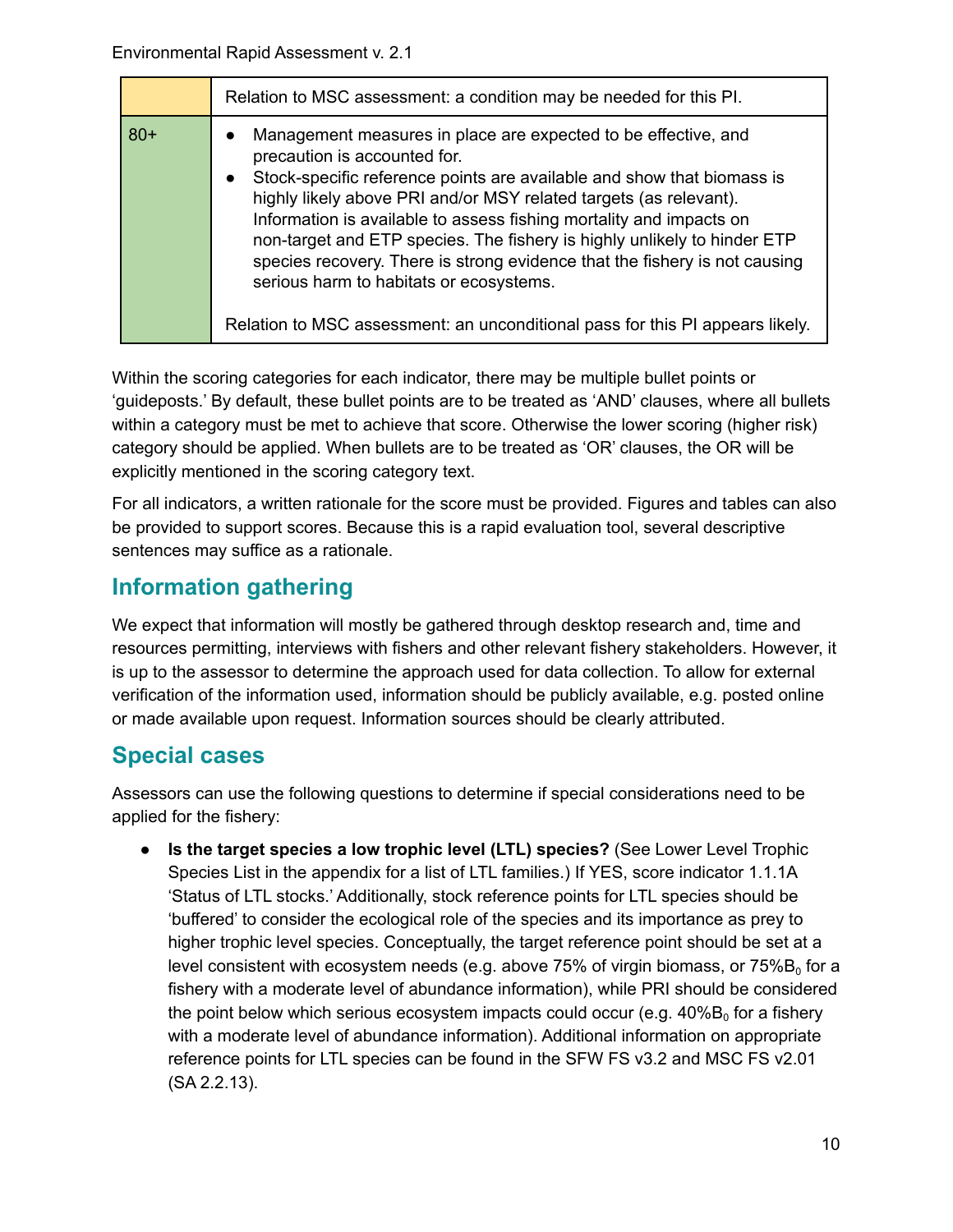● **Is harvest augmented by artificial production?** If YES, a modified assessment (such as the MSC Modified Default Tree structures for enhanced bivalve or salmon fisheries) may be more applicable. The current version of this methodology does not accommodate fisheries that are enhanced by artificial production.

### <span id="page-10-0"></span>**Definitions of terms**

This methodology includes a [glossary](#page-50-0), and we also define terms throughout this document where they are used.

# <span id="page-10-1"></span>Basic fishery information and defining the UoA

The following pieces of information are used to describe the fishery and determine the Unit of Assessment (UoA). The UoA is defined by the target stock(s) combined with the fishing method/gear and practice (including vessel type/s) pursuing that stock, and any fleets, or groups of vessels, or individual fishing operators or other eligible fishers that are included in this assessment. In some fisheries, the UoA may be further defined based on the specific fishing seasons and/or areas that are included.

- Target species stock(s) and scientific and common names;
- Fishery location, ideally supported with a map;
- $\bullet$  Gear type(s);
- Vessel type(s) and/or practices;
- Flag state and management authority (the regulatory authority with fishing management responsibilities; there may be multiple authorities where joint jurisdictional responsibilities occur).

When describing a fishery, it can be useful to describe other characteristics also such as the fishing season and catch quantities over time.

# <span id="page-10-2"></span>Status of target stock(s) - Principle 1

Criteria under Principle 1 assess the target stock(s) of the fishery (those stocks being exploited by the fishery). Indicators with a 1.1 heading address the outcomes of status and rebuilding of target fishery stocks, while 1.2 indicators address the management of the stock (harvest control rules and tool, harvest strategy) and information to support the management strategy and assessment of stocks. If the fishery under assessment is a multi-species fishery, only exploited stocks should be evaluated under Principle 1; other species should be evaluated under Principle 2. Each known key target stock included in the fishery should be assessed separately. Special consideration is given where the target stock(s) are LTL species. The scoring of key target stocks examines the impact of the fishery on the target stocks and whether those stocks are at sustainable levels.

### <span id="page-10-3"></span>**Stock status outcome (1.1.1)**

Intent: evaluate whether the stock is at a level that maintains high productivity and has a low probability of recruitment overfishing.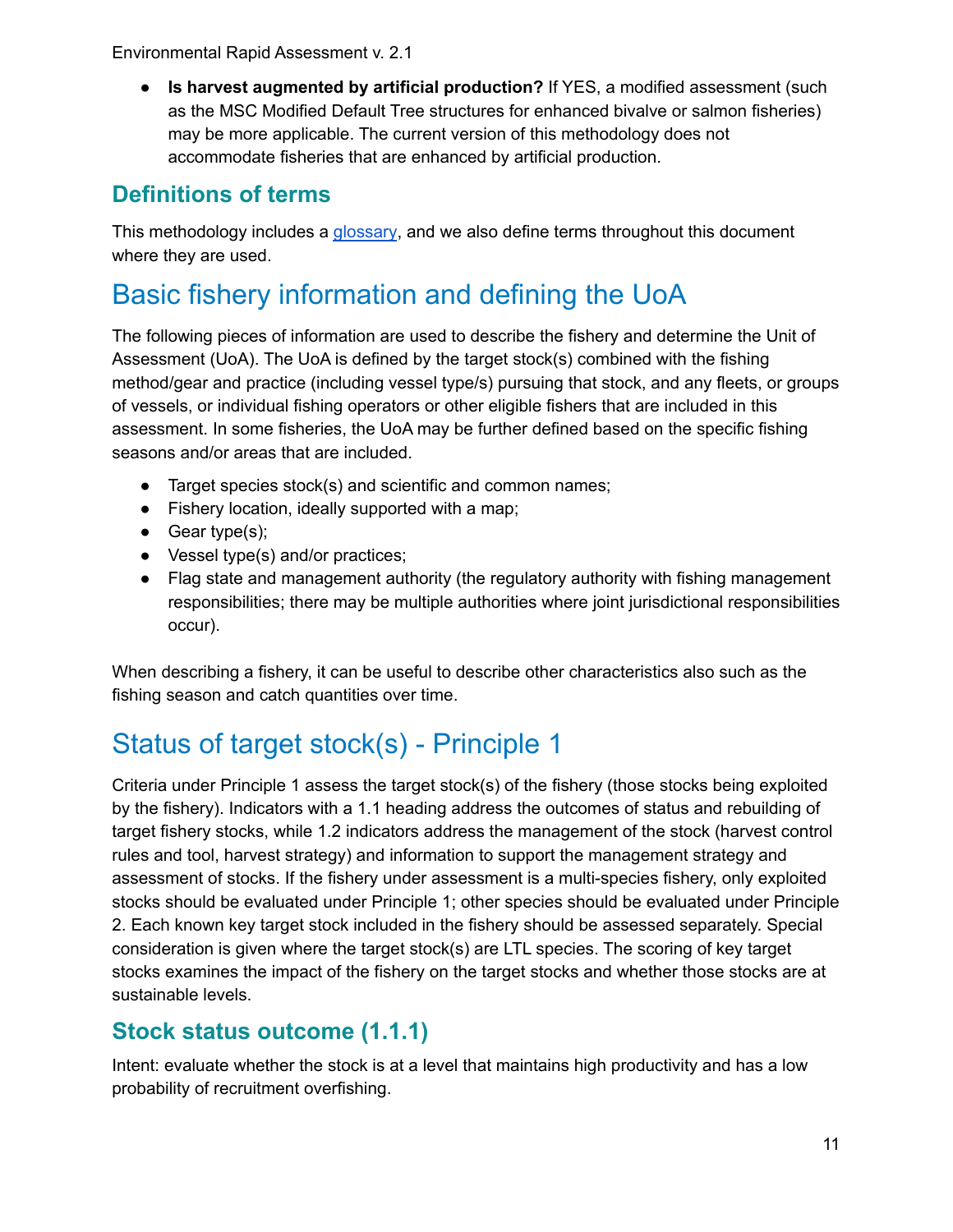This indicator evaluates stock abundance following one of two pathways: non data-limited and data-limited. The non data-limited pathway is more applicable for fisheries where stock reference points exist, and stock abundance data have been collected over time (e.g. at least for 5 to 10 years). The data-limited pathway is more applicable for fisheries that lack reference points.

### <span id="page-11-0"></span>*Non data-limited pathway*

Under this pathway, stock abundance is evaluated relative to reference points, specifically a target reference point (TRP) and limit reference point (LRP). An abundance indicator is considered 'at' the reference point when it fluctuates around the reference point with no declining trend. Fishery management bodies use a variety of abundance indicators and reference points, so their appropriateness should be considered on a case by case basis. Commonly used indicators include biomass (B), spawning stock biomass (SSB), catch per unit effort (CPUE), and fishing mortality (F).

An appropriate TRP is a stock level at which high production is maintained, e.g. maximum sustainable yield (MSY). Examples of appropriate TRPs include  $\mathsf{B}_{\textsf{MSY}}$  and 40% $\mathsf{B}_{\textsf{0}}$ . An appropriate LRP, also referred to as  $B_{LM}$ , is a level at which a stock has a high probability of persistence in the presence of directed fishing, which is generally considered equivalent to PRI, or the point below which recruitment may be impaired. Examples of appropriate LRPs include  $\frac{1}{2}$  $B_{MSY}$  and 20% $B_0$ .

Where information is not available on the stock status relative to biomass reference points, assessors may use proxy indicators and reference points such as fishing mortality or CPUE, but they will need to show how the proxies are consistent with MSY or PRI. Examples of proxies include the point of recruitment overfishing for an LRP and  $F_{MSY}$  for a TRP. For additional guidance on proxy indicators, please see GSA2.2.3.1 in the MSC FS v2.01.

### <span id="page-11-1"></span>*Data-limited pathway*

Under this pathway, a combination of species vulnerability and available information on stock health and/or abundance trends is used to score the indicator, an efficient approach used in SFW FS v3.2 for data-limited fisheries. A PSA score will be estimated and used to determine vulnerability as follows:

- 1. PSA score < 2.64 = low vulnerability
- 2. PSA score  $\geq 2.64$  and  $\leq 3.18$  = medium vulnerability
- 3. PSA score < 3.18 = high vulnerability

Examples of evidence suggesting good stock health include: age structure has been stable over time, average body length has been stable over time, or fish abundance/sizes do not differ between fishing areas and well-managed no-take zones.

Examples of evidence suggesting poor stock health include: age structure has shifted to younger ages, landings or CPUE have declined, geographic distribution has become more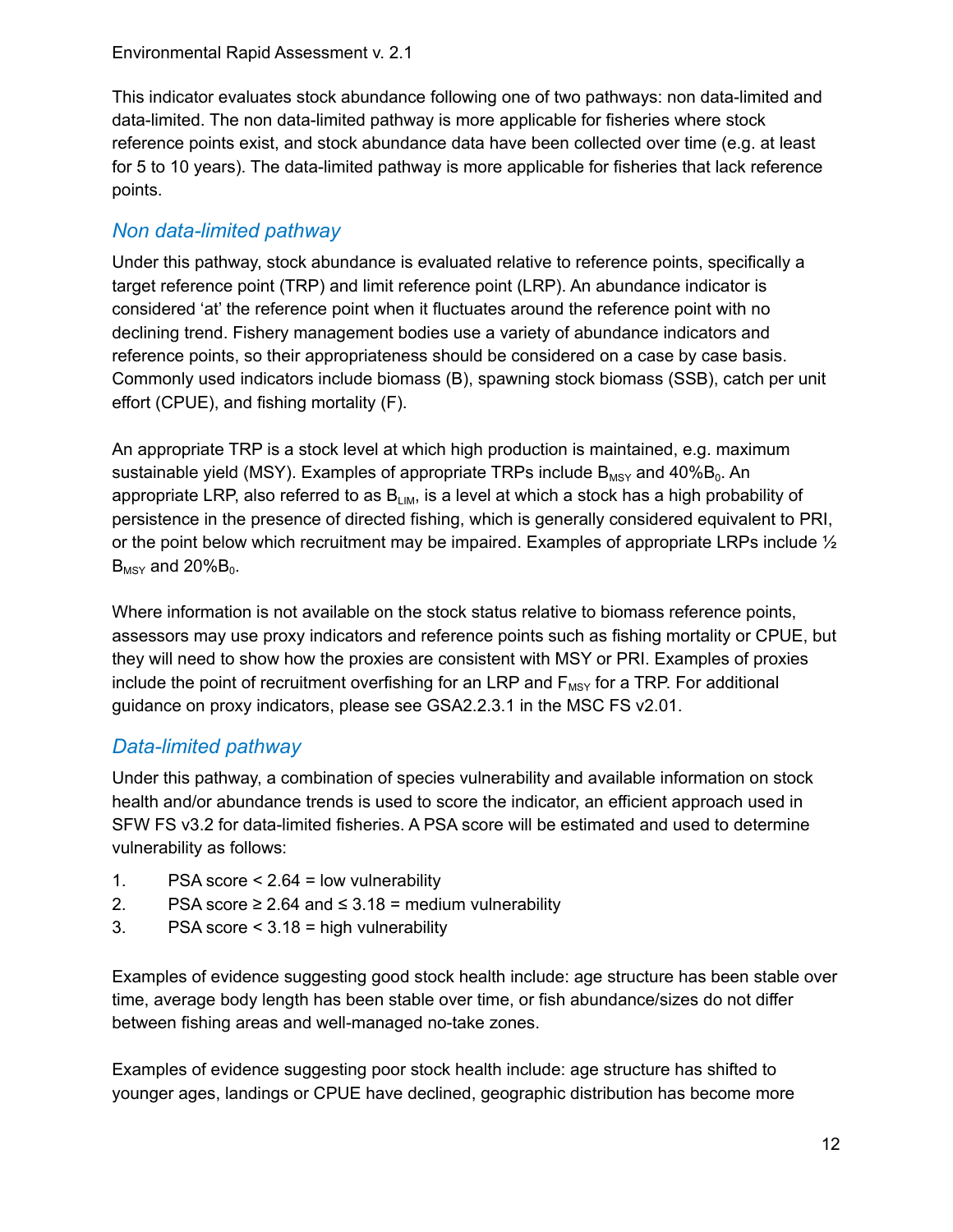constrained for species that are not highly migratory, or fish abundance/sizes are significantly smaller in fishing areas than in well-managed no-take zones.

Although a PSA can provide an indication of likely stock status, it is not a substitute for a stock assessment. A responsible fisheries management strategy should include a robust stock assessment.

#### **Question: Is there information about stock status relative to (biomass or fishing mortality) reference points?**

### If YES

Score this indicator using the non data-limited scoring categories for stock status outcome.

#### If NO

Use the Productivity Susceptibility Analysis (PSA) to derive a PSA score for the stock. Use a combination of the PSA score and supporting information to score this indicator, using the data-limited scoring categories for stock status outcome.

|  |  |  | Non data-limited scoring categories for stock status outcome |  |  |  |  |
|--|--|--|--------------------------------------------------------------|--|--|--|--|
|--|--|--|--------------------------------------------------------------|--|--|--|--|

| $20$      | The current stock biomass indicator ( $B_{\text{CURRENT}}$ ) is below 1/3 of the LRP<br>$(B_{LIM}, e.g. \frac{1}{2} B_{MSY}, 20\%B_0,$ or other proxy). Or if $B_{LIM}$ is not defined,<br>$B_{\text{CURRENT}}$ is below 1/6 of the TRP ( $B_{\text{TARGE}}$ ; e.g. $B_{\text{MSY}}$ , 40% $B_0$ , or other<br>proxy).                                          |
|-----------|-----------------------------------------------------------------------------------------------------------------------------------------------------------------------------------------------------------------------------------------------------------------------------------------------------------------------------------------------------------------|
|           | <b>OR</b>                                                                                                                                                                                                                                                                                                                                                       |
|           | Current fishing mortality ( $F_{\text{CURRENT}}$ ) is >2.5 of the target fishing mortality<br>rate ( $F_{TARGE}$ ; e.g. fishing mortality at maximum sustainable yield $F_{MSV}$ ,<br>or other proxy).                                                                                                                                                          |
| $20 - 39$ | $B_{\text{CURRENT}}$ is between 1/3 $B_{\text{LIM}}$ and < 2/3 $B_{\text{LIM}}$ . Or if $B_{\text{LIM}}$ is not defined,<br>$B_{\text{CURRENT}}$ is between 1/6 $B_{\text{TARGET}}$ and < 1/3 $B_{\text{TARGET}}$ .                                                                                                                                             |
|           | <b>OR</b>                                                                                                                                                                                                                                                                                                                                                       |
|           | $F_{\text{CURRENT}}$ ) is between 2 $F_{\text{TARGE}}$ and < 2.5 $F_{\text{TARGE}}$ . Or it is probable<br>(>50% chance) or suspected that fishing mortality from all sources<br>(including commercial, recreational, subsistence, and ghost fishing, if<br>applicable) is above a sustainable level that is appropriate given the<br>species' ecological role. |
| 40-59     | $B_{\text{CURRENT}}$ is between 2/3 B <sub>LIM</sub> and < B <sub>LIM</sub> . Or if B <sub>LIM</sub> is not defined,<br>$B_{\text{CURRENT}}$ is between 1/3 $B_{\text{TARGET}}$ and < 1/2 $B_{\text{TARGET}}$ .                                                                                                                                                 |
|           | <b>OR</b>                                                                                                                                                                                                                                                                                                                                                       |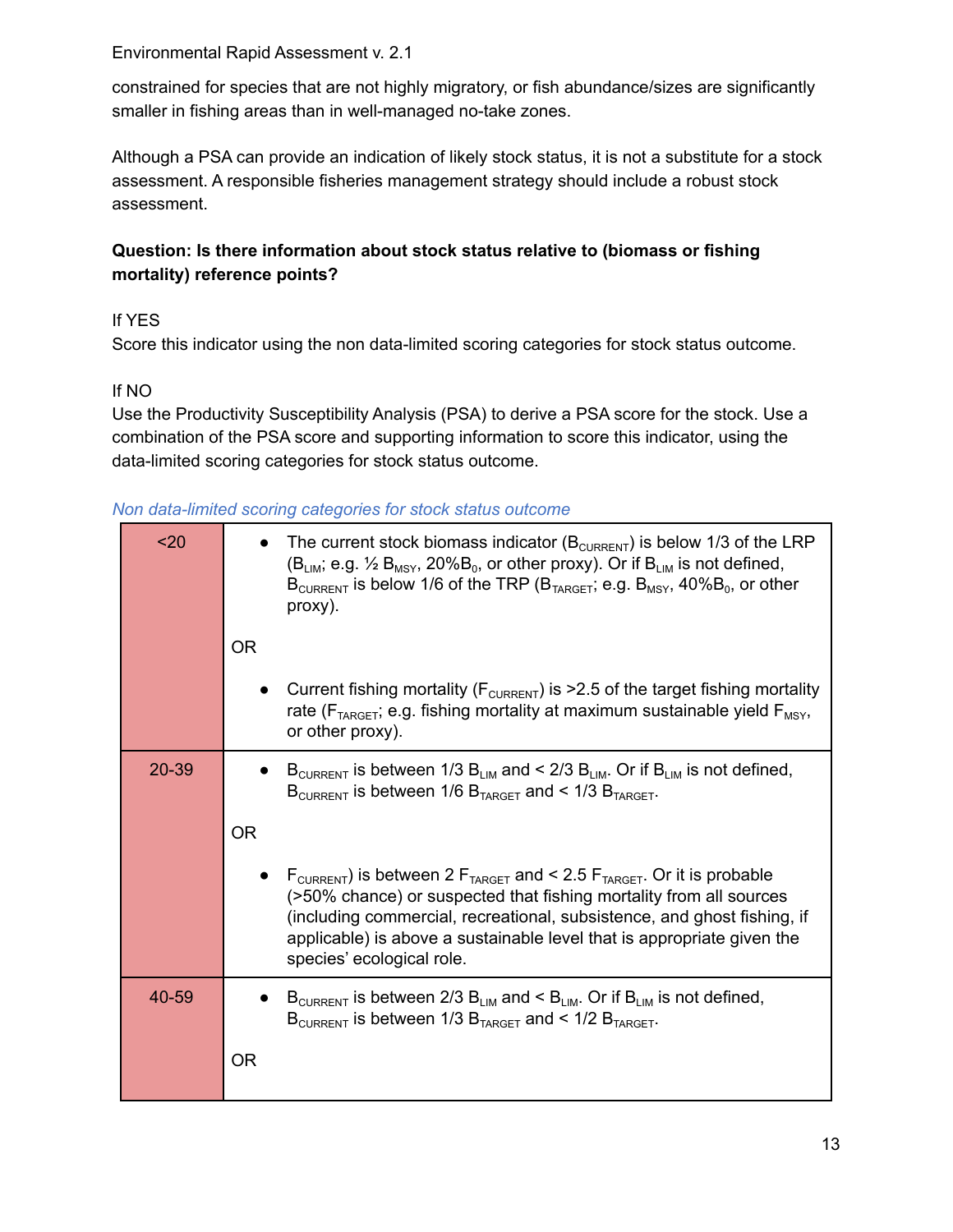|       | • $F_{\text{CURRENT}}$ is between 1.5 $F_{\text{TARGE}}$ and < 2 $F_{\text{TARGE}}$ . |
|-------|---------------------------------------------------------------------------------------|
| 60-79 | • $B_{\text{CURRENT}}$ is $\leq B_{\text{TARGE}}$ but likely above $B_{\text{LIM}}$ . |
| $80+$ | • $B_{\text{CURRENT}}$ is at or above $B_{\text{TARGE}}$ .                            |

#### *Data-limited scoring categories for stock status outcome*

| $20$  | The stock is determined to be of concern, vulnerable, endangered, or<br>threatened by a state, national, or international scientific body.        |
|-------|---------------------------------------------------------------------------------------------------------------------------------------------------|
| 20-39 | It is probable that the stock is depleted or overfished.                                                                                          |
|       | <b>OR</b>                                                                                                                                         |
|       | The stock is recognizably in a poor (i.e., severely overfished,<br>unhealthy, depleted) condition.                                                |
| 40-59 | It is probable that the stock is below the LRP.                                                                                                   |
|       | <b>OR</b>                                                                                                                                         |
|       | Biomass is unknown and the species is highly vulnerable.                                                                                          |
| 60-79 | The species is highly vulnerable.<br>There is some evidence suggesting that the stock is healthy with no<br>conflicting information.              |
|       | <b>OR</b>                                                                                                                                         |
|       | The species has low or medium vulnerability.<br>There is no clear evidence suggesting the stock is either healthy or not<br>healthy.              |
| $80+$ | The species has low or medium vulnerability.<br>There is some quantitative evidence that the stock is healthy with no<br>conflicting information. |

# <span id="page-13-0"></span>**LTL stock status outcome (1.1.1A)**

Intent: evaluate whether an LTL stock is above a level where serious ecosystem impacts can occur. This indicator must be evaluated for all P1 stocks that are LTL species.

| 50 <sub>60</sub> | • It is unclear or unlikely that the stock is above the point where serious<br>ecosystem impacts could occur. |
|------------------|---------------------------------------------------------------------------------------------------------------|
| 60-79            | • It is likely that the stock is above the point where serious ecosystem<br>impacts could occur.              |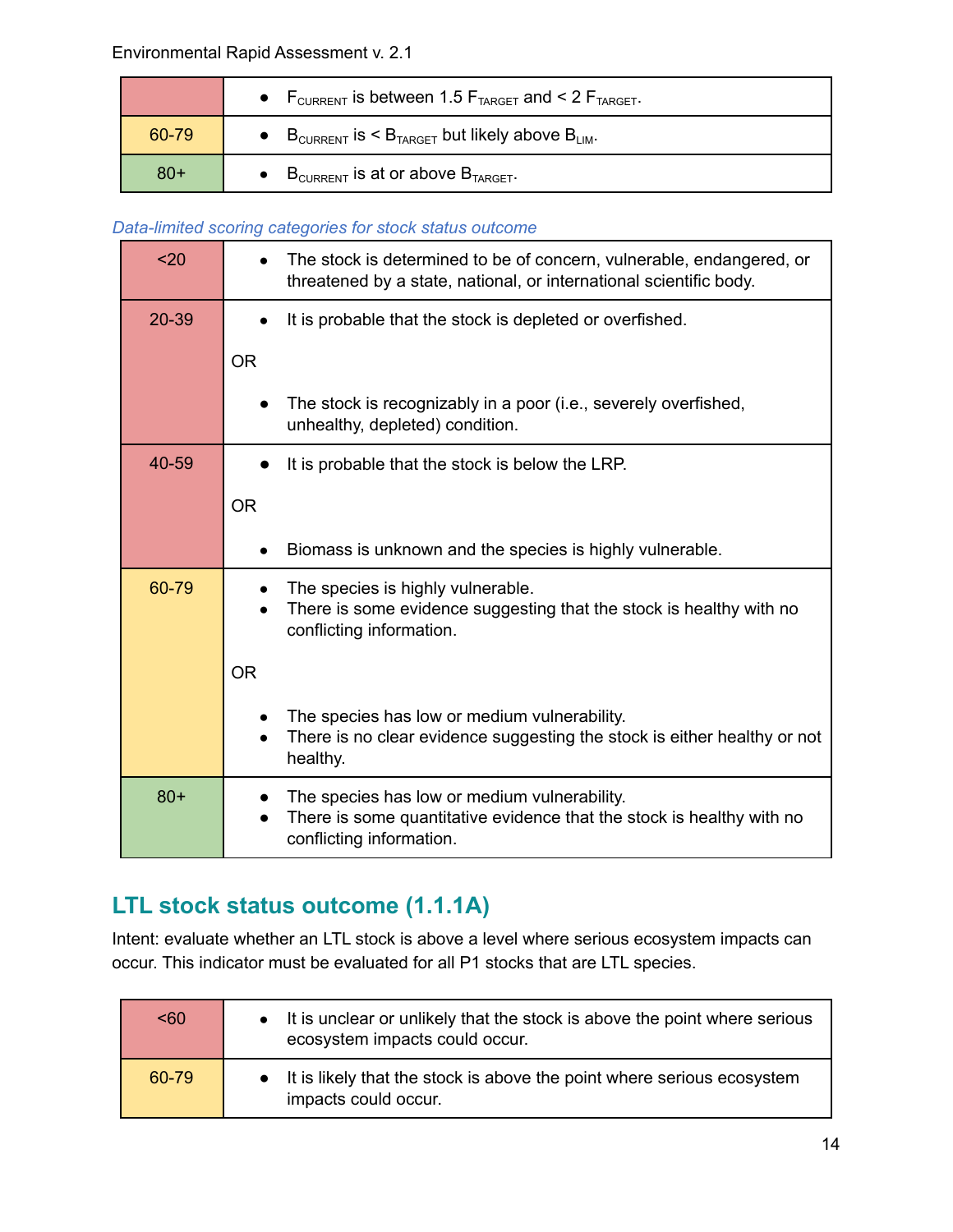| $80+$ | • It is highly likely that the stock is above the point where serious<br>ecosystem impacts could occur. |
|-------|---------------------------------------------------------------------------------------------------------|
|       | • The stock is at or fluctuating around a level consistent with ecosystem<br>needs.                     |

# <span id="page-14-0"></span>**Stock rebuilding outcome (1.1.2)**

Intent: evaluate whether there is evidence of stock rebuilding within a specified timeframe, for stocks that are reduced or depleted.

The MSC defines a generation time as "the average age of a reproductive individual in an unexploited stock" (Box GSA4, MSC FS v2.01). The glossary provides additional detail about calculating [generation](#page-51-0) time.

If such age-related information is lacking, it may also be helpful to consider SFW's definition of a reasonable timeframe for rebuilding: "dependent on the species' biology and degree of depletion, but generally within 10 years, except in cases where the stock could not rebuild within 10 years even in the absence of fishing. In such cases, a reasonable timeframe is within the number of years it would take the stock to rebuild without fishing, plus one generation" (SFW FS v3.2).

### **Question: Did the target species score 80+ for stock status outcome (1.1.1), or if applicable, 1.1.1A?**

If YES

Skip this indicator.

If NO

Score this indicator.

| < 60  | • No or some stock rebuilding measures are in place, but with no<br>intended timeframe or accountability to provide likelihood of outcome.<br>• There is limited monitoring in the fishery that would have some limited<br>use to evaluate stock rebuilding evaluation.                                          |
|-------|------------------------------------------------------------------------------------------------------------------------------------------------------------------------------------------------------------------------------------------------------------------------------------------------------------------|
| 60-79 | • A rebuilding timeframe is being implemented for the stock that is the<br>shorter of 20 years or 2 times its generation time.<br>• There is monitoring to assess effectiveness of rebuilding strategies.                                                                                                        |
| $80+$ | • A rebuilding timeframe is being implemented for the stock that is the<br>shorter of 20 years or 2 times its generation time.<br>• There is evidence of the strategy's effectiveness for rebuilding, or it is<br>likely effective based on simulation modelling, exploitation rates or<br>previous performance. |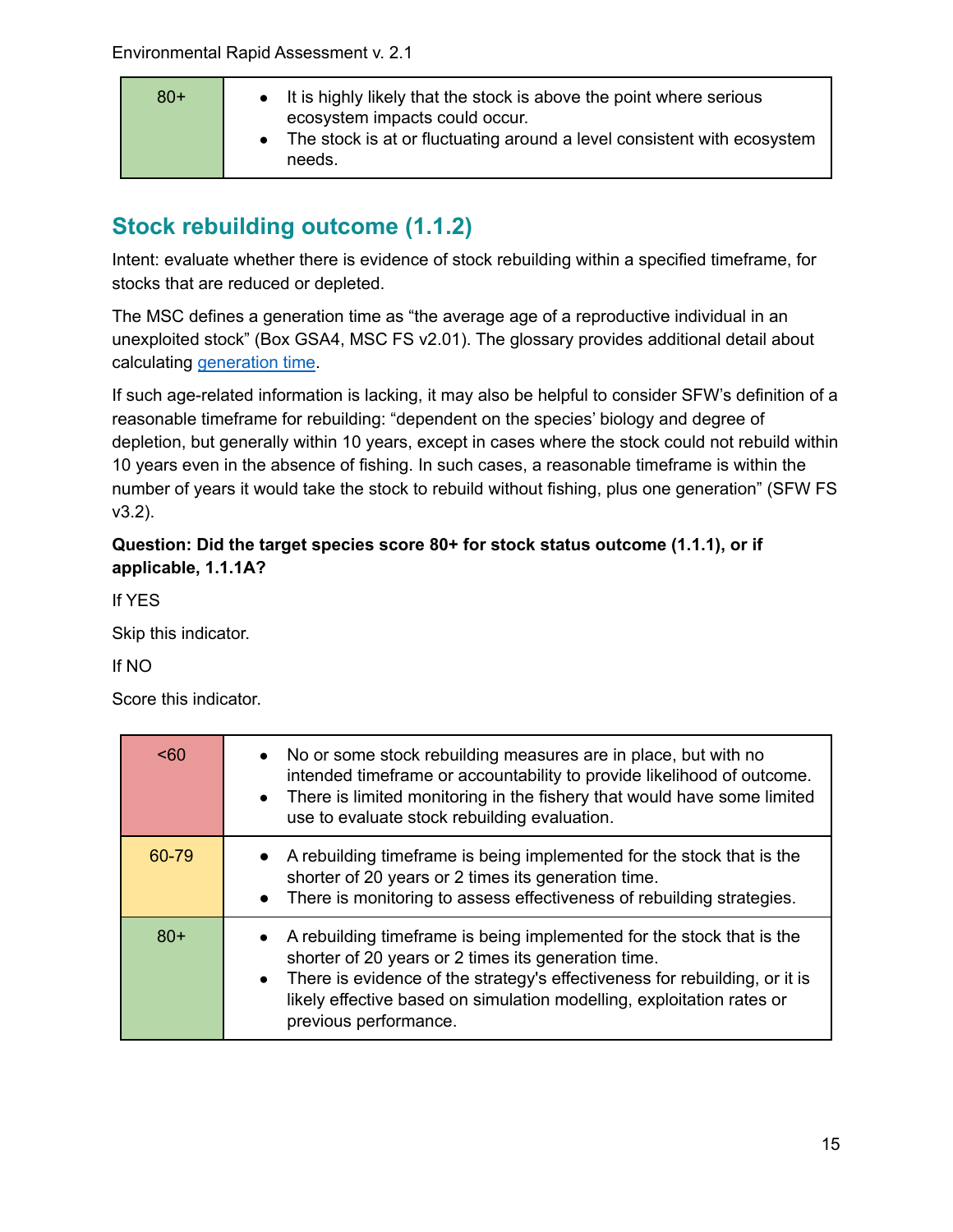# <span id="page-15-0"></span>**Harvest strategy (1.2.1)**

Intent: evaluate whether there is a robust and precautionary harvest strategy in place.

A harvest strategy aims to control fishing mortality to biologically sustainable levels through a combination of monitoring (particularly in relation to stock abundance and exploitation rates), stock assessment, harvest control rules (HCRs) and management actions required for maintaining fishery sustainability.

This PI is closely related with the following three PIs (harvest control rules 1.2.2, information and monitoring 1.2.3, stock assessment 1.2.4). We have kept the four indicators separate to maintain compatibility with FisheryProgress.org, while attempting to minimize overlap in the areas they evaluate. For this PI, the auditor should consider the overall performance of the harvest strategy, which strategy components are present, and how those components contribute to the strategy's responsiveness to the state of the stock.

Key components of harvest strategies include:

- The control rules and tools in place, including the ability of the management system to control fishing effort, taking into account issues such as overcapacity and its causes;
- The information base and monitoring of stock status, and the responsiveness of the management system and fleet to stock status.

| $20$  | There is no harvest management where it is clearly needed.                                                                                                                                                                                                                                                                                                                                                                                                                                                                                     |  |
|-------|------------------------------------------------------------------------------------------------------------------------------------------------------------------------------------------------------------------------------------------------------------------------------------------------------------------------------------------------------------------------------------------------------------------------------------------------------------------------------------------------------------------------------------------------|--|
| 20-39 | The fishery targets/retains overfished, depleted, endangered or<br>threatened species and is a substantial contributor to their mortality.<br>Management lacks a strategy to rebuild these species or implement<br>effective practices designed to limit mortality of these species.                                                                                                                                                                                                                                                           |  |
| 40-59 | Harvest management exists, but its effectiveness is unknown or<br>uncertain, and it is likely that the fishery is having serious negative<br>impacts on retained populations.<br><b>OR</b>                                                                                                                                                                                                                                                                                                                                                     |  |
|       |                                                                                                                                                                                                                                                                                                                                                                                                                                                                                                                                                |  |
|       | There is no or limited harvest management, and it is <b>unlikely</b> the<br>fishery is having serious, negative impacts on retained populations.                                                                                                                                                                                                                                                                                                                                                                                               |  |
| 60-79 | The harvest strategy includes all necessary components (monitoring,<br>stock assessment, HCRs or some other science-based mechanism to<br>limit harvest, and management actions to maintain sustainability).<br>The harvest strategy is expected to achieve sustainability objectives,<br>such as maintenance of stock biomass around or above a level<br>consistent with $B_{MSY}$ (or other proxy).<br>The strategy is likely to work based on prior experience or plausible<br>argument.<br>It is likely shark finning is not taking place. |  |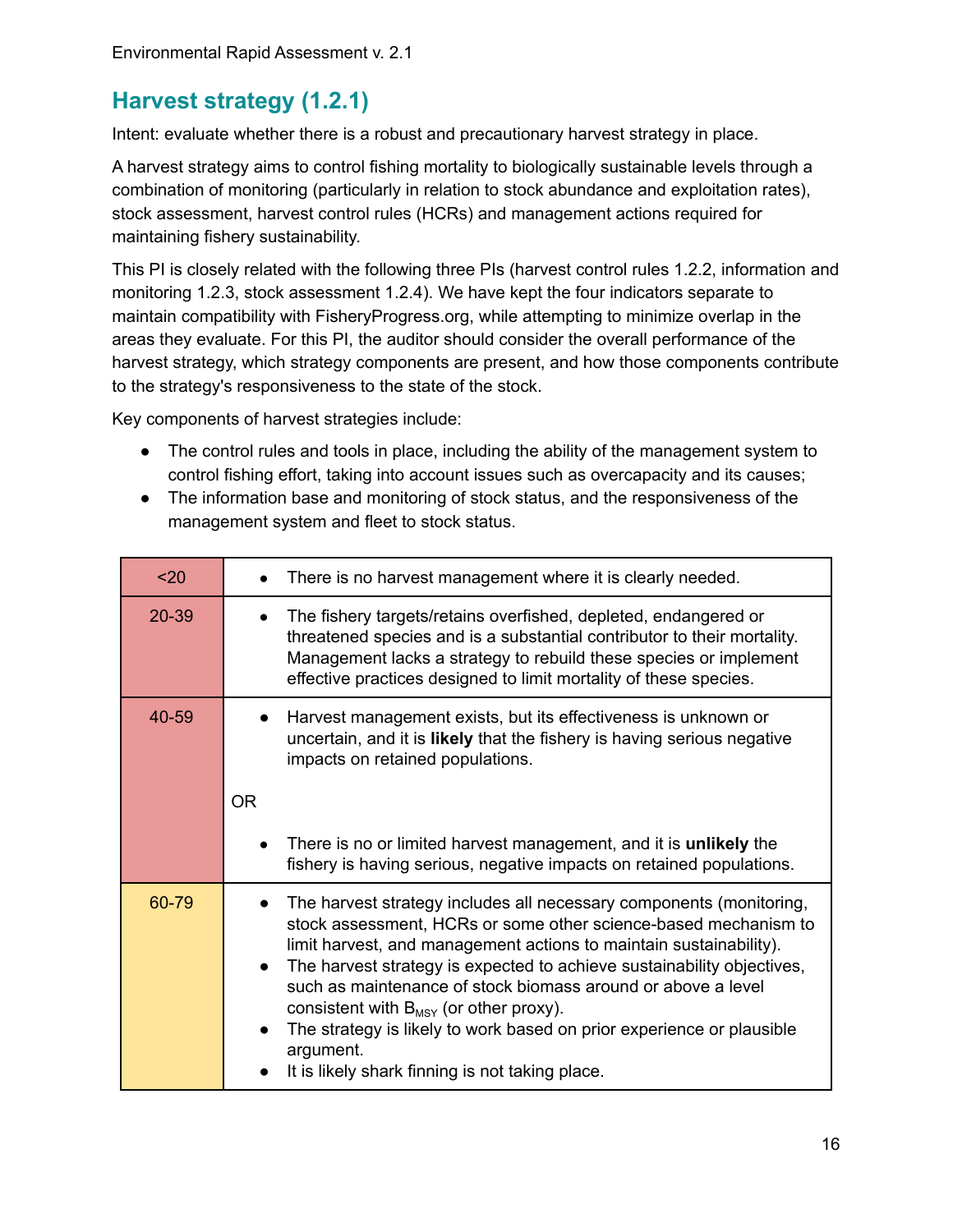| $80+$ | • As with the yellow scoring category, there isout of place a complete<br>harvest strategy with clear sustainability objectives.<br>• There is evidence that elements of the harvest strategy work together |
|-------|-------------------------------------------------------------------------------------------------------------------------------------------------------------------------------------------------------------|
|       | to meet management objectives.<br>• The harvest strategy is responsive to the state of stock.                                                                                                               |

# <span id="page-16-0"></span>**Harvest control rules (1.2.2)**

Intent: evaluate whether well defined and effective harvest control rules (HCRs) are in place.

HCRs are a set of defined, pre-agreed rules and management actions that will be taken in response to changes in indicators of stock status with respect to reference points. HCRs are regarded as 'well-defined' when they exist in some written form that has been agreed by the management body, ideally with stakeholders, and clearly state actions that will be taken at specific trigger reference point levels. They should be regarded as only 'generally understood' in cases where they can be shown to have been applied in some way in the past, but have not been explicitly defined or agreed (MSC FS v2.01).

Under the <80 scoring categories, assessors may accept 'available' HCRs (versus HCRs that are 'in place') in cases where:

- 1. Stock biomass has not previously been reduced below the MSY level or has been maintained at that level for a recent period of time that is at least longer than 2 generation times of the species, and is not predicted to be reduced below  $B_{MSY}$  within the next 5 years; or
- 2. In UoAs where  $B_{MSY}$  estimates are not available, the stock has been maintained to date by the measures in use at levels that have not declined significantly over time, nor shown any evidence of recruitment impairment (SA2.5.2, MSC FS v2.01).

| $20$      | HCRs do not exist.<br>There are no regulations to constrain fishing mortality on main target<br>species.                                                                                    |
|-----------|---------------------------------------------------------------------------------------------------------------------------------------------------------------------------------------------|
|           | <b>OR</b>                                                                                                                                                                                   |
|           | • F to be adopted at $B_{LIM}$ , as part of HCR, is >2 times $F_{MSY}$ or similar, and<br>the stock is not depleted.                                                                        |
| $20 - 39$ | HCRs do not exist.<br>Input controls such as fishing licenses or permits exist, but other<br>$\bullet$<br>regulations to constrain fishing mortality on main target species are<br>lacking. |
|           | OR.<br>F to be adopted at B <sub>LM</sub> , as part of HCR, is >1.5 to 2 times $F_{MSY}$ or<br>$\bullet$                                                                                    |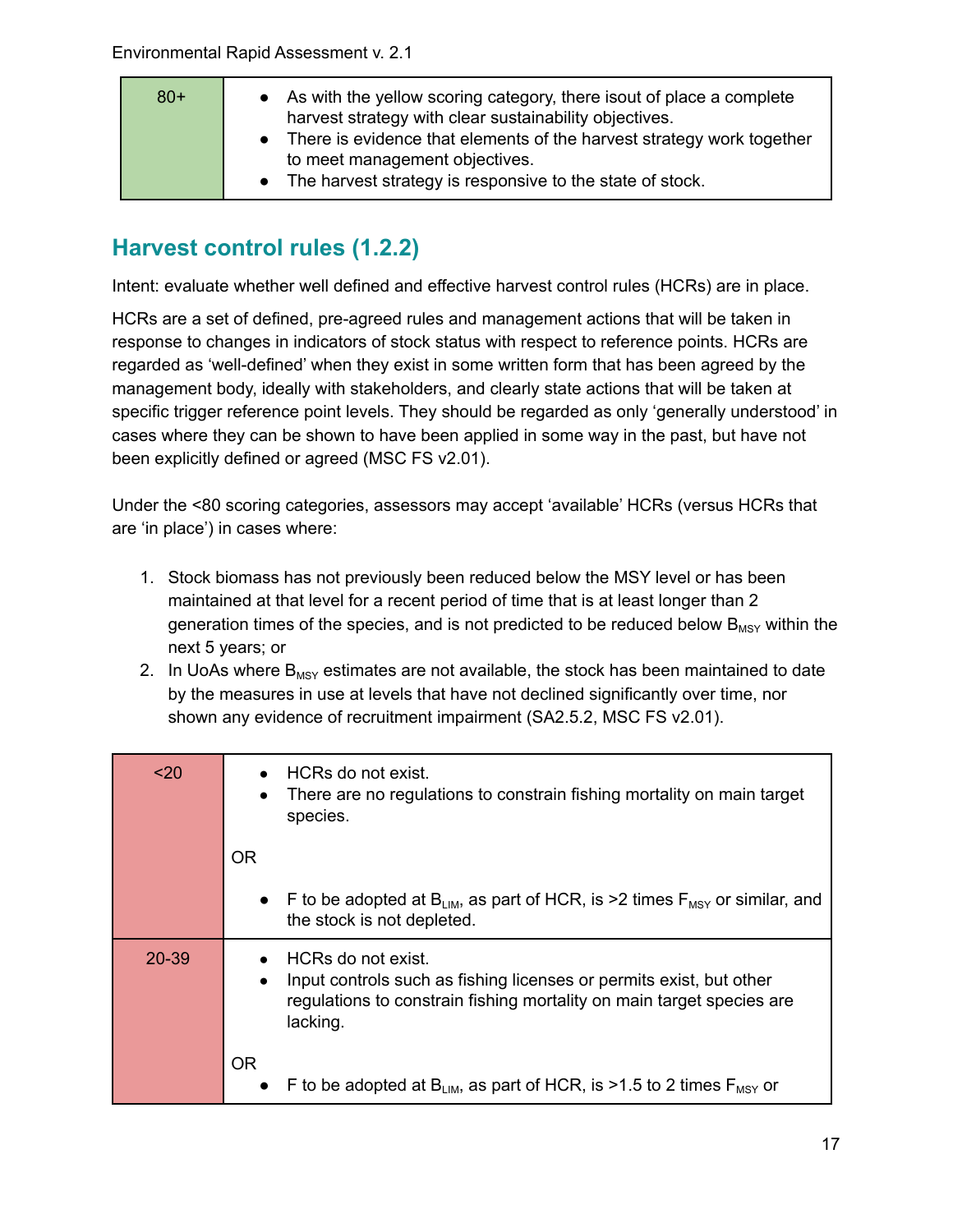|       | similar, and the stock is not depleted.                                                                                                                                                                                                                                                                                                            |  |
|-------|----------------------------------------------------------------------------------------------------------------------------------------------------------------------------------------------------------------------------------------------------------------------------------------------------------------------------------------------------|--|
| 40-59 | HCRs or other harvest control measures exist, but they are unlikely to<br>result in sustainable fishing practices, where exploitation is reduced in<br>response to evidence of stock depletion.                                                                                                                                                    |  |
|       | <b>OR</b>                                                                                                                                                                                                                                                                                                                                          |  |
|       | F to be adopted at B <sub>LM</sub> , as part of HCR, is >1 to 1.5 times $F_{MSY}$ or<br>similar, and the stock is not depleted.                                                                                                                                                                                                                    |  |
| 60-79 | Generally understood HCRs are in place or available, and are<br>expected to reduce the exploitation rate as the point of recruitment<br>impairment (e.g. limit reference point) is approached.<br>There is some evidence that the tools used (or available) to implement<br>HCRs are appropriate and effective in controlling exploitation.        |  |
| $80+$ | There are well-defined HCRs that ensure reduction of exploitation<br>rates as stock size approaches PRI.<br>Evidence clearly shows that management actions/tools in use are<br>effective in achieving the exploitation levels required under the HCRs.<br>HCRs are likely to be robust to major uncertainties such as ecological<br>uncertainties. |  |

### <span id="page-17-0"></span>**Harvest strategy information and monitoring (1.2.3)**

Intent: evaluate whether relevant information is collected to support the harvest strategy.

| <60   | Information related to stock structure, stock productivity, fishery<br>$\bullet$<br>removals, and fleet composition is not collected or is insufficient for<br>supporting the harvest strategy.                                                                                                                                                                              |
|-------|------------------------------------------------------------------------------------------------------------------------------------------------------------------------------------------------------------------------------------------------------------------------------------------------------------------------------------------------------------------------------|
| 60-79 | Some relevant information related to stock structure, stock productivity<br>$\bullet$<br>and fleet composition is available to support the harvest strategy.<br>Information on fishery removals is collected, but there may not be<br>$\bullet$<br>reasonably accurate estimates of all sources of fishery removals (e.g.<br>lack of quantitative estimates of IUU catches). |
| $80+$ | Sufficient relevant information related to stock structure, stock<br>productivity, fleet composition and other data are available to support<br>the harvest strategy.<br>There is good information on all sources of fishery removals.<br>$\bullet$                                                                                                                          |

### <span id="page-17-1"></span>**Assessment of stock status (1.2.4)**

Intent: evaluate whether there is an adequate assessment of the stock status.

For the <60 scoring categories, we follow SFW guidance for determining whether a stock assessment is considered recent (SFW FS v3.2). Generally, or for species whose generation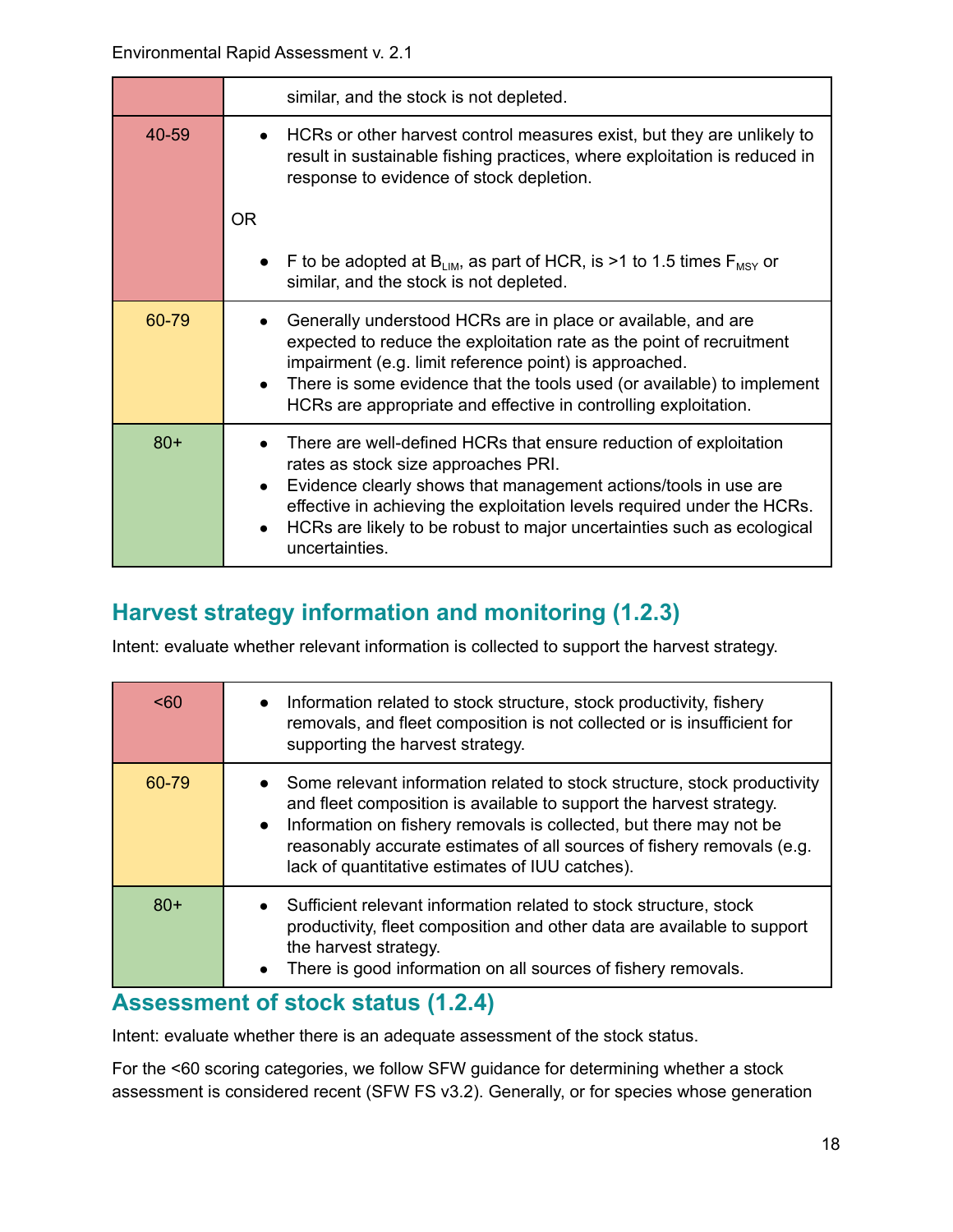time is unknown, stock assessments conducted within the last five years are considered recent. For short-lived species with a generation time of less than five years, a stock assessment conducted within the generation time is considered recent.

| < 39  | • There is no stock assessment, no reference points, and/or no<br>evidence to suggest that the stock is either above or below reference<br>points.                                                                                                                              |
|-------|---------------------------------------------------------------------------------------------------------------------------------------------------------------------------------------------------------------------------------------------------------------------------------|
| 40-59 | General abundance indicators are tracked in the fishery, such that<br>some information exists to determine overfishing status of target<br>species.                                                                                                                             |
| 60-79 | There is a recent assessment that estimates stock status relative to<br>reference points that are at least somewhat appropriate to the species,<br>and identifies major sources of uncertainty.                                                                                 |
| $80+$ | An assessment has been recently conducted that is appropriate to the<br>stock and HCRs.<br>The assessment estimates stock status relative to appropriate,<br>$\bullet$<br>species- or stock-specific reference points, takes uncertainty into<br>account, and is peer reviewed. |

# <span id="page-18-0"></span>Ecosystem impacts - Principle 2

Information on all of the species caught in the fishery and their catch quantities is necessary for scoring many of the indicators under this principle. If such data are lacking, collection of catch data may be one of the first areas a fishery will need to address when entering an improvement project.

The PIs are presented here in a slightly different order than they are in the MSC standard. Principle 2 includes multiple components (e.g. 'other species' and 'habitat impacts'), each of which has three indicators: outcome, management, and information. In this methodology, we score the information indicator first for each component, because the level of information affects ability to score outcome and also relates to management. For example, if there is no qualitative or quantitative information on habitat impacts from the fishery, then we know that habitat impacts outcome cannot be scored, and habitat impacts management will not receive an 80+ score. This allows the assessment to be conducted more efficiently. The ERA report template is organized with the typical MSC ordering of PIs.

Under the MSC standard, non-ETP (endangered, threatened, or protected) Principle 2 species are classified as either 'primary' or 'secondary.' Primary species have management objectives (e.g. reference points) and stock status monitoring in place, whereas secondary species do not. Version 1.0 of the ERA did not distinguish between primary and secondary species for the following reasons:

● The primary/secondary terminology is specific to MSC, and the terms may be misinterpreted outside of the MSC context;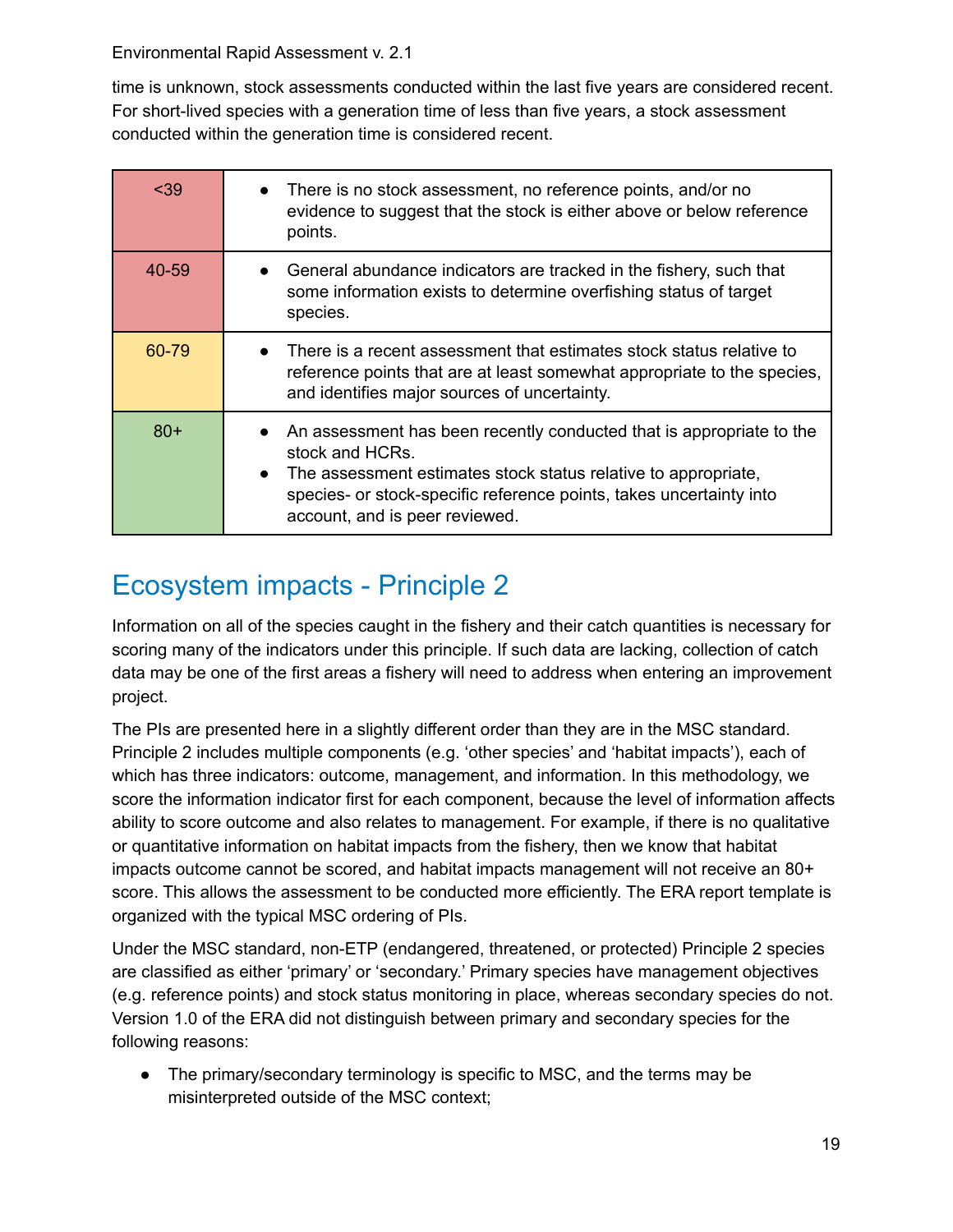- Basic FIPs are likely to be in fisheries with less management capacity and data, so there may be no primary species;
- Reducing the number of indicators saves time and effort on scoring.

The 0-60 Fisheries Assessment Tool also does not make a distinction between primary and secondary species. However, because the FisheryProgress reporting platform is based on the MSC standard, it requires users to provide inputs for both primary and secondary species PIs. Thus Version 2.0 of the ERA accommodates these terms. Where both primary and secondary species exist in a fishery, both components should be scored. For data-limited fisheries that have no primary species, the secondary species PIs (2.2.1, 2.2.2, 2.2.3) will need to be evaluated, while the primary species PIs will receive 80+ scores by default, since the fishery does not impact primary species (following SA3.2.1, MSC FS v.2.01). In the less common circumstance where there are primary species but no secondary species, the converse will apply, with primary species PIs being evaluated and secondary species PIs receiving 80+ scores by default.

### <span id="page-19-0"></span>*Important definitions used in Principle 2*

For the purposes of scoring P2 indicators, we use the following MSC definitions.

**Bycatch** - unwanted catch, or catch that the fisher did not intend to catch but could not avoid, and did not want or chose not to use.

We use **non-target** as a general term to refer to primary and secondary species, which are defined as follows:

- **Primary species** Species where management tools and measures are in place, intended to achieve stock management objectives reflected in either limit or target reference points.
- **● Secondary species** Species that are not considered primary or ETP species.

Definitions for management measures and strategy terms:

- **Measures** actions or tools in place within the management system that either explicitly manage impacts on the component or indirectly contribute to management of the component under assessment having been designed to manage impacts elsewhere.
- **Partial strategy** a cohesive arrangement which may comprise one or more measures, an understanding of how it/they work to achieve an outcome and an awareness of the need to change the measures should they cease to be effective. It may not have been designed to manage the impact on that component specifically.
- **Strategy or full strategy** a cohesive and strategic arrangement which may comprise one or more measures, an understanding of how it/they work to achieve an outcome and which should be designed to manage impact on that component specifically. A strategy needs to be appropriate to the scale, intensity, and cultural context of the fishery and should contain mechanisms for the modification of fishing practices in light of identification of unacceptable impacts.

**Exempt gear**, as defined in the 0-60 Fisheries Assessment Tool: Certain gear types used around the world have been shown to have little or no bycatch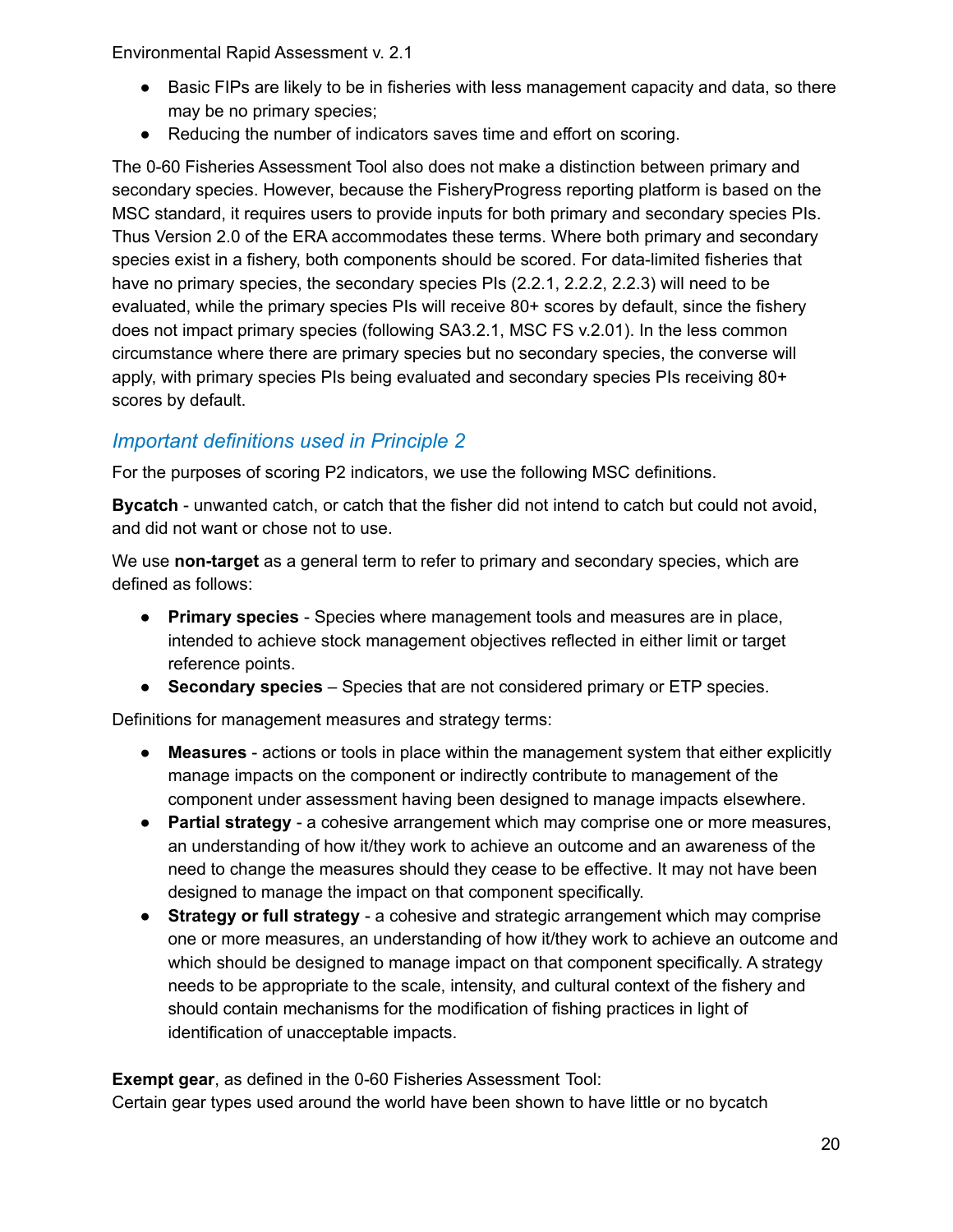associated with them. These include pelagic trawl and seines targeting schooling small pelagics, harpoons, jig fishing (in many circumstances), hand rakes etc. Chuenpagdee et al. 2003,<sup>1</sup> [Fuller](https://marine-conservation.org/archive/mcbi/HowWeFish.pdf) et al. (2008),<sup>2</sup> and the Safina Center [Fishing](https://web.archive.org/web/20190921212459/http:/safinacenter.org/category/gear-101/) Gear 101 blog series offer useful guidance on this topic. Gears generally known to produce little bycatch include:

- Harpoon
- Hand or mechanical jigging (for catching squid)
- Hand rake
- Diver/hand harvest
- Pelagic purse seine and mid-water trawl (when used in mid water to target schooling small pelagics)

These gears also typically have minimal risk of impacting habitats. This list is not comprehensive and may be added to as more information becomes available. Also, some fisheries that appear on this list may have bycatch associated with them, so justification for the scores associated with exempt gears should still be provided in the rationale text. Where possible, data and analysis from the fishery being analyzed is always preferred.

**Similar fisheries**, as defined in the 0-60 Fisheries Assessment Tool:

Often direct information or data from the fishery and gear are not publicly available for the fishery under assessment. Rather than always assigning a low score in such cases, information from a similar fishery in the region may be used. Examples include Barents Sea and Icelandic capelin, where one fishery is information rich while the other has little data available. Both operate on the same species using the same gear in adjacent areas, often by the same vessels. It is up to the assessor to decide if a potentially similar fishery is a) close enough geographically to the fishery being scored, b) is targeting the same or very similar species with closely similar habits, c) if they are using the same or closely similar gear, and d) if there any other substantial differences between the fishery to be scored and the similar fishery. Justification for using a similar fishery should be provided in the rationale text.

Some of the scoring guidance for PIs 2.4.1 and 2.5.1 refers to **best available information**, defined as the most credible, relevant, and unbiased information of what is available. Peer-reviewed scientific papers and peer-reviewed official government reports are considered to be most credible; NGO and industry reports, fishery-dependent data, and non-peer reviewed scientific or government reports should also be considered but weighted less heavily. Analyses based on the specific fishery in question are considered the most relevant, analyses based on very similar fisheries (i.e. same gear type, same region, etc.) are the second best option, while very general assessments (e.g., global overarching conclusions about a type of gear) are the least relevant, and can still be considered but should be weighted less heavily.

<sup>&</sup>lt;sup>1</sup> Chuenpagdee, R., Morgan, L.E., Maxwell, S.M., Norse, E.A. and Pauly, D. 2003. Shifting gears: assessing collateral impacts of fishing methods in US waters. Frontiers in Ecology and the Environment, 1(10), pp.517-524.

<sup>2</sup> Fuller, S.D., Picco, C., Ford, J., Tsao, C.F., Morgan, L.E., Hangaard, D., and Chuenpagdee, R. 2008. How We Fish Matters: Addressing the Ecological Impacts of Canadian Fishing Gear.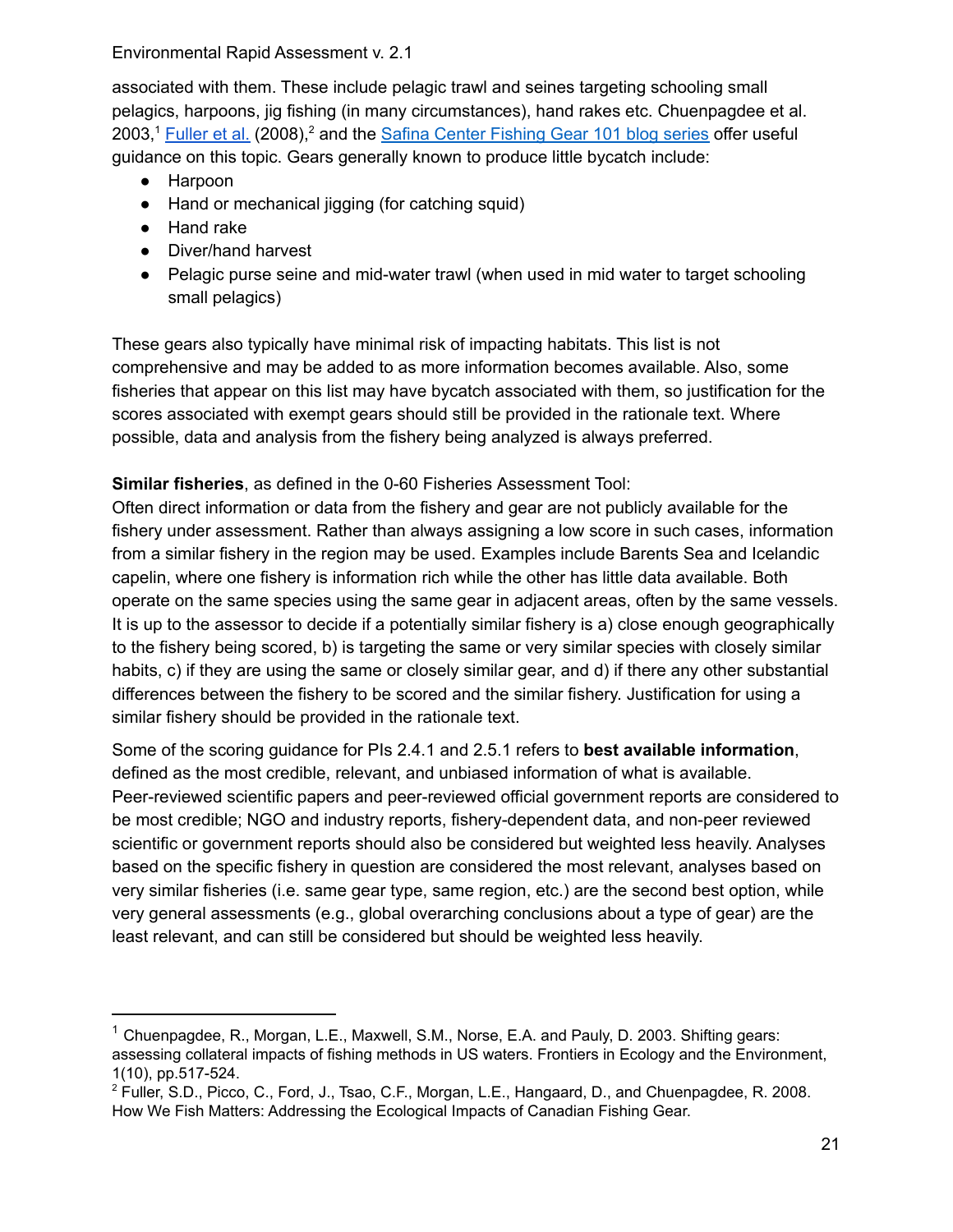### <span id="page-21-0"></span>**Principle 2 scoring guidance**

Scoring for Principle 2 species can be complex when a fishery catches multiple species. We have laid out several steps below to help guide the assessor and make scoring more efficient.

### <span id="page-21-1"></span>*Primary/Secondary species information (PIs 2.1.3 and 2.2.3) decision tree*

**Question 1**: Is the gear used in the fishery known to have little to no impact on non-target species, or an "exempt gear"?

If YES PI 2.1.3 and/or PI 2.2.3 will receive a ≥60 score. Score using the PI guidance.

If NO Proceed to Question 2 in this decision tree.

**Question 2:** Is there some reliable information for this fishery that is adequate to generally determine fishery impacts on main primary or secondary species encountered?

If YES Proceed to the *P2 species classification decision tree*.

If NO

Proceed to Question 3 in this decision tree.

**Question 3:** Is there a **similar fishery** using the same gear type in the same way and targeting the same species in the region, which has some reliable information relating to its fishery impacts on main, non-target species?

If YES Proceed to Question 4 in this decision tree.

If NO Proceed to Question 5 in this decision tree.

**Question 4:** Does monitoring in that similar fishery provide substantial reliable information on fishery impacts on main primary and secondary species?

If YES PI 2.1.3 and/or PI 2.2.3 will receive a ≥60 score. Assign a score using the PI guidance.

If NO

Proceed to Question 5 in this decision tree.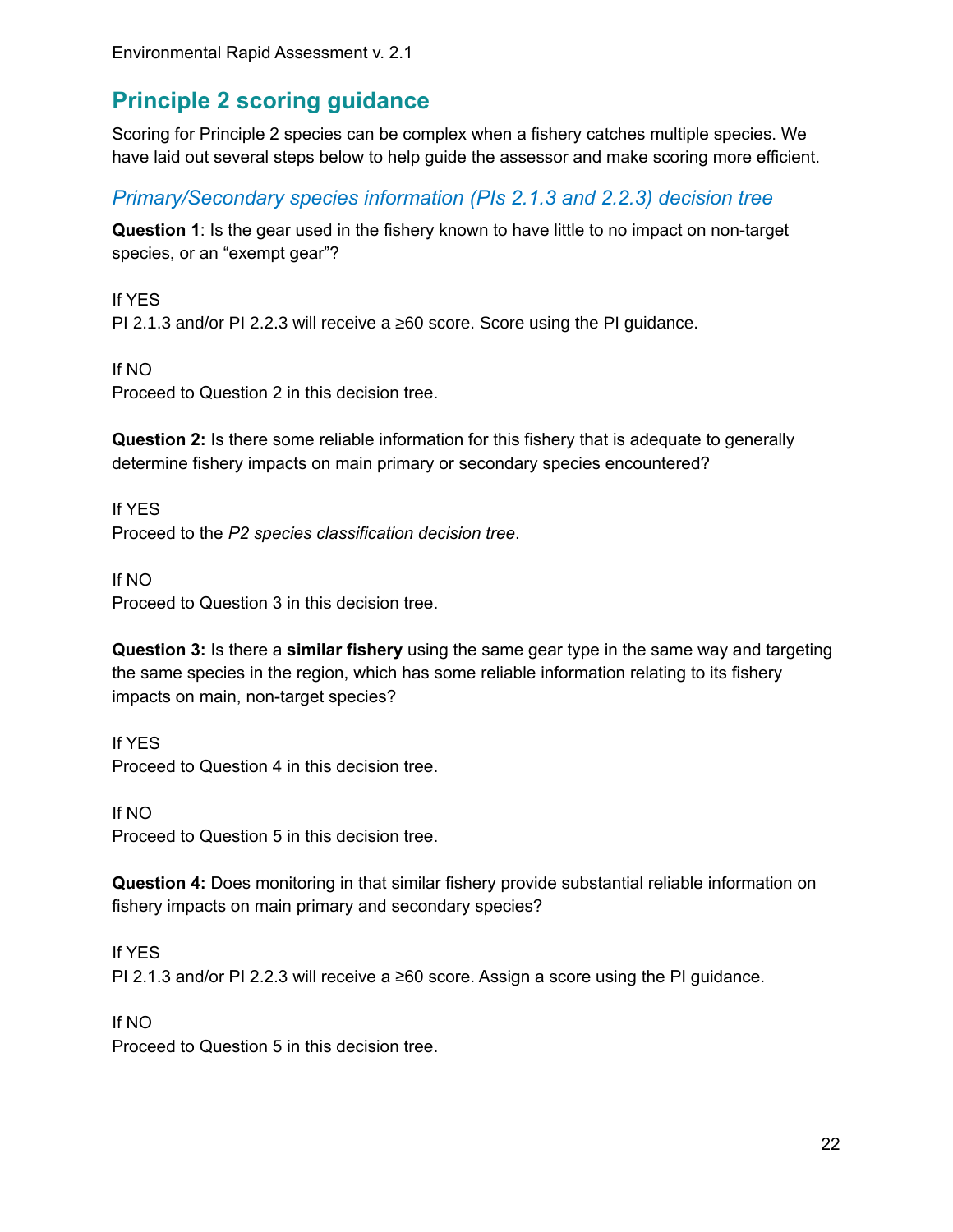**Question 5:** Is there some reliable information on the **composition** of non-target catch and bycatch in this fishery, or in the similar fishery?

### If YES

Proceed to Question 6 in this decision tree.

### If NO

PI 2.1.3 and/or PI 2.2.3 will receive a <20 score. Do not score the secondary/primary species outcome PIs.

**Question 6:** Is there some reliable information on the **amount** of non-target catch and bycatch in this fishery or in the similar fishery?

### If YES

PI 2.1.3 and/or PI 2.2.3 will receive a 40-59 score. Proceed to the *P2 species classification decision tree*.

#### If NO

PI 2.1.3 and/or PI 2.2.3 will receive a 20-39 score. Proceed to the *P2 species classification decision tree*.

### <span id="page-22-0"></span>*Principle 2 species*

This section should always be completed. If there are no other species caught in the fishery and no bait species used, or an exempt fishing gear is used, the auditor can simply note this. If there are any P2 species, the auditor will enter them into 'Table 2. Principle 2 species classification table.' P2 species include other species caught in the fishery, regardless of whether they are retained or discarded. Species used for bait should also be listed. If catch amounts aren't known, the relevant columns can be marked as 'n/a.' Classifications for P2 species will be determined in the next step.

#### Table 2. Principle 2 species classification table.

| Species common and<br>scientific names        | <b>Annual UoA</b><br>catch | % of UoA catch<br>(by weight) | <b>Classification</b> |
|-----------------------------------------------|----------------------------|-------------------------------|-----------------------|
| Example: Pacific herring<br>(Clupea pallasii) | 500 kg                     | 0.25                          | Main primary          |
|                                               |                            |                               |                       |
|                                               |                            |                               |                       |

#### <span id="page-22-1"></span>*P2 species classification decision tree*

Non-ETP Principle 2 species (both primary and secondary) are classified as either **main** or **minor** depending on their proportion in the total catch by weight. For the purposes of the ERA, only main species have to be assessed/scored. We have provided some guidance from MSC for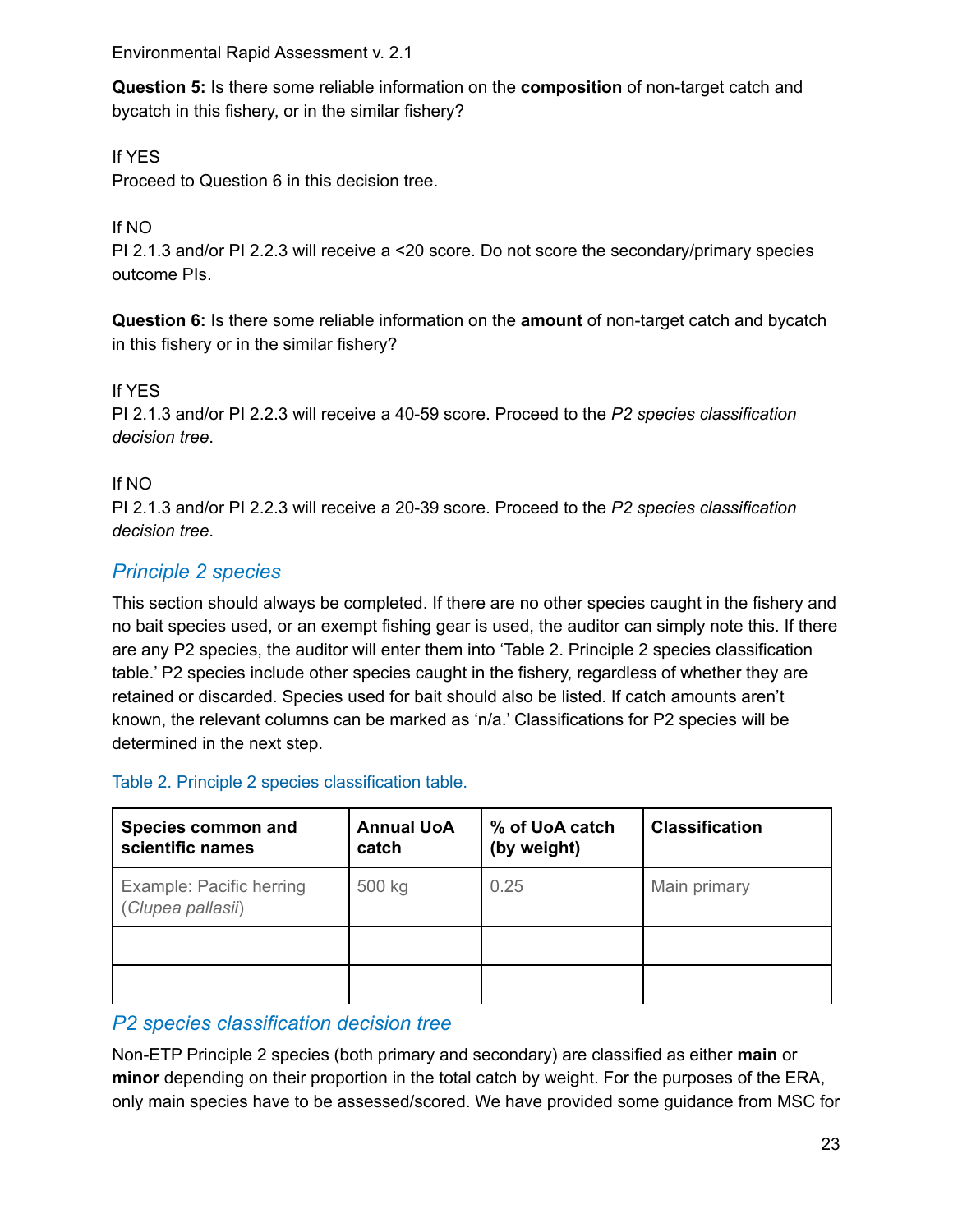designating main species below; more detailed guidance can be found in GSA3.4.2 (MSC FS v2.01).

**Question:** Is the species at least 5% of the total catch by volume? Where data exist, the 5% should be an average taken across recent years and/or seasons to account for fluctuations in catch composition.

#### If YES

The species is classified as main and will be scored.

If NO, answer the following question.

**Question:** Is the species considered **less resilient**, known to be depleted (poor stock status), and/or are catches sufficiently large to be a significant risk to the population? A species is considered less resilient if a productivity analysis (e.g. the productivity portion of the PSA) indicates it has low or medium productivity. Alternatively, a species may be considered less resilient, even if its intrinsic resilience is high, if existing knowledge suggests that its resilience has been lowered due to anthropogenic or natural changes to its life-history.

#### If YES

The species is classified as main if the species is at least 2% of the total catch by volume. Where data exist, the 2% should be an average taken across recent years and/or seasons to account for fluctuations in catch composition.

#### If NO

The species is not classified as main.

After all primary and secondary species have been classified as main or minor, proceed to the primary and secondary species decision tree.

#### <span id="page-23-0"></span>*Primary and secondary species decision tree*

**Question:** Are there any main primary and/or secondary species?

#### If NO

Score the applicable species information, outcome, and management indicators (2.1.1, 2.1.2, 2.1.3, and/or 2.2.1, 2.2.2, 2.2.3) as 80+ (green), noting that no main non-target species are caught. We recommend providing comments about any minor non-target species that are caught, especially if those species are known to be or are potentially depleted.

If YES, answer the following question.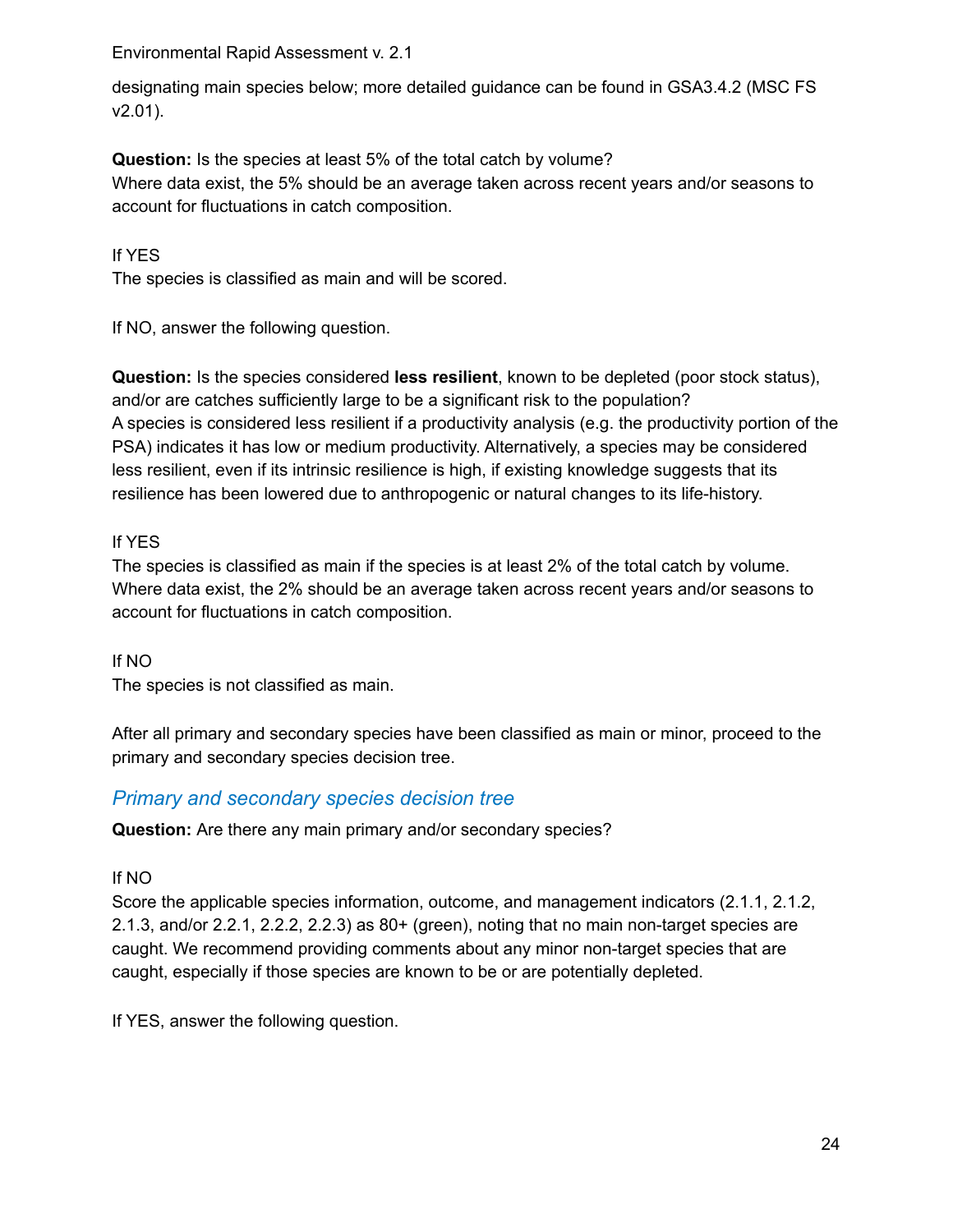**Question:** Are stock status reference points (e.g. limit and target reference points for primary species, biological limit or point of recruitment impairment for secondary species) available for main non-target species?

#### If YES

Proceed to the *non data-limited decision tree* for primary and secondary species.

#### If NO

Proceed to the *data-limited decision tree* for primary and secondary species.

Non data-limited decision tree for primary and secondary species indicators

**Question:** Is qualitative or quantitative information regarding fishery impacts on main primary and/or secondary species being collected? Examples of impacts information include stock assessments and species-specific estimates of catch and/or discard quantities.

#### If NO

Score the applicable species information indicator (PI 2.1.3 and/or 2.2.3) as <39 or 40-59, depending on information availability. Don't score the applicable species outcome indicator (PI 2.1.1 and/or 2.2.1) and mark the indicator(s) as data deficient, mentioning the lack of information in the rationale. Score the applicable species management indicator (PI 2.1.2 and/or 2.2.2), which will score no better than 60.

#### If YES

Score the applicable species information, outcome, and management indicators.

#### Data-limited decision tree for non-target species indicators

The vulnerability of main other species to fishing will be evaluated using PSAs where possible.

**Question:** Is there sufficient qualitative information to conduct a PSA on the main non-target species?

#### If NO

Score the applicable species information indicator (PI 2.1.3 and/or 2.2.3) as red (40-59). Do not score the applicable species outcome indicator (PI 2.1.1 and/or 2.2.1) and mention the lack of information in the rationale. Score the applicable species management indicator (PI 2.1.2 and/or 2.2.2), which will score no higher than 60.

#### If YES

Score the applicable species information, outcome, and management PIs.

### <span id="page-24-0"></span>*Scoring multiple species within a Principle 2 PI*

Multiple species may be evaluated within each primary, secondary, and ETP species PI. When this occurs, each species is considered a 'scoring element.' The assessor will assign a score to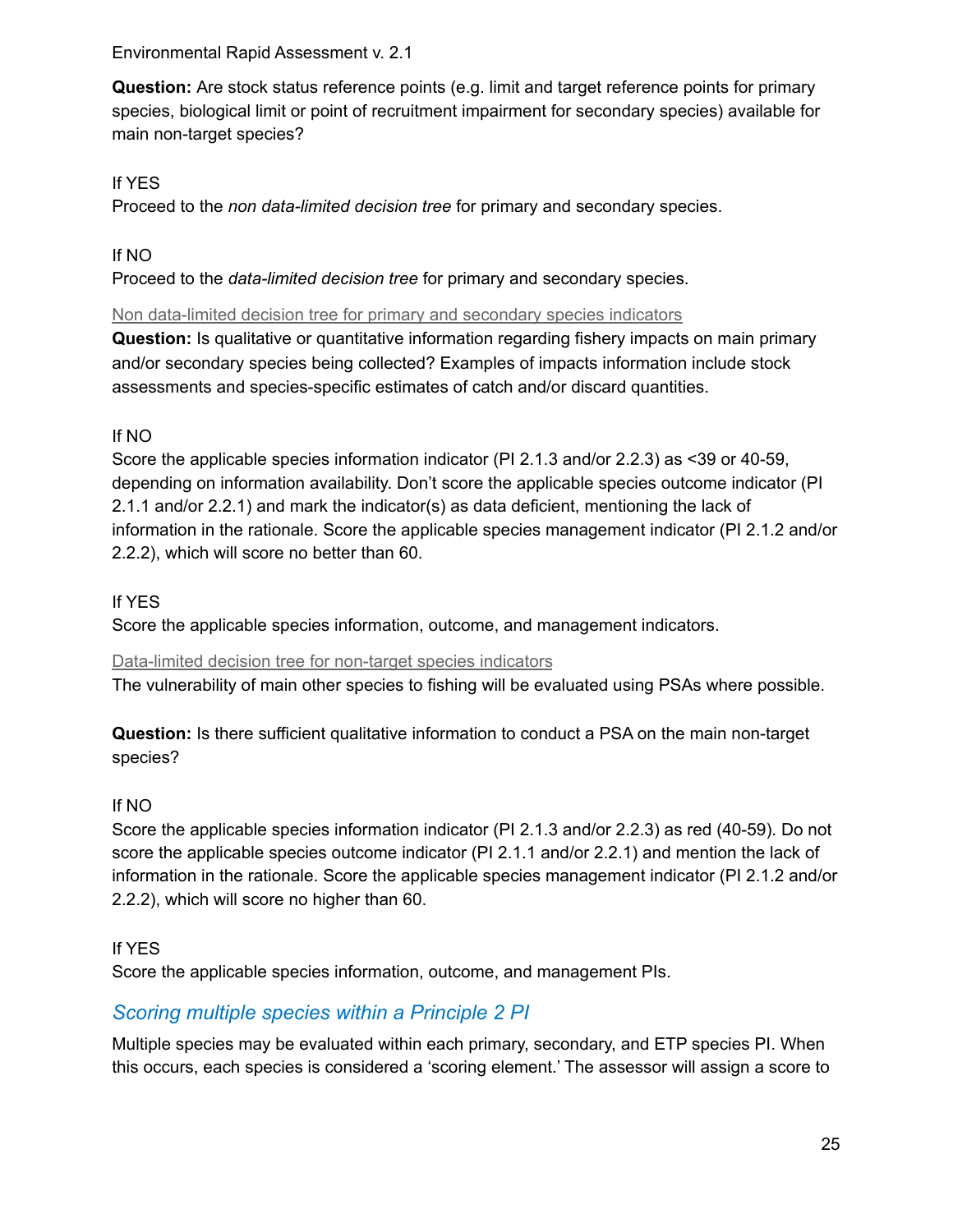each scoring element, then combine scoring for all scoring elements within each PI, using the following table.

Table 3. Combining scores for scoring elements.

| Score | <b>Combination of individual scoring elements</b>                                                                          |
|-------|----------------------------------------------------------------------------------------------------------------------------|
| $60$  | At least one element scores < 60 (red). Use the lowest sub-60 scoring<br>category of the elements as the overall PI score. |
| 60-79 | All elements score at least 60 (yellow), no element scores <60.                                                            |
| $80+$ | All elements score 80+ (green), no element scores <80.                                                                     |

# **Primary/secondary species information (2.1.3, 2.2.3)**

Intent: evaluate whether information on the nature and amount of main non-target species taken is adequate to determine the risk posed by the UoA, and the effectiveness of the strategy to manage the non-target species.

Either PI 2.1.3 or 2.2.3 should always be scored. You can use the *Primary and secondary species decision tree* to help with scoring.

| $20$  | There is no reliable information on the composition of non-target catch<br>in the fishery, and no similar fishery using the same gear type in the<br>same way and targeting the same species in the region which has this<br>level of data on its non-target catch; thus the composition of non-target<br>cannot be inferred.<br>The gear as used in the fishery is not an "exempt" gear.                                                                                          |
|-------|------------------------------------------------------------------------------------------------------------------------------------------------------------------------------------------------------------------------------------------------------------------------------------------------------------------------------------------------------------------------------------------------------------------------------------------------------------------------------------|
| $39$  | There is some reliable information on non-target catch composition<br>(either from this fishery or a similar fishery), but no reliable information<br>on the amount of non-target catch, and no similar fishery using the<br>same gear type in the same way and targeting the same species in the<br>region which has this level of data on its non-target catch; thus the<br>amount of non-target cannot be inferred.<br>The gear as used in the fishery is not an "exempt" gear. |
| 40-59 | There is some reliable information on both composition and amounts<br>of main non-target species from this fishery or a similar fishery, but<br>monitoring does not provide reliable information on fishery impacts to<br>main non-target species.<br>The gear as used in the fishery is not an "exempt" gear.                                                                                                                                                                     |
| 60-79 | Qualitative information is adequate to estimate the impact of the UoA<br>on the main non-target species with respect to status.                                                                                                                                                                                                                                                                                                                                                    |
|       | 0R                                                                                                                                                                                                                                                                                                                                                                                                                                                                                 |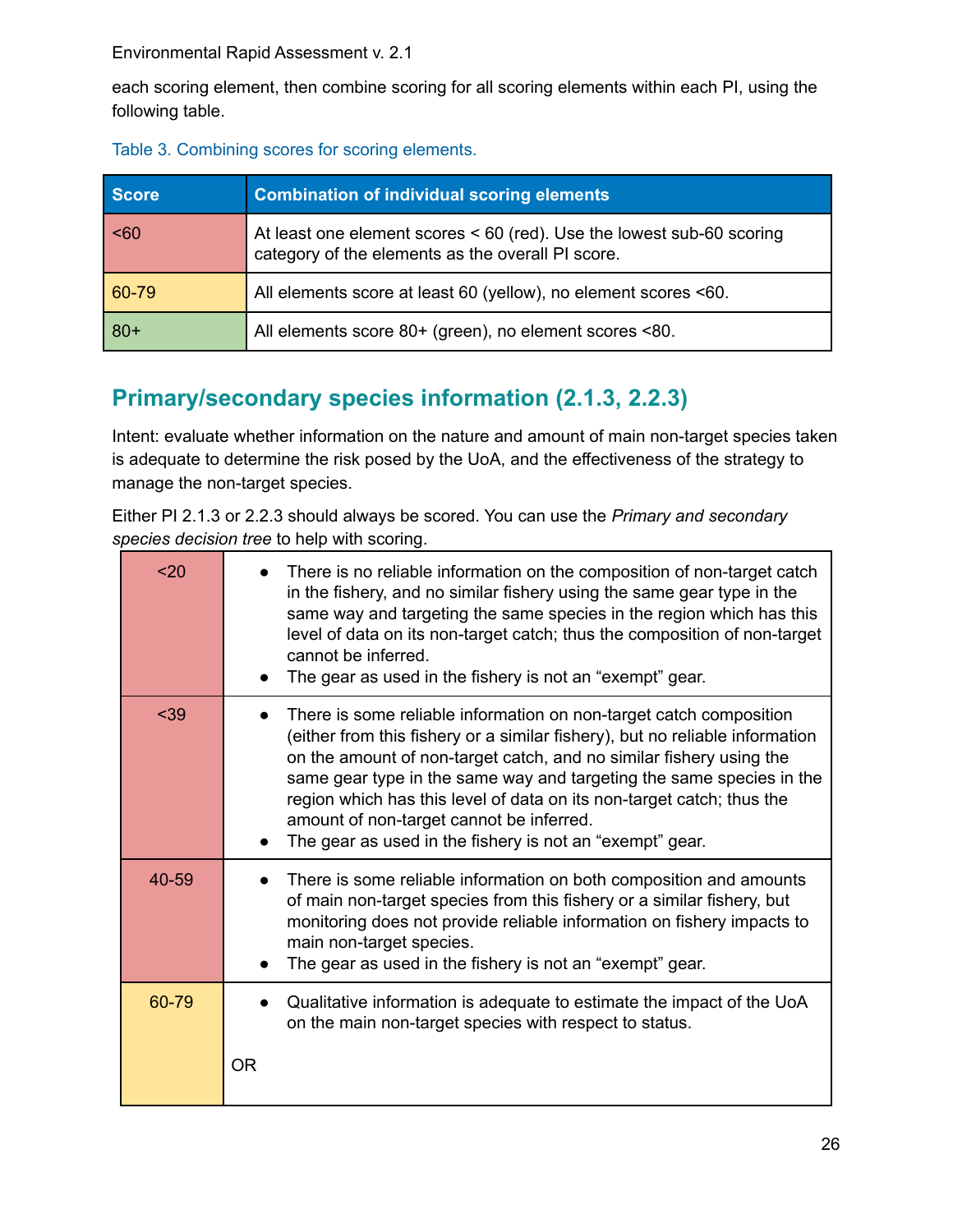|       | • If PSA is used to evaluate the vulnerability of other species to fishing:<br>Qualitative information is adequate to estimate productivity and<br>susceptibility attributes for main non-target species.<br><b>AND</b>      |
|-------|------------------------------------------------------------------------------------------------------------------------------------------------------------------------------------------------------------------------------|
|       |                                                                                                                                                                                                                              |
|       | Information is adequate to support measures to manage main<br>non-target species.                                                                                                                                            |
| $80+$ | Some quantitative information is available and is adequate to assess<br>the impact of the UoA on the main non-target species with respect to<br>status.<br><b>OR</b>                                                         |
|       | If PSA is used to evaluate the vulnerability of secondary species to<br>$\bullet$<br>fishing: Some quantitative information is adequate to assess<br>productivity and susceptibility attributes for main non-target species. |
|       | <b>AND</b>                                                                                                                                                                                                                   |
|       | Information is adequate to support a partial strategy or full strategy to<br>manage main non-target species.                                                                                                                 |

**Question:** Does the non-target species information PI (2.1.3 and/or 2.2.3) have a <20 score?

If YES

Do not score non-target species outcome and management PIs (2.1.1, 2.1.2 and/or 2.2.1, 2.2.2) and describe the data deficiency in the rationale text.

If NO

Score the non-target species outcome and management PIs (2.1.1, 2.1.2 and/or 2.2.1, 2.2.2).

# <span id="page-26-0"></span>**Primary/secondary species outcome (2.1.1, 2.2.1)**

Intent: evaluate whether the UoA aims to maintain non-target species abundance above the point where recruitment could be impaired (PRI), and whether the UoA may hinder recovery of non-target species that are below the PRI.

Important definitions:

**Jeopardize main non-target species**: The impact of the UoA fishery on these species is high. Current UoA fishery removals of the non-target species are, or are highly likely to be, impacting stock status or recruitment. When reference limits for catches (or catch indicators) of non-target species catches have been set, catches are above those limits. A fishery does not jeopardize the main non-target species if the impact of the fishery is low enough to not hinder improvement of the species status, in situations where the status of that species can improve. It does not require evidence that the status of the species is actually improving.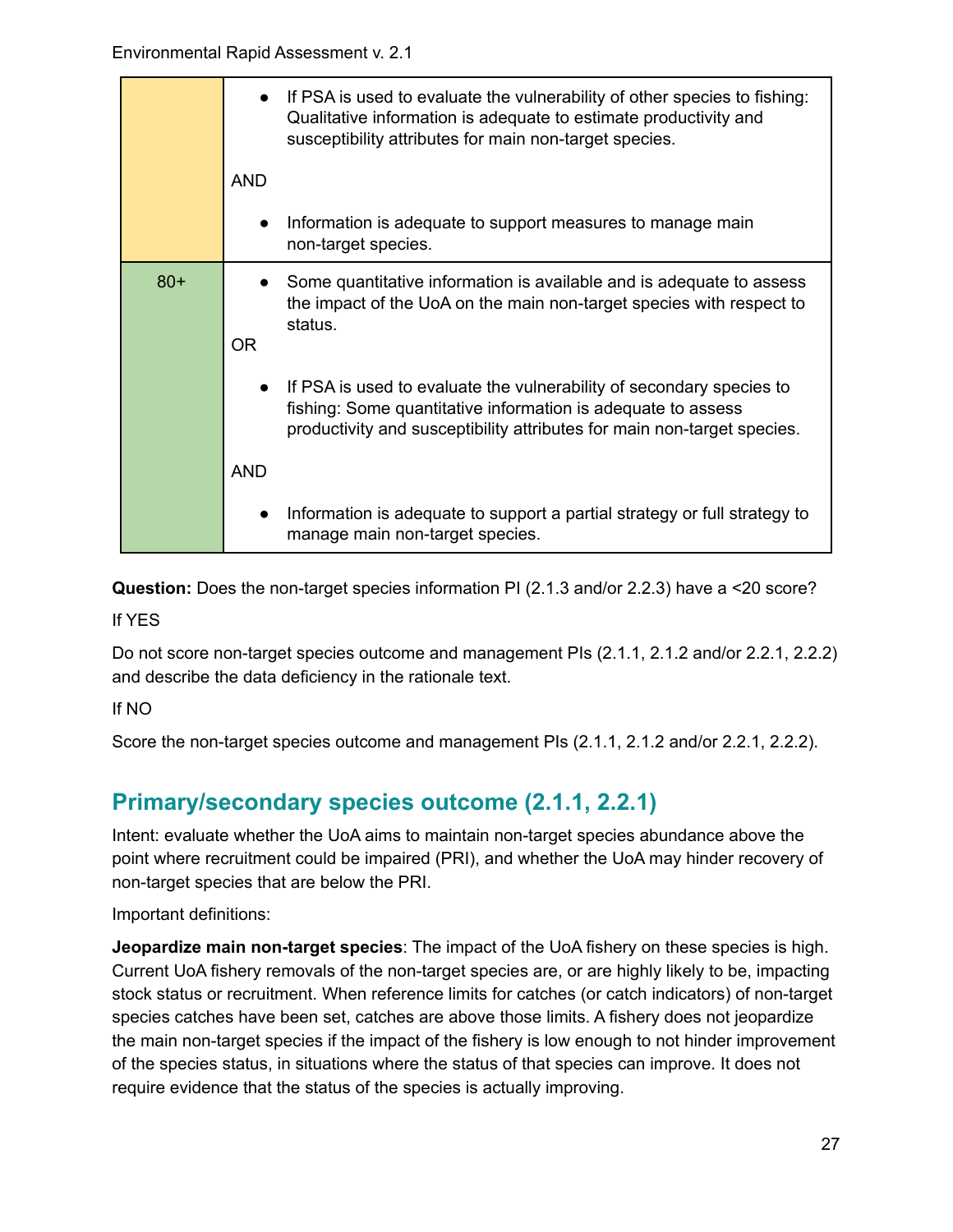**Substantially impact main non-target species**: The fishery impacts the species, but in a less severe manner than 'jeopardize.' A fishery substantially impacts main non-target species if: the impact from the fishery alone does not jeopardize the non-target species, but the cumulative level of fishing mortality/removal is impacting stock status improvement; AND this fishery is a main contributor, or one of multiple contributors of a similar magnitude, to this cumulative impact.

A **biologically based limit** is defined as the abundance indicator level below which a stock or population is considered to experience serious or irreversible harm. Acceptable examples include the PRI (point of recruitment impairment) for a single species, a minimum viable population size (number of individuals required to have a specified probability of persistence over a given time period), and potential biological removal (maximum number of animals that may be removed from a stock while allowing for optimum sustainable population to be maintained; often used for cetaceans and seabirds; see Table SA8 in MSC FS v2.01).

Definitions of **depleted** and **overfished** are in the Glossary. Under this PI these terms are used as descriptors of the status of main non-target species, rather than as descriptors of the level of fishing impact.

The 80+ scoring category for this PI diverges to some extent from that in the MSC standard. Specifically, if main non-target species are below biologically based limits, under the standard it is possible to achieve an 80 score if there is evidence of recovery or a demonstrably effective partial strategy such that the UoA does not hinder recovery. Requirements are slightly more stringent if the catches of the species are considerable (MSC's rule of thumb for defining 'considerable' is ≥ 10% of the catch by weight). Fisheries with depleted, main non-target species are much more likely to fit under the 60-79 scoring category than the 80+ scoring category. For this reason, and for the sake of efficiency, we did not include the 'evidence of recovery' exception in the 80+ scoring category. This makes our scoring potentially more conservative than the scoring for an MSC pre-assessment.

If PSAs are used to evaluate the vulnerability of non-target species to fishery impacts, the score for this performance indicator will be based on PSA scores for all main non-target species combined. The assessor will assign a score to each scoring element (each element being a single main non-target species) using the 'PI 2.2.1 PSA' sheet in the MSC RBF [worksheets](https://www.msc.org/docs/default-source/default-document-library/for-business/program-documents/chain-of-custody-supporting-documents/msc-rbf-worksheets-v2-04.xlsx?sfvrsn=224fc7d6_8) tool, and then combine scoring for all scoring elements following the guidance in Table 3. If at least one scoring element receives a high risk score, the overall indicator score should be <60.

If the UoA does not impact non-target species, this PI will receive an 80+ score by default.

| $20$  | There is at least one main non-target species in the UoA fishery that is<br>$\bullet$<br>likely to be depleted or overfished, and non-target species removals<br>from this fishery (or a similar fishery, if the data are not available from<br>this fishery) are likely to jeopardize that species' viability or rebuilding. |
|-------|-------------------------------------------------------------------------------------------------------------------------------------------------------------------------------------------------------------------------------------------------------------------------------------------------------------------------------|
| 20-39 | It is likely that mortality from this fishery (or a similar fishery, if the data<br>$\bullet$<br>are not available from this fishery) jeopardizes the viability of at least                                                                                                                                                   |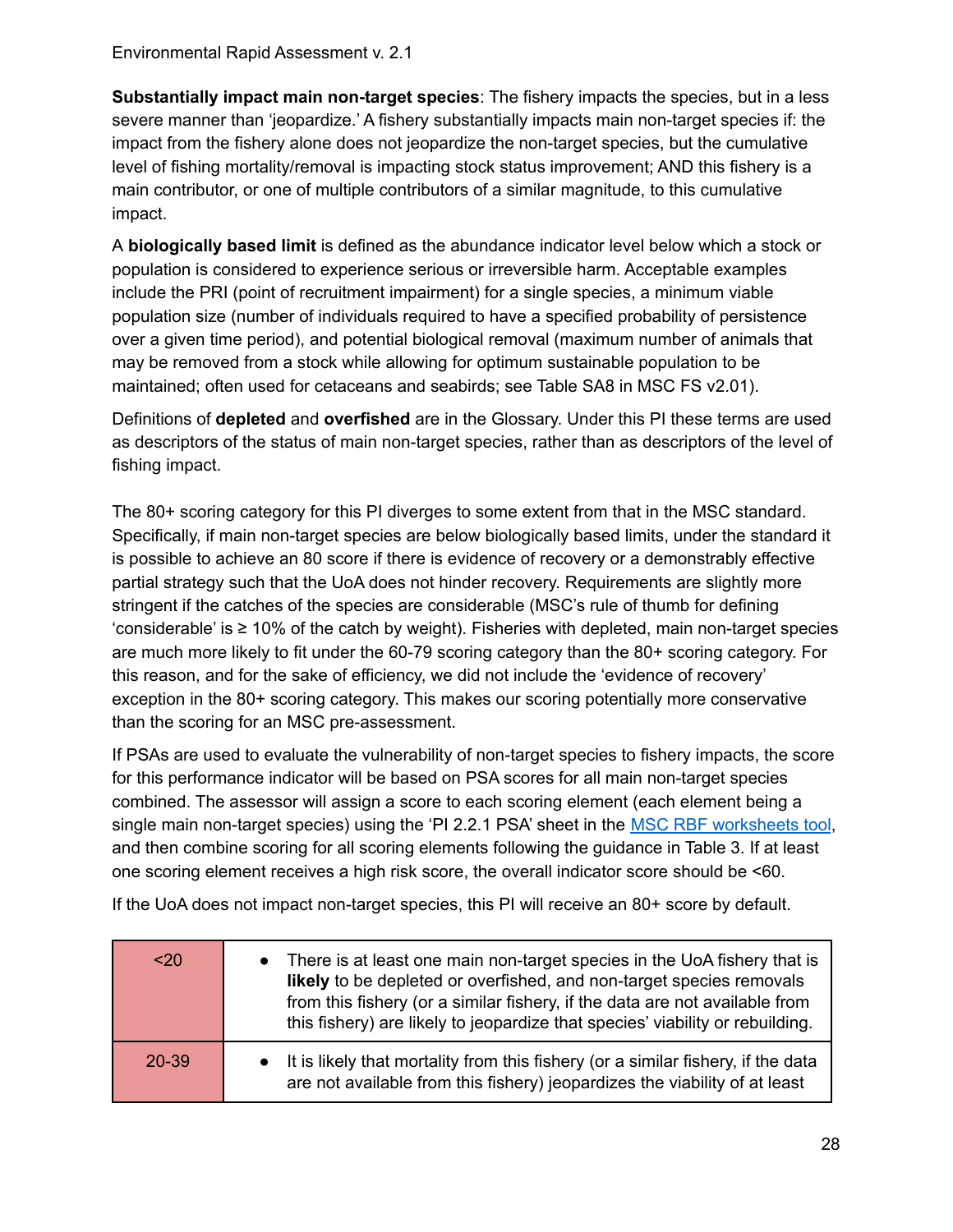|       | one main non-target species, but that species is not likely to be<br>currently depleted or overfished.                                                                                                                                                                                                              |
|-------|---------------------------------------------------------------------------------------------------------------------------------------------------------------------------------------------------------------------------------------------------------------------------------------------------------------------|
| 40-59 | Removals from this fishery (or a similar fishery, if the data are not<br>available from this fishery) are not likely to currently jeopardize the<br>status of any main non-target species.<br>The current level of fishing removal from this fishery substantially<br>impacts at least one main non-target species. |
| 60-79 | Main secondary species are likely to be above biologically based<br>limits.                                                                                                                                                                                                                                         |
|       | OR.                                                                                                                                                                                                                                                                                                                 |
|       | If main secondary species are below biologically based limits,<br>management measures are in place within the UoA that are expected<br>to ensure the UoA doesn't hinder recovery.                                                                                                                                   |
| $80+$ | Main secondary species are highly likely to be above biologically<br>based limits.                                                                                                                                                                                                                                  |

# <span id="page-28-0"></span>**Primary/secondary species management (PIs 2.1.2, 2.2.2)**

Intent: evaluate whether there is a strategy in place that is designed to maintain or to not hinder rebuilding of non-target species; and whether the UoA regularly reviews and implements measures, as appropriate, to minimize the mortality of unwanted catch.

Here, **appropriate management measures** are those that address the most significant fishing-related concerns for non-target species.

MSC defines **alternative measures** as alternative fishing gear and practices that have been shown (experimentally or otherwise) to minimize the rate of incidental mortality of the species to the lowest achievable levels (SA3.5.3.1, MSC FS v2.01). For this PI, scoring for alternative measures should only be considered when bycatch (unwanted catch) occurs.

For this indicator, 'if necessary' refers to cases where catches of main non-target species occur. If the UoA does not impact non-target species, this PI will receive an 80+ score by default.

| $20$      | • The gear as used in the fishery is not an "exempt gear," and there are<br>no management measures in place in the UoA for the purpose of<br>bycatch mitigation.                             |
|-----------|----------------------------------------------------------------------------------------------------------------------------------------------------------------------------------------------|
|           | OR                                                                                                                                                                                           |
|           | • There is evidence that shark finning is taking place.                                                                                                                                      |
| $20 - 39$ | The gear as used in the fishery is not an "exempt gear."<br>The fishery has some measures in place for bycatch mitigation, but<br>$\bullet$<br>they are not appropriate management measures. |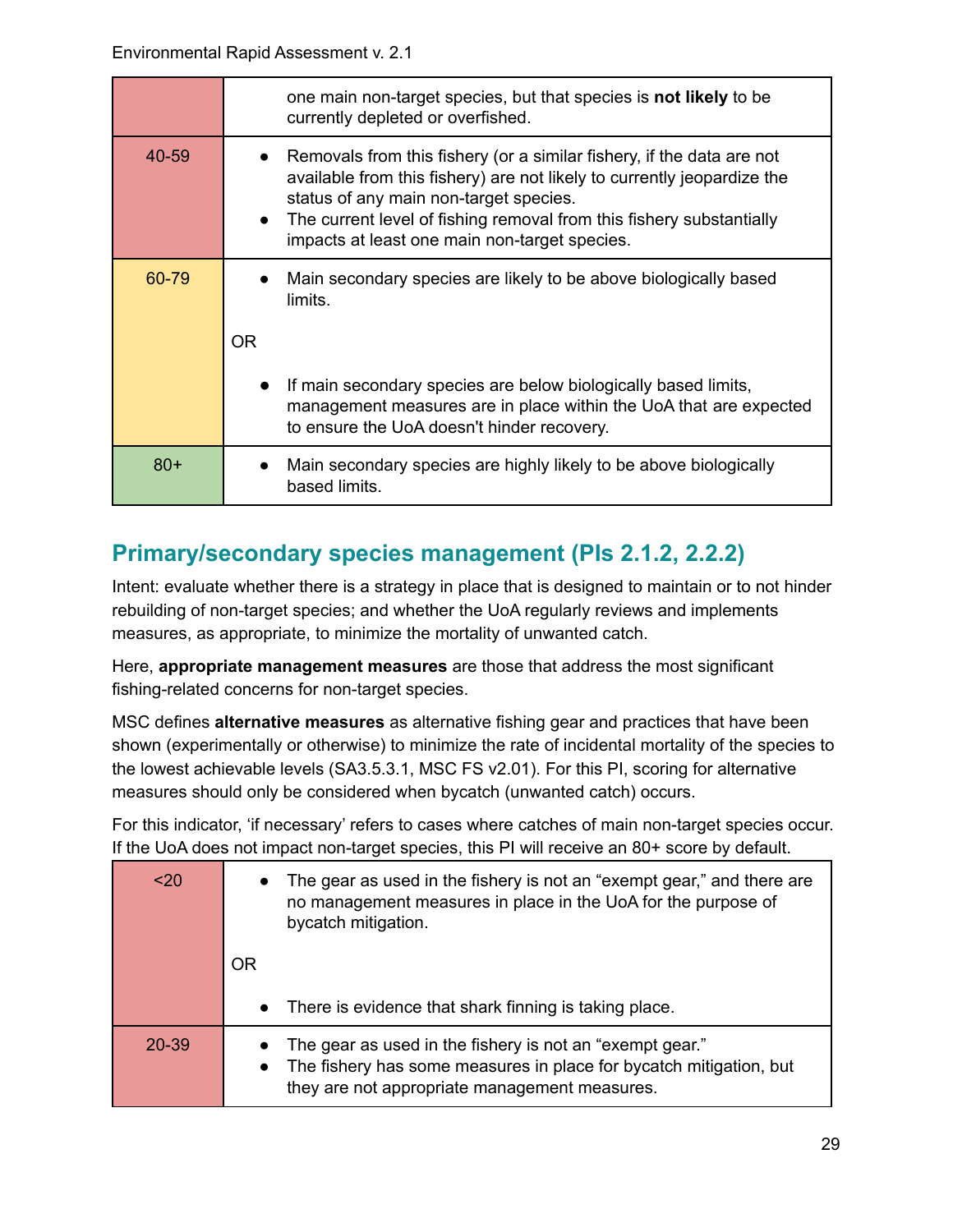| 40-59 | The gear as used in the fishery is not an "exempt gear."<br>Appropriate management measures are in place to mitigate bycatch,<br>but compliance or enforcement are problematic.                                                                                                                                                                                                                                                                                                                                                                                                                                                                                                                                                                                                                                                                         |
|-------|---------------------------------------------------------------------------------------------------------------------------------------------------------------------------------------------------------------------------------------------------------------------------------------------------------------------------------------------------------------------------------------------------------------------------------------------------------------------------------------------------------------------------------------------------------------------------------------------------------------------------------------------------------------------------------------------------------------------------------------------------------------------------------------------------------------------------------------------------------|
| 60-79 | Measures are in place for the UoA, if necessary, that are expected to<br>$\bullet$<br>maintain or to not hinder rebuilding of main non-target species at/to<br>levels which are likely to be above biologically based limits.<br>The measures are considered likely to work, based on plausible<br>argument (e.g., general experience, theory or comparison with similar<br>UoAs/species).<br>It is likely that shark finning is not taking place.<br>If there is by catch: there is a review of the potential effectiveness and<br>practicality of alternative measures to minimise UoA-related mortality<br>of unwanted catch of main non-target species.                                                                                                                                                                                             |
| $80+$ | A partial strategy is in place for the UoA, if necessary, that is expected<br>to maintain or to not hinder rebuilding of main non-target species at/to<br>levels which are highly likely to be above biologically based limits.<br>There is some objective basis for confidence that the measure/partial<br>strategy will work, based on some information directly about the UoA<br>and/or species involved.<br>There is some evidence that the measures/partial strategy is being<br>$\bullet$<br>implemented successfully.<br>It is highly likely that shark finning is not taking place.<br>If there is bycatch: there is a regular review of the potential<br>effectiveness and practicality of alternative measures to minimise<br>UoA-related mortality of unwanted catch of main non-target species,<br>and they are implemented as appropriate. |

# <span id="page-29-0"></span>**ETP species information (2.3.3)**

Intent: evaluate whether adequate relevant information is collected to support management of UoA impacts on ETP species.

This performance indicator should always be scored. ETP [species](#page-51-1) refers to endangered, threatened or protected species, which under this methodology includes the following:

- Species of concern recognised by national legislation and/or binding international agreements to which the jurisdictions controlling the fishery under assessment are party, such as Appendix I of CITES and binding agreements concluded under the Convention on Migratory Species.
- Species listed as "vulnerable," "endangered" or "critically endangered" by the International Union for the Conservation of Nature (IUCN).

This definition differs slightly from that used by MSC, which classifies IUCN-listed species as ETP only when they are 'out of scope' (amphibians, reptiles, birds, and mammals). More recent or more regional data can override these determinations, for example when it can be shown that the particular population or stock impacted by the UoA fishery is not ETP. Another difference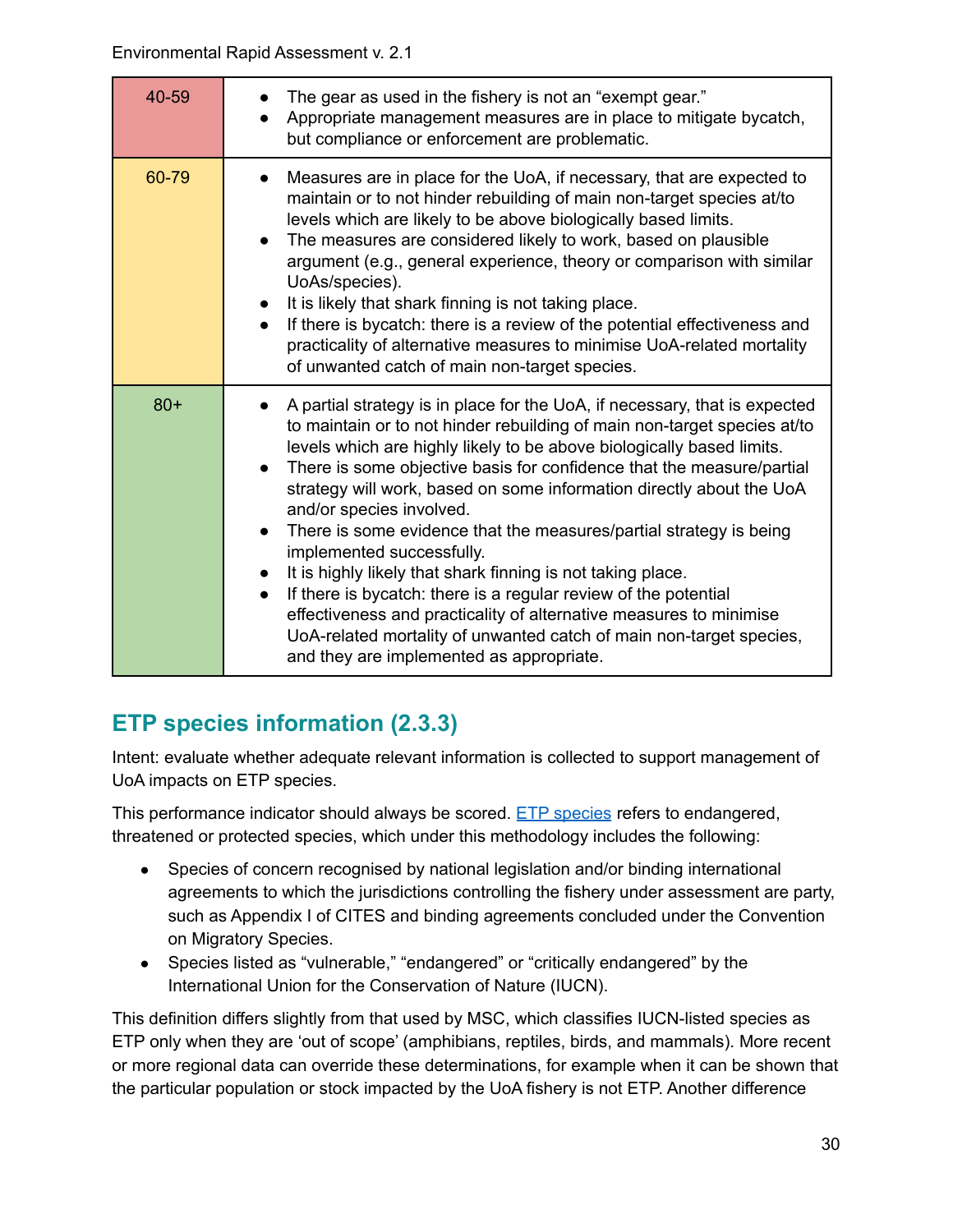from the MSC standard is that the ERA de-emphasizes use of PSAs for evaluating risks to ETP species. PSAs are often of limited utility for ETP species since most of them are vulnerable from a productivity standpoint; additionally, a PSA designed around fish species is not biologically calibrated for use with other taxa that are commonly evaluated as ETP species, such as seabirds, sea turtles and marine mammals.

When data on fishery impacts on ETP species are limited, we suggest focusing on the availability of information regarding the species' susceptibility to fishing-related mortality. Qualitative and quantitative information about fishery impacts on ETP species may include the following:

- Local knowledge from fishers, government agencies, research scientists, or environmental NGOs;
- Plausible arguments based on knowledge or studies of the fishing gear;
- Maps of ETP species distributions and fished areas;
- Fisher or observer logbooks with records of ETP species encounters;
- Direct monitoring or video surveillance;
- Empirical modelling or scientifically robust studies.

It can also be useful to refer to the Susceptibility Table of the PSA (see Table 5) for guidance. If information about fishery impacts on ETP species is lacking, the assessor should assume high vulnerability.

| $20$  | The gear as used in the fishery is not an "exempt gear."<br>There is no reliable information on the composition of ETP bycatch in<br>the fishery, and no similar fishery using the same gear type in the<br>same way and targeting the same species in the region that has this<br>level of data on its ETP interactions; i.e. the composition of ETP<br>bycatch cannot be inferred.                                                                                |
|-------|---------------------------------------------------------------------------------------------------------------------------------------------------------------------------------------------------------------------------------------------------------------------------------------------------------------------------------------------------------------------------------------------------------------------------------------------------------------------|
| 20-39 | The gear as used in the fishery is not an "exempt gear."<br>There is some reliable information on ETP bycatch composition (either<br>from this fishery or a similar fishery) but no reliable information on the<br>amount of ETP bycatch, and no similar fishery using the same gear<br>type in the same way and targeting the same species in the region<br>which has this level of data on its ETP bycatch; i.e. the amount of ETP<br>bycatch cannot be inferred. |
| 40-59 | The gear as used in the fishery is not an "exempt gear."<br>There is some reliable information on both composition and amounts<br>of ETP bycatch from a similar fishery, but monitoring does not provide<br>reliable information on UoA fishery impacts on ETP species.                                                                                                                                                                                             |
| 60-79 | Qualitative or quantitative information is adequate to estimate the<br>impact of the UoA on ETP species.<br>Information is adequate to support measures to manage impacts on<br>ETP species.                                                                                                                                                                                                                                                                        |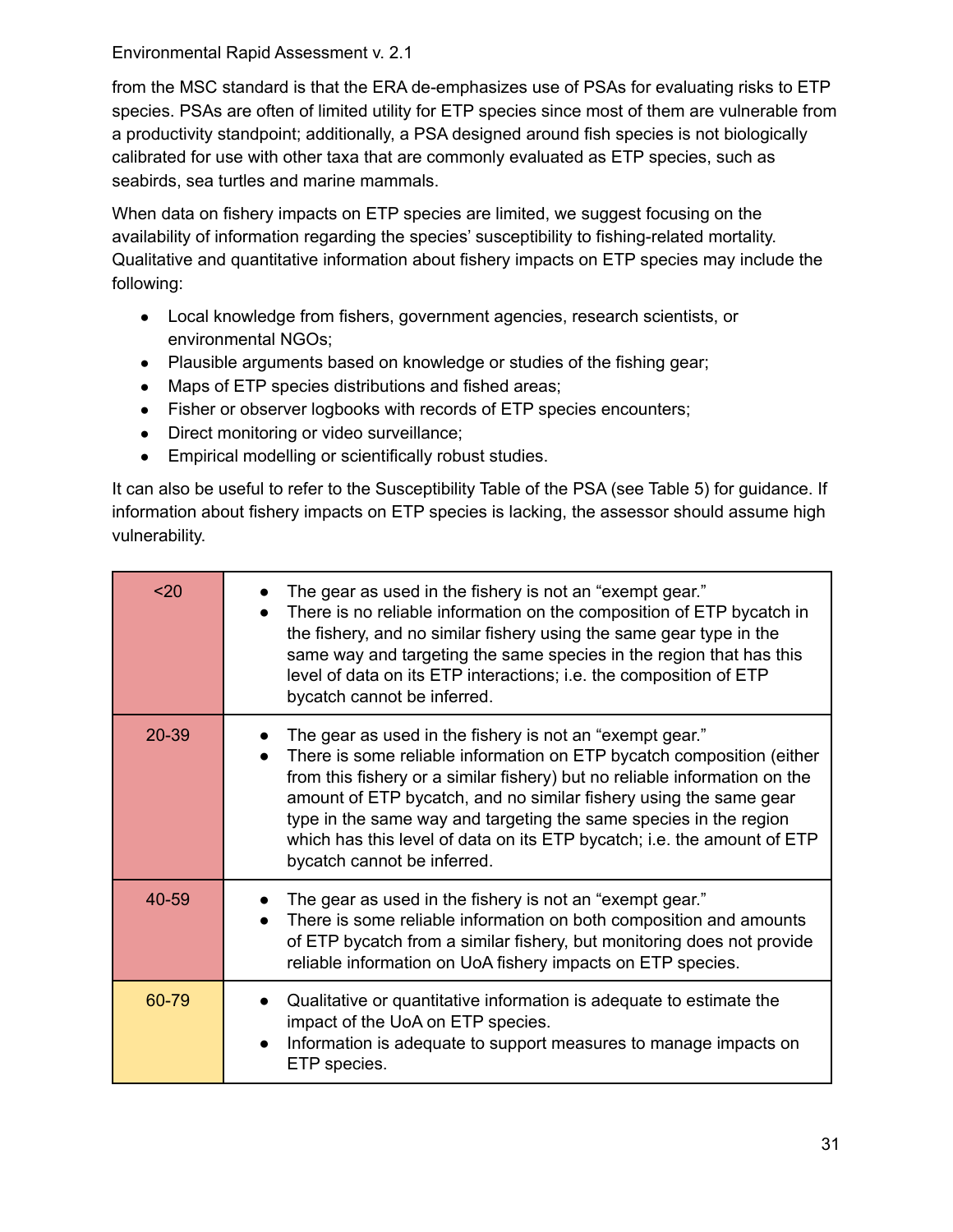| $80+$ | Some quantitative information is adequate to assess the impact of the<br>UoA on ETP species and to determine whether the UoA may be a |
|-------|---------------------------------------------------------------------------------------------------------------------------------------|
|       | threat to protection and recovery of the ETP species.                                                                                 |
|       | Information is adequate to measure trends and support a strategy to<br>manage impacts on ETP species.                                 |
|       |                                                                                                                                       |

**Question:** Does ETP species information (2.3.3) have a <20 score?

If YES

Do not score the ETP species outcome PI (2.3.1) and mention the data deficiency in the rationale text. Score the ETP species management PI (2.3.2), which will receive a score no higher than 60-79.

#### If NO

Score the ETP species outcome and management PIs (2.3.1, 2.3.2).

### <span id="page-31-0"></span>**ETP species outcome (2.3.1)**

Intent: evaluate whether the UoA meets national or international requirements for protection of ETP species, or whether the UoA hinders recovery of ETP species.

**ETP impact limits or requirements** refer to requirements for the protection of ETP species that have been identified as vulnerable (susceptible) to the UoA fishery, set by national legislation or international agreements (e.g. a requirement that no more than 30 individuals of the species can be caught per year). The first bullet within the 60-79 and 80+ scoring categories applies only when ETP impact limits or requirements have been set.

**Direct effects** on ETP species include capture, entanglement and fishery mortality, while **indirect effects** include competition for resources, pollution, and habitat loss.

If there are multiple ETP species, the score for this performance indicator will be based on scores for all ETP species combined. The assessor will assign a score to each scoring element (each element being a single ETP species) and then combine scoring for all scoring elements following the guidance in Table 3.

| ~< 60 | • ETP interactions from the UoA fishery (or ETP interactions from a<br>similar fishery, if data from the UoA fishery are not available) are likely<br>to jeopardize the viability or rebuilding of one or more ETP species.                                           |
|-------|-----------------------------------------------------------------------------------------------------------------------------------------------------------------------------------------------------------------------------------------------------------------------|
| 60-79 | Where fishery impact limits on ETP species have been set: the effects<br>$\bullet$<br>of the UoA on the population/stock are known and likely to be within<br>these limits.<br>• Known direct effects of the UoA are likely to not hinder recovery of<br>ETP species. |
| $80+$ | Where fishery impact limits on ETP species have been set: the<br>$\bullet$<br>combined effects of fishing mortality from all sources (including<br>commercial, recreational, subsistence, and ghost fishing, if applicable)                                           |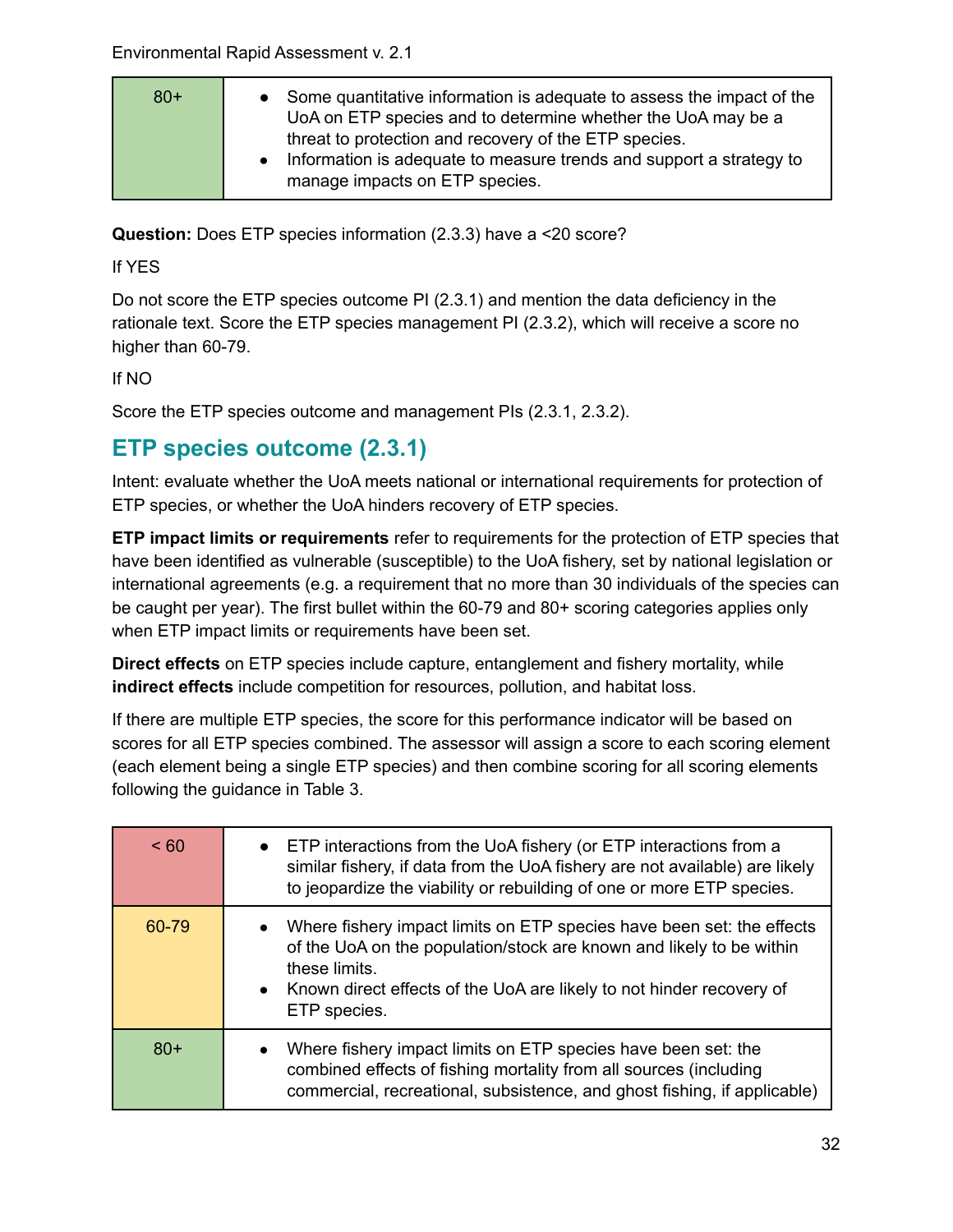| on the population/stock are known and highly likely to be within these<br>limits.<br>• Direct effects of the UoA are highly likely to not hinder recovery of ETP<br>species. |
|------------------------------------------------------------------------------------------------------------------------------------------------------------------------------|
| Indirect effects have been considered for the UoA and are thought to<br>$\bullet$<br>be highly likely to not create unacceptable impacts.                                    |

### <span id="page-32-0"></span>**ETP species management (2.3.2)**

Intent: evaluate whether the UoA has in place precautionary management measures or strategies designed to: (1) meet national or international requirements or (2) ensure the UoA does not hinder recovery of ETP species. This PI also considers whether the UoA regularly reviews and implements measures, as appropriate, to minimize mortality of ETP species.

For this PI, **appropriate management measures** are defined as those that are designed to reduce catch of ETP species and to not hinder their recovery. The first bullet within the 60-79 and 80+ scoring categories applies only when ETP impact limits or requirements have been set.

| $20$  | The gear as used in the fishery is not an "exempt gear," or the gear<br>may have ETP species interactions.<br>No management measures are in place for the purpose of ETP<br>species bycatch mitigation.                                                                                               |
|-------|-------------------------------------------------------------------------------------------------------------------------------------------------------------------------------------------------------------------------------------------------------------------------------------------------------|
| 20-39 | The gear as used in the fishery is not an "exempt gear," or the gear<br>may have ETP species interactions.<br>The fishery has some measures in place for the purpose of ETP<br>species bycatch mitigation, but these are not appropriate management<br>measures.                                      |
| 40-59 | The gear as used in the fishery is not an "exempt gear," or the gear<br>may have ETP interactions.<br>Appropriate management measures are in place to mitigate ETP<br>bycatch, but compliance or enforcement are problematic.                                                                         |
| 60-79 | If ETP requirements are in place:<br>Measures are in place that minimise the UoA-related mortality<br>$\circ$<br>of ETP species;<br>The measures are expected to be highly likely to achieve<br>$\circ$<br>national and international requirements for the protection of<br>ETP species.<br><b>OR</b> |
|       | If ETP requirements are not in place:<br>Appropriate measures are in place that are expected to ensure<br>$\circ$<br>the UoA does not hinder the recovery of ETP species.<br><b>AND</b>                                                                                                               |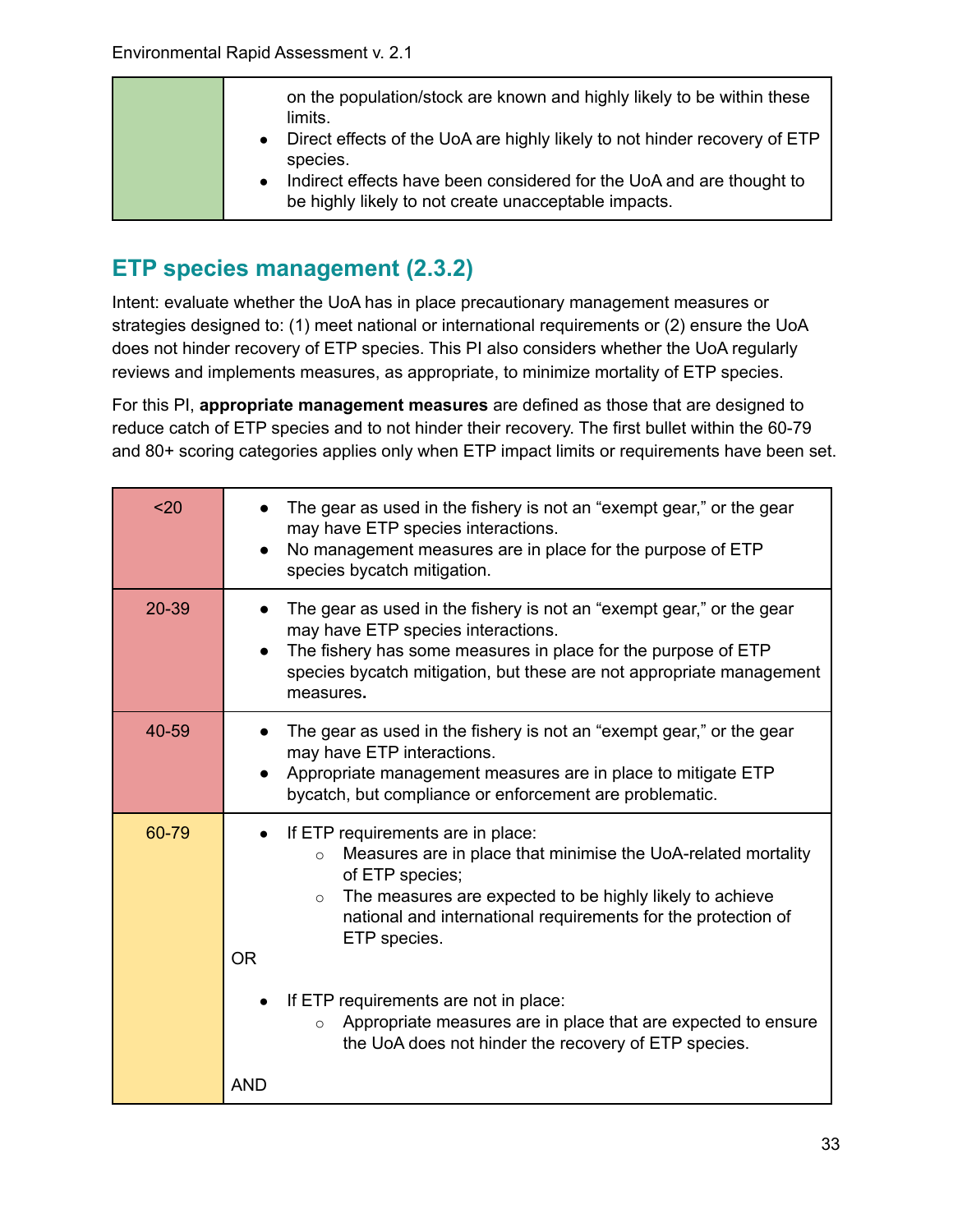┱

|       | The measures are considered likely to work, based on plausible<br>argument (e.g. general experience, theory or comparison with similar<br>fisheries/species).<br>There is a review of the potential effectiveness and practicality of<br>$\bullet$<br>alternative measures to minimise UoA-related mortality of ETP<br>species.                                                                                                                                                         |
|-------|-----------------------------------------------------------------------------------------------------------------------------------------------------------------------------------------------------------------------------------------------------------------------------------------------------------------------------------------------------------------------------------------------------------------------------------------------------------------------------------------|
| $80+$ | If ETP requirements are in place:<br>A strategy is in place for managing the UoA's impact on ETP<br>$\circ$<br>species, including measures to minimise mortality, which are<br>designed to be highly likely to achieve national and<br>international requirements for the protection of ETP species.                                                                                                                                                                                    |
|       | <b>OR</b>                                                                                                                                                                                                                                                                                                                                                                                                                                                                               |
|       | If ETP requirements are not in place:<br>A strategy is in place that is expected to ensure the UoA does<br>$\circ$<br>not hinder the recovery of ETP species.                                                                                                                                                                                                                                                                                                                           |
|       | <b>AND</b><br>There is an objective basis for confidence that the partial strategy/<br>strategy will work, based on information directly about the UoA<br>and/or the species involved.<br>There is some evidence that the measures/strategy is being<br>implemented successfully.<br>There is a regular review of the potential effectiveness and practicality<br>of alternative measures to minimise UoA related mortality of ETP<br>species, and they are implemented as appropriate. |

# <span id="page-33-0"></span>**Habitats information (2.4.3)**

Intent: evaluate whether information is adequate to determine the risk posed to habitats by the UoA, and whether the strategy to manage impacts on habitats is effective.

This performance indicator should always be scored. **Commonly encountered habitats** are those that regularly come into contact with the gear used by the UoA fishery, considering the geographic overlap of fishing effort with the habitat's range within the management area(s) covered by the UoA's relevant governance body(s).

| < 60  | • There is no reliable information to at least generally characterize<br>fishery impacts on habitat.<br>• The gear as used in the fishery may impact habitat (e.g. is not an<br>"exempt gear," or is a gear that may contact bottom habitat or other<br>natural habitat features such as seagrass beds and reefs). |
|-------|--------------------------------------------------------------------------------------------------------------------------------------------------------------------------------------------------------------------------------------------------------------------------------------------------------------------|
| 60-79 | • The types and distribution of the commonly encountered habitats are                                                                                                                                                                                                                                              |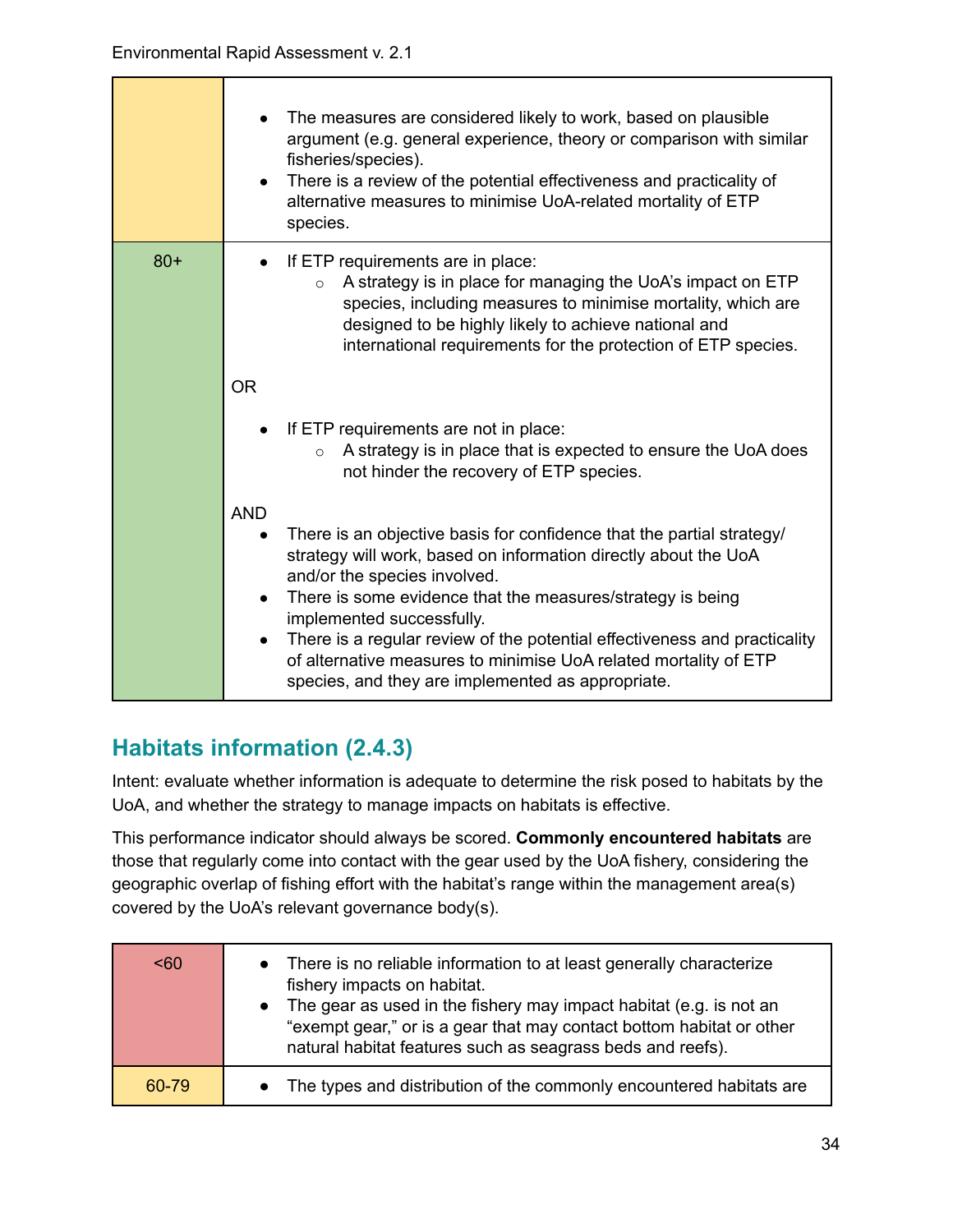|       | broadly understood.<br>• Information is adequate to broadly understand the nature of the main<br>impacts of gear use on the commonly encountered habitats, including<br>spatial overlap of habitat with fishing gear and potential for ghost<br>fishing.                                                                                                                                                                                                                                                                                                                                                                                   |
|-------|--------------------------------------------------------------------------------------------------------------------------------------------------------------------------------------------------------------------------------------------------------------------------------------------------------------------------------------------------------------------------------------------------------------------------------------------------------------------------------------------------------------------------------------------------------------------------------------------------------------------------------------------|
| $80+$ | • The nature, distribution and vulnerability of the commonly encountered<br>habitats in the UoA area are known at a level of detail relevant to the<br>scale and intensity of the UoA.<br>Information is adequate to allow for identification of the main impacts<br>$\bullet$<br>of the UoA on the commonly encountered habitats, including ghost<br>fishing, and there is reliable information on the spatial extent of<br>interaction and on the timing and location of use of the fishing gear.<br>Adequate information continues to be collected to detect any increase<br>$\bullet$<br>in risk to the commonly encountered habitats. |

**Question:** Does habitats information (2.4.3) have a <60 score?

If YES

Do not score the 'habitats outcome' and 'management' PIs (2.4.1, 2.4.2) and describe the data deficiency in the rationale text.

#### If NO

Score the 'habitats outcome' and 'management' performance indicators (2.4.1, 2.4.2).

### <span id="page-34-0"></span>**Habitats outcome (2.4.1)**

Intent: evaluate whether the UoA causes serious or irreversible harm to habitats structure and function.

MSC defines 'serious or irreversible harm' as "...changes caused by the UoA that fundamentally alter the capacity of the habitat or ecosystem to maintain its structure and function. For the habitat component, this is the reduction in habitat structure, biological diversity, abundance and function such that the habitat would be unable to recover to at least 80% of its unimpacted structure, biological diversity and function within 5-20 years, if fishing were to cease entirely" (Table SA8, MSC FS v2.01).

For the 20-59 scoring category, characteristics that indicate a fishery is likely to cause serious or irreversible harm in the future include:

- The fishery operates in a way that threatens to damage seafloor habitats;
- Fishing activity is growing over time, e.g. due to increasing capacity or increasing demand, and cannot be easily constrained;
- Measures to limit habitat impacts, such as an ability to close fishing areas, cannot be readily implemented.

Vulnerable marine ecosystems (VMEs) have features that are physically or functionally fragile, and the most vulnerable are both easily disturbed and are very slow to recover. VMEs include seamounts, hydrothermal vents, cold water corals and sponge fields; additional guidance for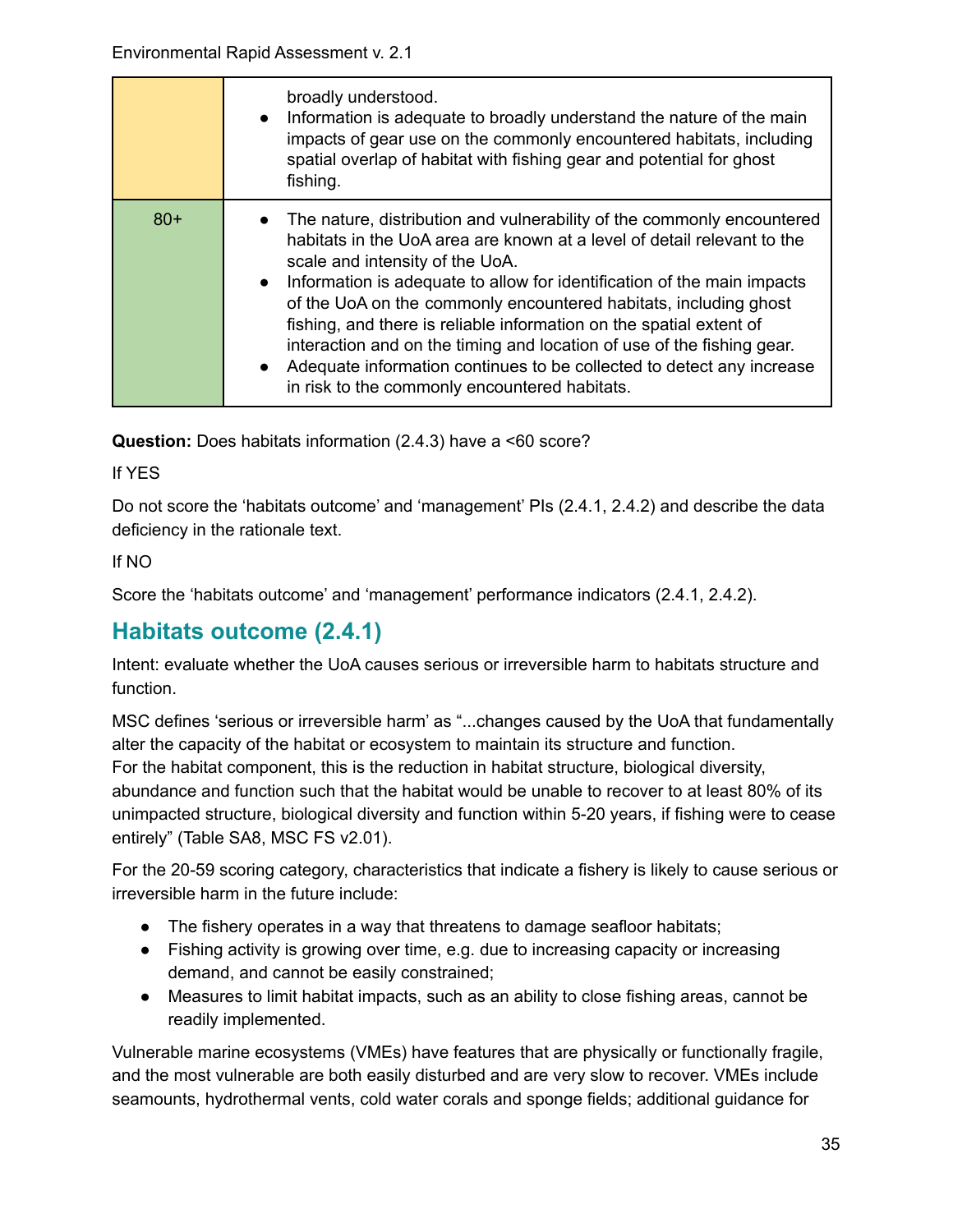recognizing VMEs is provided in GSA3.13.3.2 (MSC FS v2.01).

| $20$   | The gear as used in the fishery is not an "exempt gear."<br>Best available information suggests the UoA fishery currently reduces<br>structure and function of habitats within the footprint of<br>the fishery to a point where it causes them serious or irreversible<br>harm.                                                                                                                                   |
|--------|-------------------------------------------------------------------------------------------------------------------------------------------------------------------------------------------------------------------------------------------------------------------------------------------------------------------------------------------------------------------------------------------------------------------|
|        | <b>OR</b>                                                                                                                                                                                                                                                                                                                                                                                                         |
|        | Dynamite or poisons are used to harvest fish.                                                                                                                                                                                                                                                                                                                                                                     |
| 20-59  | The gear as used in the fishery is not an "exempt gear."<br>Best available information suggests the UoA fishery currently does<br>NOT reduce structure and function of habitats within the footprint of<br>the fishery to a point where it causes serious or irreversible harm, but<br>is likely to do so in the future.                                                                                          |
| 60-79  | The UoA is unlikely to reduce structure and function of the commonly<br>encountered to a point where there would be serious or irreversible<br>harm.<br>The UoA is unlikely to reduce structure and function of VME habitats to<br>a point where there would be serious or irreversible harm.                                                                                                                     |
| $80 +$ | Based on some type of evidence, the UoA is highly unlikely to reduce<br>$\bullet$<br>structure and function of the commonly encountered habitats to a point<br>where there would be serious or irreversible harm.<br>Based on some type of evidence, the UoA is highly unlikely to reduce<br>$\bullet$<br>structure and function of VME habitats to a point where there would be<br>serious or irreversible harm. |

# <span id="page-35-0"></span>**Habitats management (2.4.2)**

Intent: evaluate whether there is a strategy in place designed to ensure the UoA does not pose a risk of serious or irreversible harm to habitats.

The MSC Standard (v2.01) does not require explicit evaluation of gear loss management or ghost fishing impacts within individual PI scoring guideposts. However, they are mentioned in Box GSA7, and as of October 2021 the MSC is proposing adding explicit requirements for ghost gear management under SGs 60, 80, and 100 for PIs 2.1.2, 2.2.2, 2.3.2, and 2.4.2. Considering the potential impacts of lost gear on habitats, the fact that fishing gear management is relatively feasible to evaluate, and these potential upcoming changes to the MSC Standard, we suggest that assessors investigate gear management when evaluating this PI and have included recommended guidance under the 60-79 and 80+ scoring categories.

For this indicator, 'if necessary' refers to cases where impacts on commonly encountered and VME habitats are thought to be a potential concern; or in the case of ghost gear, to cases where the risk of ghost fishing or ghost gear impacts are not demonstrably absent or negligible.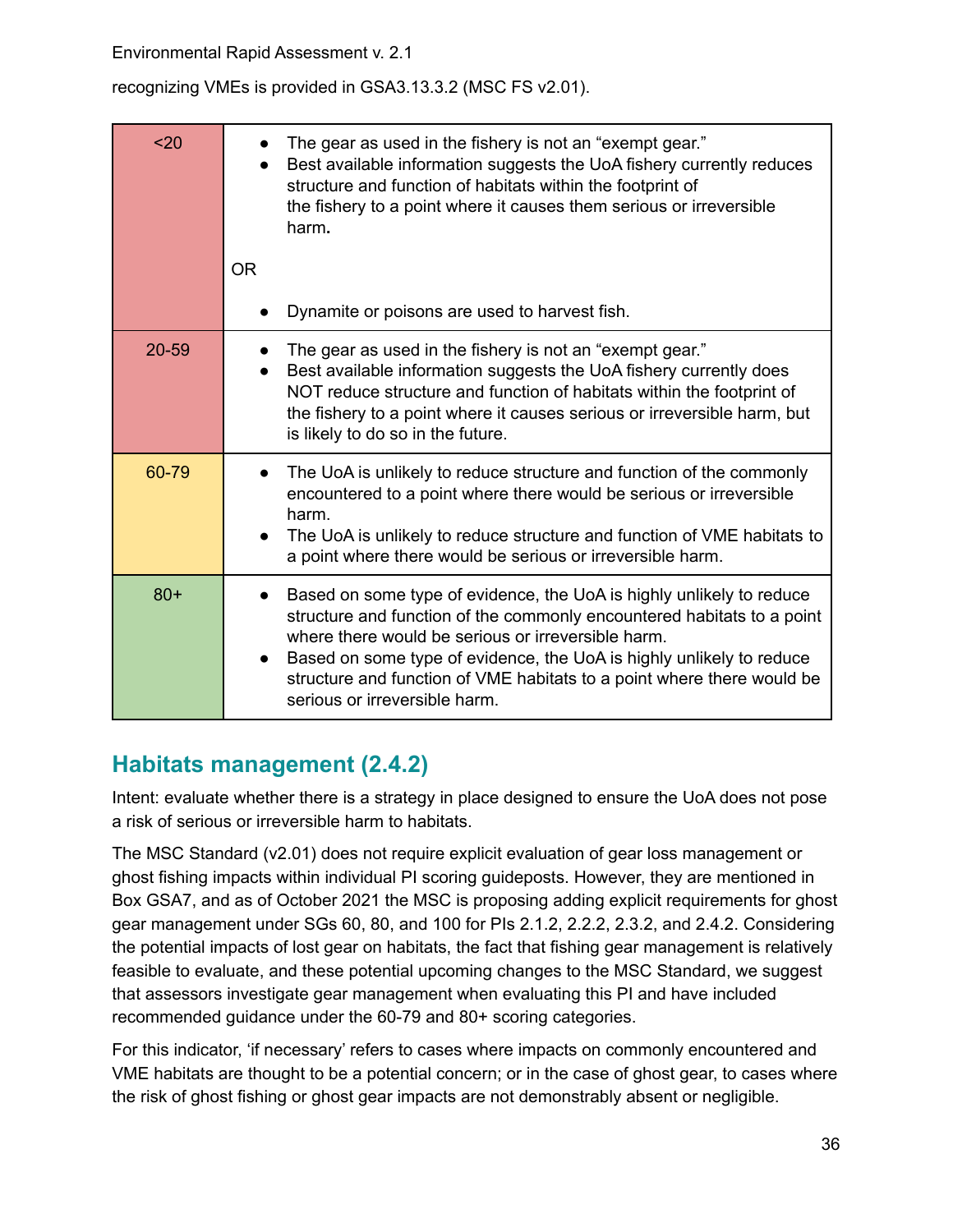**Appropriate management measures** as evaluated under this PI are those that prevent or mitigate negative impacts on habitats from fishing activities.

| $20$  | The gear as used in the fishery is NOT an "exempt gear" (a gear<br>known to have little or no habitat interactions).<br>The fishery does not have only minimal interactions with habitat.<br>$\bullet$<br>No management measures are in place to mitigate or reduce habitat<br>$\bullet$<br>interactions.                                                                                                                                                                                                                                                                                                                                                                                                                                                                                                                                                                                                                                                                                                   |
|-------|-------------------------------------------------------------------------------------------------------------------------------------------------------------------------------------------------------------------------------------------------------------------------------------------------------------------------------------------------------------------------------------------------------------------------------------------------------------------------------------------------------------------------------------------------------------------------------------------------------------------------------------------------------------------------------------------------------------------------------------------------------------------------------------------------------------------------------------------------------------------------------------------------------------------------------------------------------------------------------------------------------------|
| 20-39 | The gear as used in the fishery is NOT an "exempt gear."<br>The fishery does not have only minimal interactions with habitat.<br>Management measures are in place to mitigate or reduce habitat<br>$\bullet$<br>interactions, but they are not appropriate management measures.                                                                                                                                                                                                                                                                                                                                                                                                                                                                                                                                                                                                                                                                                                                             |
| 40-59 | The gear as used in the fishery is NOT an "exempt gear."<br>The fishery does not have only minimal interactions with habitat.<br>Appropriate management measures are in place to mitigate or reduce<br>$\bullet$<br>habitat interactions, but compliance or enforcement are problematic.                                                                                                                                                                                                                                                                                                                                                                                                                                                                                                                                                                                                                                                                                                                    |
| 60-79 | There are habitat measures in place, if necessary, that are expected to<br>$\bullet$<br>ensure the UoA is highly unlikely to reduce structure and function of<br>the commonly encountered and VME habitats to a point where there<br>would be serious or irreversible harm.<br>The measures are considered likely to work, based on plausible<br>$\bullet$<br>argument (e.g. general experience, theory or comparison with similar<br>UoAs/habitats).<br>If the fishery impacts a VME: there is qualitative evidence that the UoA<br>$\bullet$<br>complies with its management requirements to protect VMEs.<br>Recommended: there are measures in place, if necessary, for the UoA<br>that are expected to minimise ghost gear and its impact on habitats.                                                                                                                                                                                                                                                 |
| $80+$ | There is a partial strategy in place, if necessary, that is expected to<br>$\bullet$<br>ensure the UoA is highly unlikely to reduce structure and function of<br>the commonly encountered and VME habitats to a point where there<br>would be serious or irreversible harm.<br>There is some objective basis for confidence that the measures/ partial<br>strategy will work, based on information directly about the UoA and/or<br>habitats involved.<br>There is some quantitative evidence that the measures/ partial<br>strategy is being implemented successfully.<br>If the fishery impacts a VME: there is some quantitative evidence that<br>$\bullet$<br>the UoA complies with both its management requirements and with<br>protection measures afforded to VMEs by other MSC UoAs or<br>non-MSC fisheries, where relevant.<br>Recommended: there is a partial strategy in place, if necessary, for the<br>$\bullet$<br>UoA that is expected to minimise ghost gear and its impact on<br>habitats. |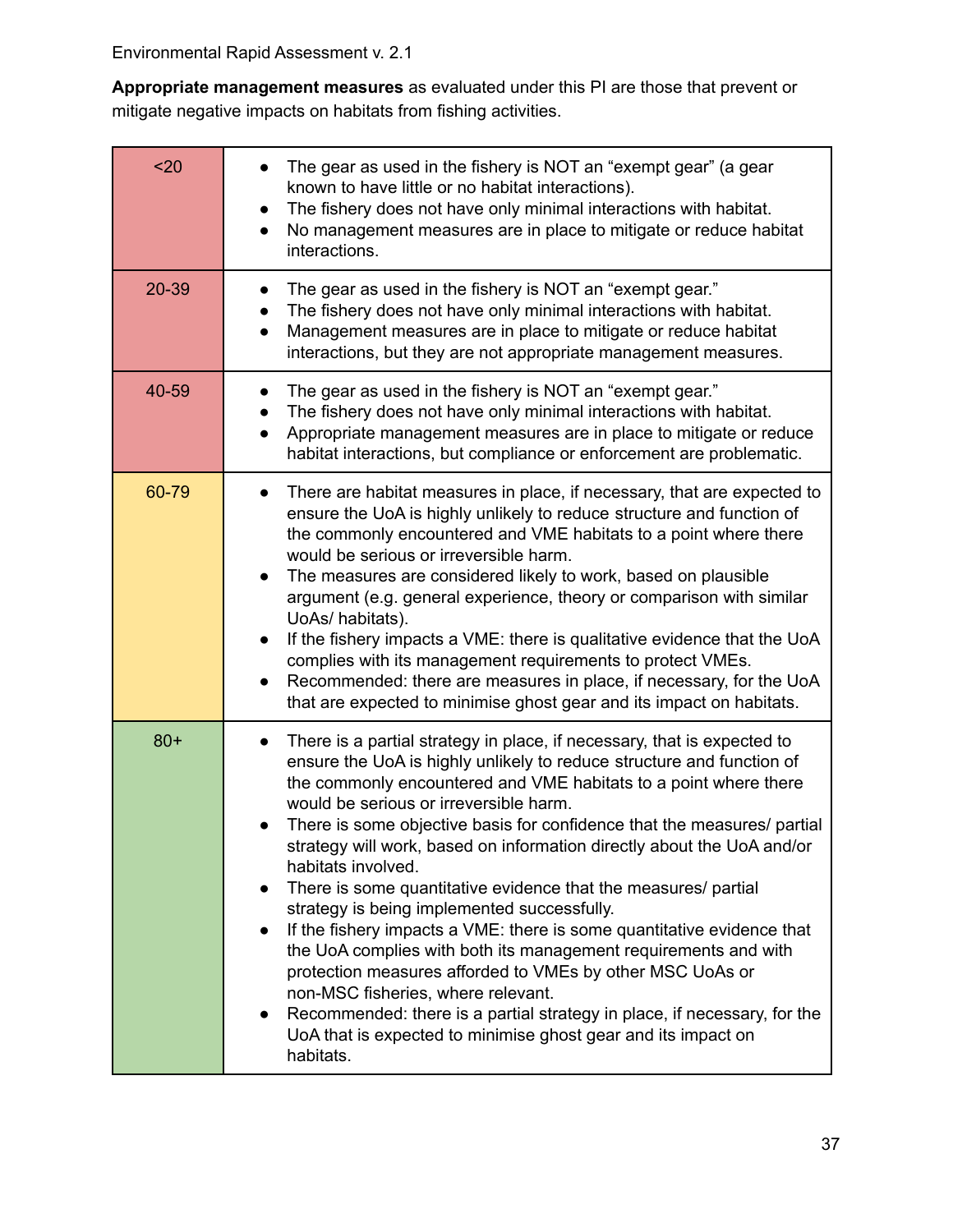# <span id="page-37-0"></span>**Ecosystem information (2.5.3)**

Intent: evaluate whether there is adequate characterization of the ecosystem (e.g. information on the natural species composition, trophic interactions, etc.), in addition to understanding of the UoA fishery's impact on the ecosystem.

This performance indicator should always be scored. **Key ecosystem elements** are the features of an ecosystem considered crucial to giving the ecosystem its characteristic nature and dynamics. They may include trophic structure and function (in particular key prey, predators, and competitors), community composition, productivity pattern (e.g. upwelling or spring bloom, etc.), and characteristics of biodiversity. This and the other ecosystem indicators are not intended to repeat evaluation of fishery impacts on habitats and other species caught in the fishery, including ETP species.

| $60$  | There is no reliable information to at least generally characterize the<br>ecosystem and the UoA fishery's impacts on the ecosystem.                                                                                                                                                                                                                                                                                                                                                                                                                                                                                                          |
|-------|-----------------------------------------------------------------------------------------------------------------------------------------------------------------------------------------------------------------------------------------------------------------------------------------------------------------------------------------------------------------------------------------------------------------------------------------------------------------------------------------------------------------------------------------------------------------------------------------------------------------------------------------------|
| 60-79 | Information is adequate to identify the key ecosystem elements.<br>Main impacts of the UoA on these key ecosystem elements can be<br>inferred from existing information, but have not been investigated in<br>detail.                                                                                                                                                                                                                                                                                                                                                                                                                         |
| $80+$ | Information is adequate to broadly understand the key ecosystem<br>elements.<br>Main impacts of the UoA on these key ecosystem elements can be<br>inferred from existing information, and some have been investigated in<br>detail.<br>The main functions of the components (i.e., target species, other<br>$\bullet$<br>species, ETP species, and habitats) in the ecosystem are known.<br>Adequate information is available on the impacts of the UoA on these<br>components to allow some of the main consequences for the<br>ecosystem to be inferred.<br>Adequate data continue to be collected to detect any increase in risk<br>level. |

**Question:** Does the ecosystem information PI (2.5.3) have a <60 score?

#### If YES

Do not score the ecosystem outcome and management PIs (2.5.1, 2.5.2) and describe the data deficiency in the rationale text.

#### If NO

Score the ecosystem outcome and management PIs (2.5.1, 2.5.2).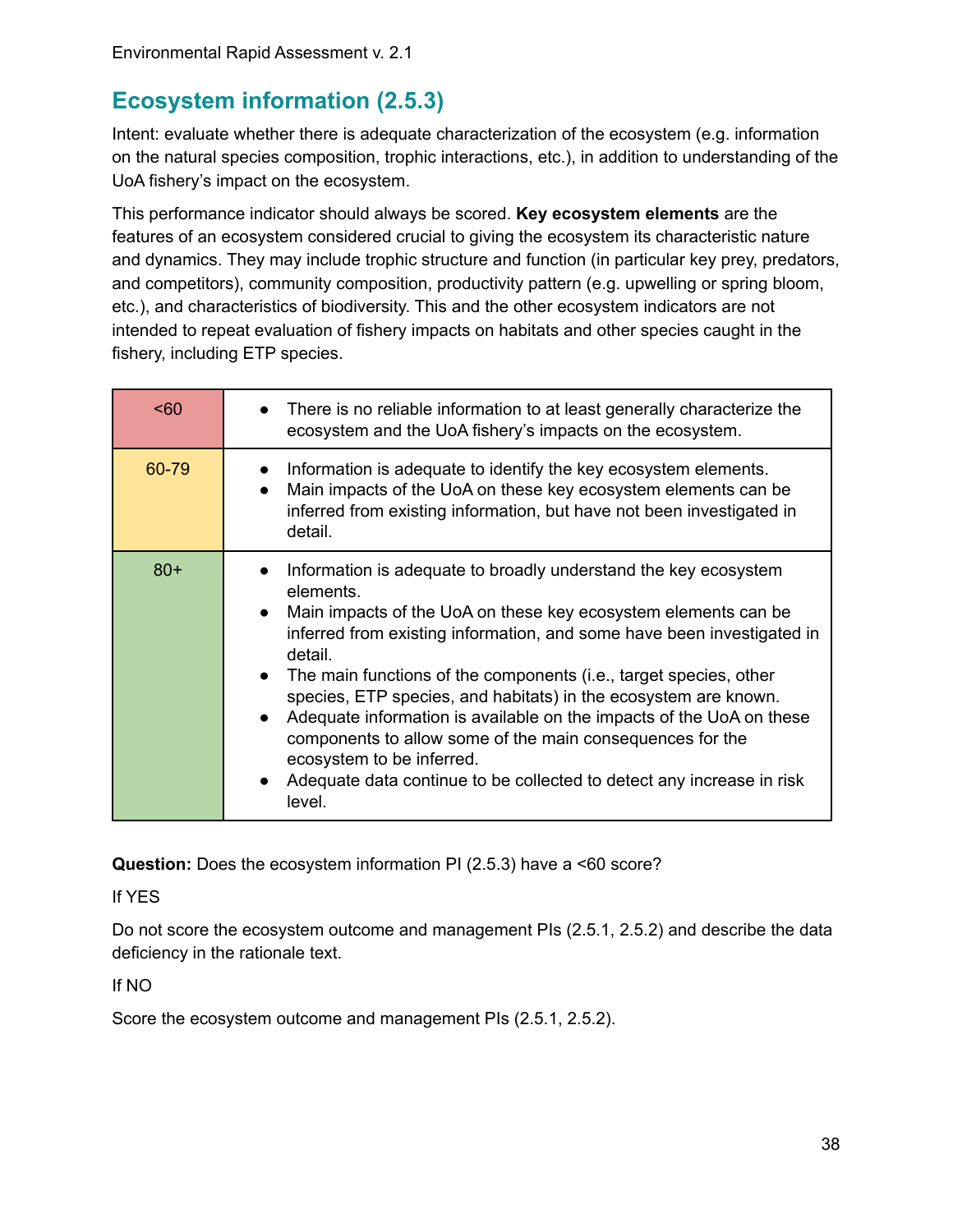### <span id="page-38-0"></span>**Ecosystem outcome (2.5.1)**

Intent: evaluate whether the UoA causes serious or irreversible harm to the key elements of ecosystem structure and function.

For this PI, MSC defines 'serious or irreversible harm' as "...changes caused by the UoA that fundamentally alter the capacity of the habitat or ecosystem to maintain its structure and function…. For the ecosystem component, this is the reduction of key features most crucial to maintaining the integrity of its structure and functions and ensuring that ecosystem resilience and productivity is not adversely impacted. This includes, but is not limited to, permanent changes in the biological diversity of the ecological community and the ecosystem's capacity to deliver ecosystem services" (Table SA8, MSC FS v2.01).

| 20        | Best available information suggests the fishery currently disrupts key<br>elements of ecosystem structure and function to a point that serious or<br>irreversible harm occurs.<br><b>OR</b>                                     |
|-----------|---------------------------------------------------------------------------------------------------------------------------------------------------------------------------------------------------------------------------------|
|           | Dynamite or poisons are used to harvest fish.                                                                                                                                                                                   |
| $20 - 59$ | Best available information suggests the fishery currently does NOT<br>disrupt key elements of ecosystem structure and function to a point<br>that serious or irreversible harm occurs, but is likely to do so in the<br>future. |
| 60-79     | The UoA is unlikely to disrupt the key ecosystem elements to a point<br>where there would be a serious or irreversible harm.                                                                                                    |
| $80+$     | The UoA is highly unlikely to disrupt the key ecosystem elements to a<br>point where there would be a serious or irreversible harm.                                                                                             |

### <span id="page-38-1"></span>**Ecosystem management (2.5.2)**

Intent: evaluate whether there are measures in place to ensure the UoA does not pose a risk of serious or irreversible harm to ecosystem structure and function.

This performance indicator should always be scored. Good practice requires that management explicitly consider fishery impacts on functionality of the ecosystem and has a strategy to address those impacts. Full ecosystem based approaches with ecosystem models, though of value, are not required.

For this PI, 'if necessary' refers to cases where existing management measures for other P1 and P2 components are not adequate for effectively addressing ecosystem impacts from the UoA. **Appropriate management measures** are those used to mitigate negative impacts on the ecosystem from fishing activities.

| $20$ |  | • No measures are in place to manage the impacts of the fishery on the |  |  |  |  |  |
|------|--|------------------------------------------------------------------------|--|--|--|--|--|
|------|--|------------------------------------------------------------------------|--|--|--|--|--|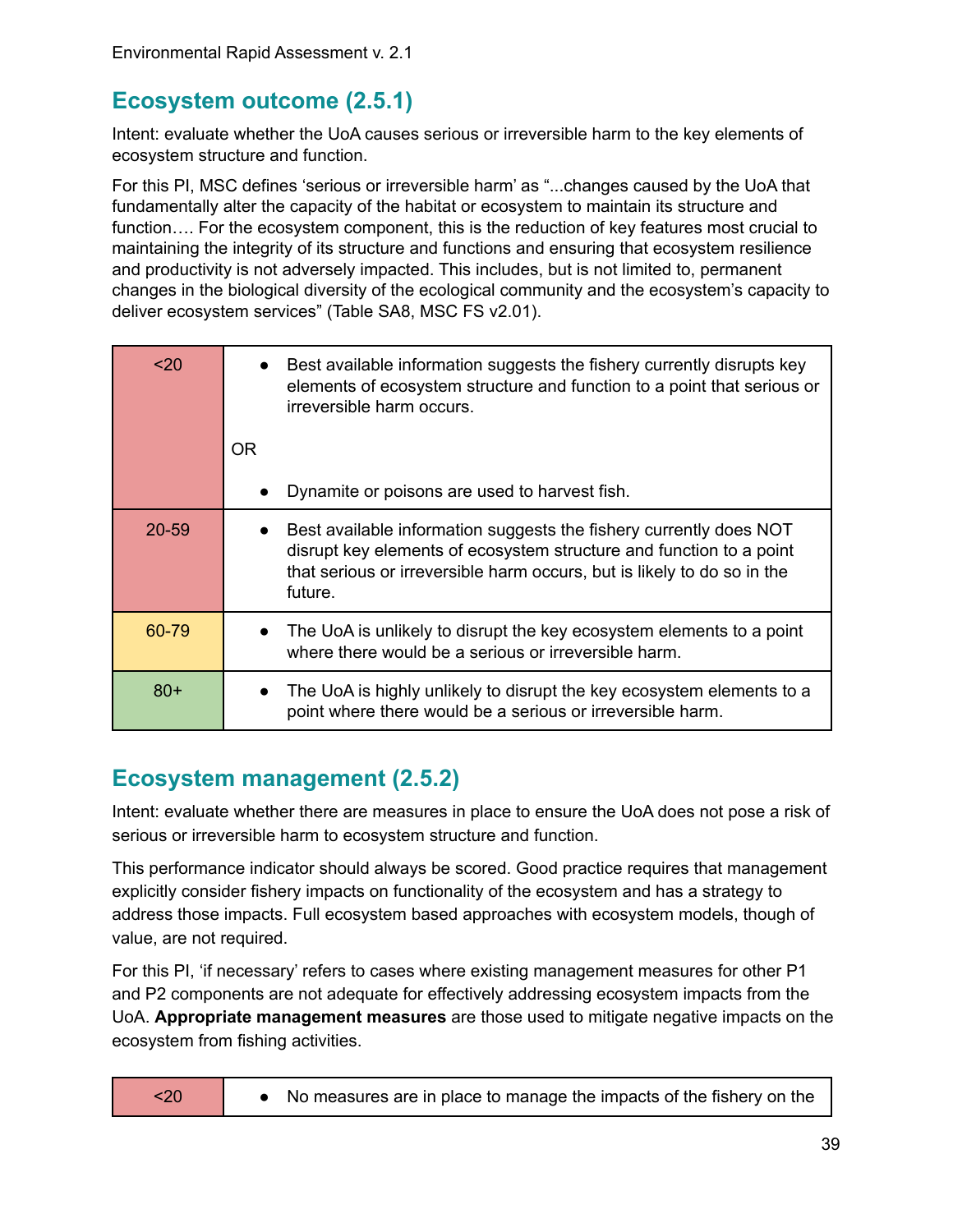|       | ecosystem.                                                                                                                                                                                                                                                                                                                                                                                                                                                                                                                                                                                             |
|-------|--------------------------------------------------------------------------------------------------------------------------------------------------------------------------------------------------------------------------------------------------------------------------------------------------------------------------------------------------------------------------------------------------------------------------------------------------------------------------------------------------------------------------------------------------------------------------------------------------------|
| 20-39 | Measures are in place to manage the impacts of the fishery on the<br>ecosystem, but they are not appropriate management measures.                                                                                                                                                                                                                                                                                                                                                                                                                                                                      |
| 40-59 | Appropriate management measures to manage impacts of the fishery<br>on the ecosystem are in place, but compliance or enforcement is<br>problematic.                                                                                                                                                                                                                                                                                                                                                                                                                                                    |
| 60-79 | There are measures in place, if necessary, which take into account the<br>potential impacts of the UoA on key ecosystem elements.<br>If measures are in place, they are considered likely to work based on<br>plausible argument (e.g., general experience, theory or comparison<br>with similar UoAs/ ecosystems).                                                                                                                                                                                                                                                                                    |
| $80+$ | There is a partial or full strategy in place, if necessary, which takes into<br>account available information and is expected to restrain fishing<br>impacts such that the UoA is highly unlikely to disrupt the key<br>ecosystem elements to a point where there would be a serious or<br>irreversible harm.<br>If measures or a strategy are in place, there is some objective basis for<br>confidence that they will work, based on some information directly<br>about the UoA and/or the ecosystem involved.<br>There is evidence that the measures/strategy is being implemented<br>successfully. |

# <span id="page-39-0"></span>Management system - Principle 3

Under this principle it is important to look for evidence of a [precautionary](#page-53-0) approach in management. The precautionary approach involves the application of prudent foresight, taking into account the uncertainties in fisheries systems and considering the need to take action with incomplete knowledge.

### <span id="page-39-1"></span>**Legal and/or customary framework (3.1.1)**

Intent: evaluate whether the management system exists within an appropriate and effective legal and/or customary framework that ensures it: (1) is capable of delivering sustainability in the UoA, (2) observes the legal rights created explicitly or established by custom of people dependent on fishing for food or livelihood; and (3) incorporates an appropriate dispute resolution framework.

A legal framework is defined as a broad system of rules that governs and regulates decision making, agreements, laws etc. At a minimum, a legal framework for fisheries should define who can fish, where, when, for what species and under what conditions. The framework should also define management responsibilities. The applicable framework is generally assumed to be at the national level, although there may be some exceptions. For example, the applicable framework for fisheries targeting transboundary stocks (e.g. highly migratory tuna) will include mechanisms for multi-national management.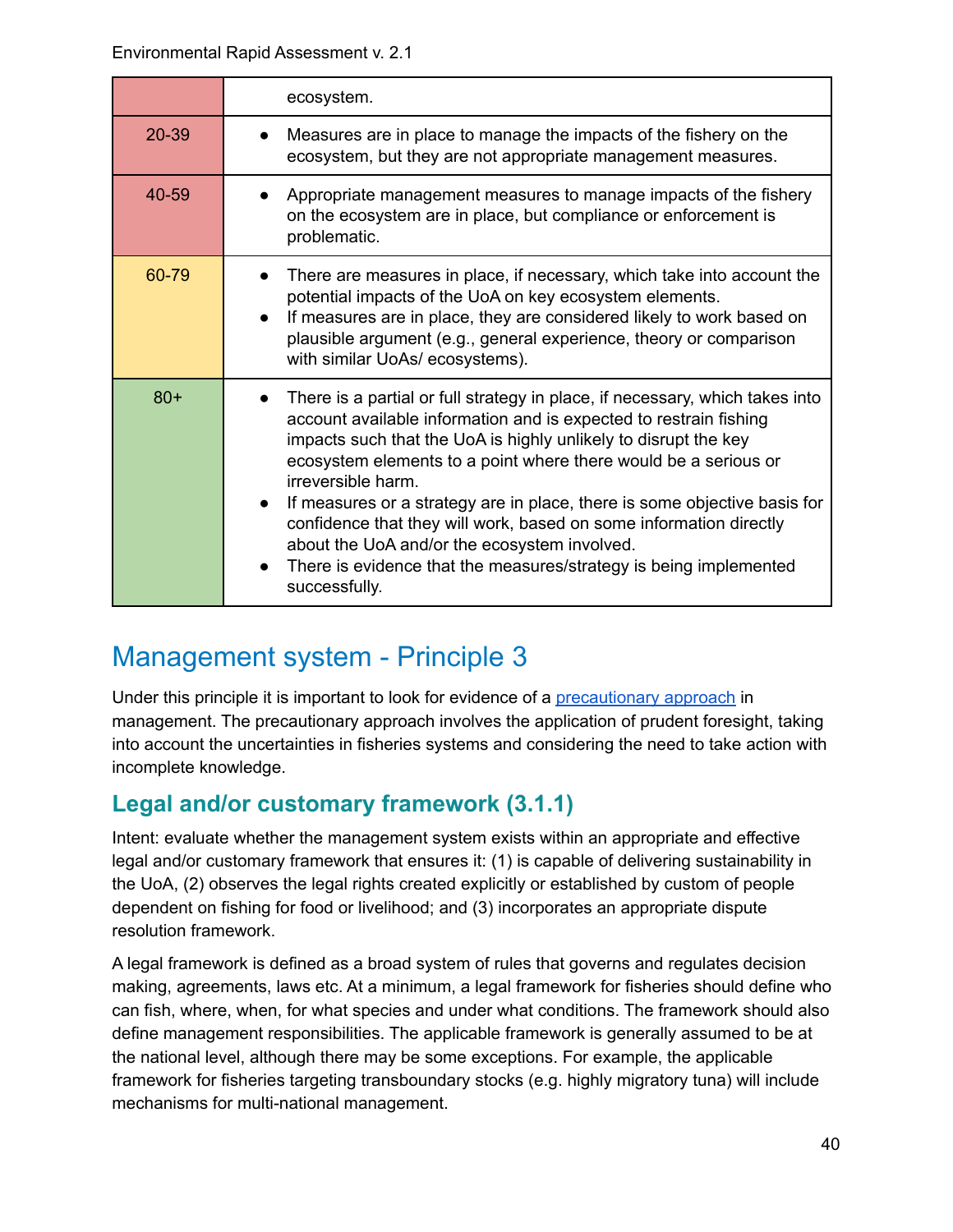| $60$  | There is no legal or customary framework in place for the fishery.                                                                                                                                                                                                                                                                                                                                                                                                                                                                                                                                                                                                                                                                                                                                                                                                                           |
|-------|----------------------------------------------------------------------------------------------------------------------------------------------------------------------------------------------------------------------------------------------------------------------------------------------------------------------------------------------------------------------------------------------------------------------------------------------------------------------------------------------------------------------------------------------------------------------------------------------------------------------------------------------------------------------------------------------------------------------------------------------------------------------------------------------------------------------------------------------------------------------------------------------|
|       | <b>OR</b>                                                                                                                                                                                                                                                                                                                                                                                                                                                                                                                                                                                                                                                                                                                                                                                                                                                                                    |
|       | A national legal system exists, but there are concerns about<br>effectiveness of the system to deliver management outcomes, manage<br>legal disputes arising within the system, and respect the legal or<br>customary rights of people dependent on fishing for food or livelihood.                                                                                                                                                                                                                                                                                                                                                                                                                                                                                                                                                                                                          |
| 60-79 | There is an effective national legal system and a framework for<br>$\bullet$<br>cooperation with other parties, where necessary, to deliver the<br>management outcomes consistent with the following: 1) management<br>of the stock to an appropriate biological target level (e.g. MSY) and 2)<br>minimising impacts on other species, habitats, and wider ecosystem<br>components.<br>The management system incorporates or is subject by law to a<br>$\bullet$<br>mechanism for the resolution of legal disputes arising within the<br>system.<br>The management system has a mechanism to respect the legal rights<br>$\bullet$<br>created explicitly or established by custom of people dependent on<br>fishing for food or livelihood in a manner consistent with the two<br>management outcomes described above.                                                                      |
| $80+$ | There is an effective national legal system and organised and effective<br>cooperation with other parties, where necessary, to deliver the<br>management outcomes consistent with the following: 1) management<br>of the stock an appropriate biological target level (e.g. MSY) and 2)<br>minimising impacts on other species, habitats, and wider ecosystem<br>components.<br>The management system incorporates or is subject by law to a<br>transparent mechanism for the resolution of legal disputes which is<br>considered to be effective in dealing with most issues and that is<br>appropriate to the context of the UoA.<br>The management system has a mechanism to observe the legal rights<br>created explicitly or established by custom of people dependent on<br>fishing for food or livelihood in a manner consistent with the two<br>management outcomes described above. |

# <span id="page-40-0"></span>**Consultation, roles, and responsibilities (3.1.2)**

Intent: evaluate whether (1) roles and responsibilities of organisations involved in the management process are clear, and (2) there are effective consultation processes open to interested and affected parties.

| <20 | • Organisations or individuals involved in the management process have  <br>not been identified. |
|-----|--------------------------------------------------------------------------------------------------|
|-----|--------------------------------------------------------------------------------------------------|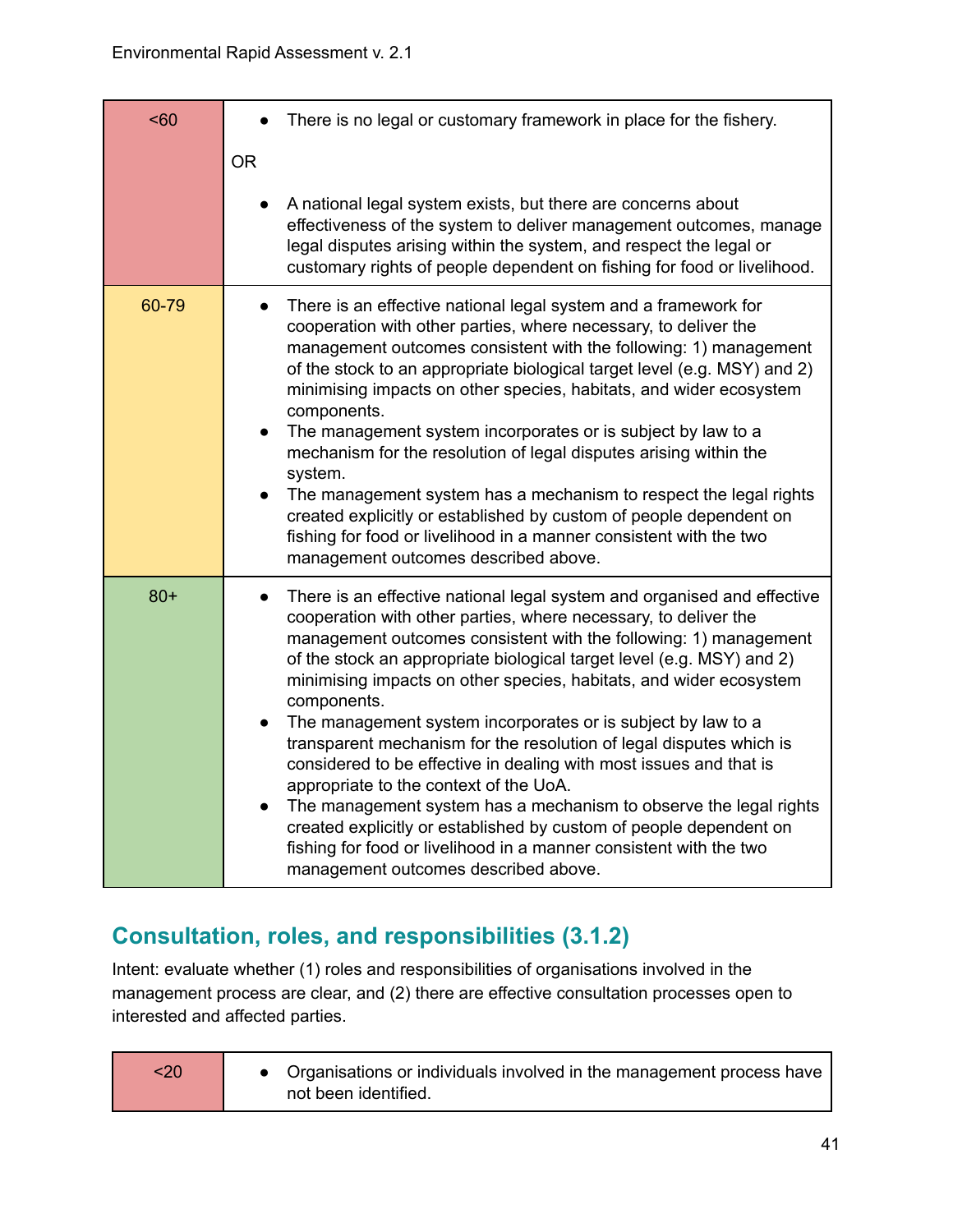|       | <b>OR</b><br>The management system does not have consultation processes to<br>obtain relevant information from the main affected parties, including<br>local knowledge, to inform the management system.                                                                                                                                                                                                                                                                                                                                                                                         |
|-------|--------------------------------------------------------------------------------------------------------------------------------------------------------------------------------------------------------------------------------------------------------------------------------------------------------------------------------------------------------------------------------------------------------------------------------------------------------------------------------------------------------------------------------------------------------------------------------------------------|
| 20-59 | Organisations or individuals involved in the management process may<br>be identified, but their functions, roles and responsibilities are not well<br>defined, such that it is unclear who makes fisheries management<br>decisions.<br>The management system may have consultation processes to obtain<br>$\bullet$<br>relevant information from the main affected parties, including local<br>knowledge, to inform the management system. However, these are<br>used inconsistently, or there is no evidence that consultation informs<br>management system decisions.                          |
| 60-79 | Organisations and individuals involved in the management process<br>have been identified. Functions, roles and responsibilities are<br>generally understood.<br>The management system includes consultation processes that obtain<br>relevant information from the main affected parties, including local<br>knowledge, to inform the management system.                                                                                                                                                                                                                                         |
| $80+$ | Organisations and individuals involved in the management process<br>have been identified. Functions, roles and responsibilities are explicitly<br>defined and well understood for key areas of responsibility and<br>interaction.<br>The management system includes consultation processes that<br>regularly seek and accept relevant information, including local<br>knowledge. The management system demonstrates consideration of<br>the information obtained.<br>The consultation process provides opportunity for all interested and<br>affected parties to give input regarding decisions. |

# <span id="page-41-0"></span>**Long term objectives (3.1.3)**

Intent: evaluate whether management policy has clear long-term objectives to guide decision-making that are consistent with sustainability outcomes and that incorporate the precautionary approach.

Long-term management objectives are typically contained at a high or broad level in government policy, beyond the specific fishery being assessed. Examples of such objectives include 'avoidance of overfishing' or 'sustainable use of resources.' Here **appropriate management** is considered that which is consistent with achieving sustainability outcomes expressed under MSC Principles 1 and 2.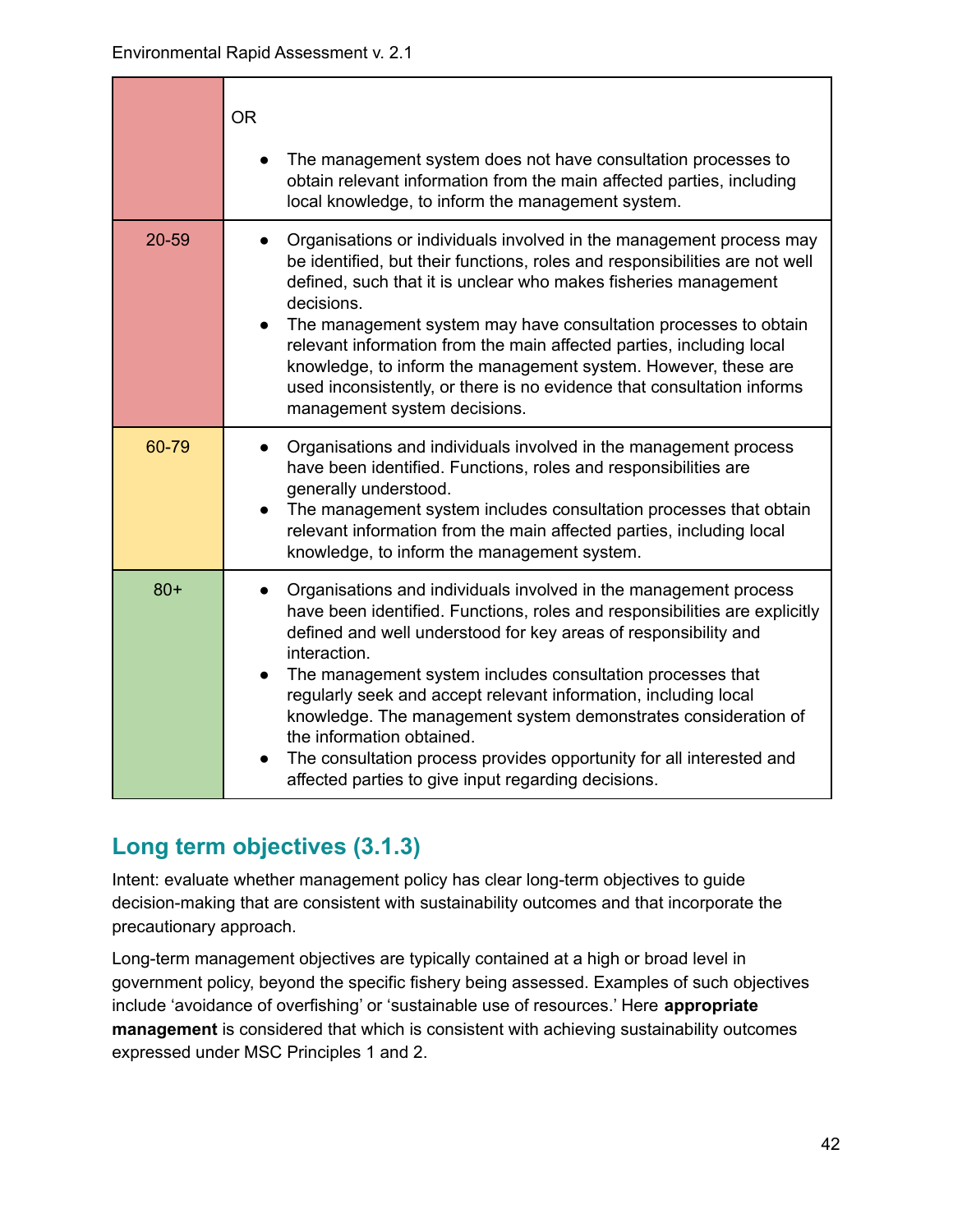| 20    | There are no long-term objectives for fishery management.                                                                                                                                                                                                                                                                    |
|-------|------------------------------------------------------------------------------------------------------------------------------------------------------------------------------------------------------------------------------------------------------------------------------------------------------------------------------|
| 20-59 | There are some implicit, long term objectives within management<br>$\bullet$<br>policy, which have the potential to partially guide decision making, but<br>they are not adequate to be consistent with the precautionary<br>approach, or they are not appropriate for management of target stocks<br>and ecosystem impacts. |
| 60-79 | Long term objectives to guide decision making, consistent with the<br>precautionary approach and appropriate management of target stocks<br>and ecosystem impacts, are implicit within management policy.                                                                                                                    |
| $80+$ | Clear long term objectives that guide decision-making, consistent with<br>the precautionary approach and appropriate management of target<br>stocks and ecosystem impacts, are explicit within management policy.                                                                                                            |

# <span id="page-42-0"></span>**Fishery-specific objectives (3.2.1)**

Intent: evaluate whether the fishery-specific management system has clear objectives designed to achieve the outcomes expressed by MSC's Principles 1 and 2.

This indicator focuses on fishery-specific management objectives, which provide direction for management measures or regulations that directly apply to the assessed fishery. Such objectives can often be found in a management plan for the fishery.

| $20$  | • There are no management objectives for the stock.                                                                                                                                                                          |
|-------|------------------------------------------------------------------------------------------------------------------------------------------------------------------------------------------------------------------------------|
| 20-59 | A management plan or objectives for the UoA fishery resource is in<br>place, but it has been assessed by scientific experts to be 'not<br>precautionary'.                                                                    |
| 60-79 | Objectives, which are broadly consistent with the precautionary<br>approach and appropriate management of target stocks and<br>ecosystem impacts, are implicit within the fishery specific management<br>system.             |
| $80+$ | Short and long term objectives, which are consistent with the<br>precautionary approach and appropriate management of target stocks<br>and ecosystem impacts, are explicit within the fishery specific<br>management system. |

### <span id="page-42-1"></span>**Decision-making processes (3.2.2)**

Intent: evaluate whether the fishery-specific management system includes effective decision-making processes that result in measures and strategies to achieve objectives, and whether the system has an appropriate approach to resolve disputes in the fishery.

Effective decision-making processes should include mechanisms for stakeholders to provide input on management decisions and be informed about the decisions made.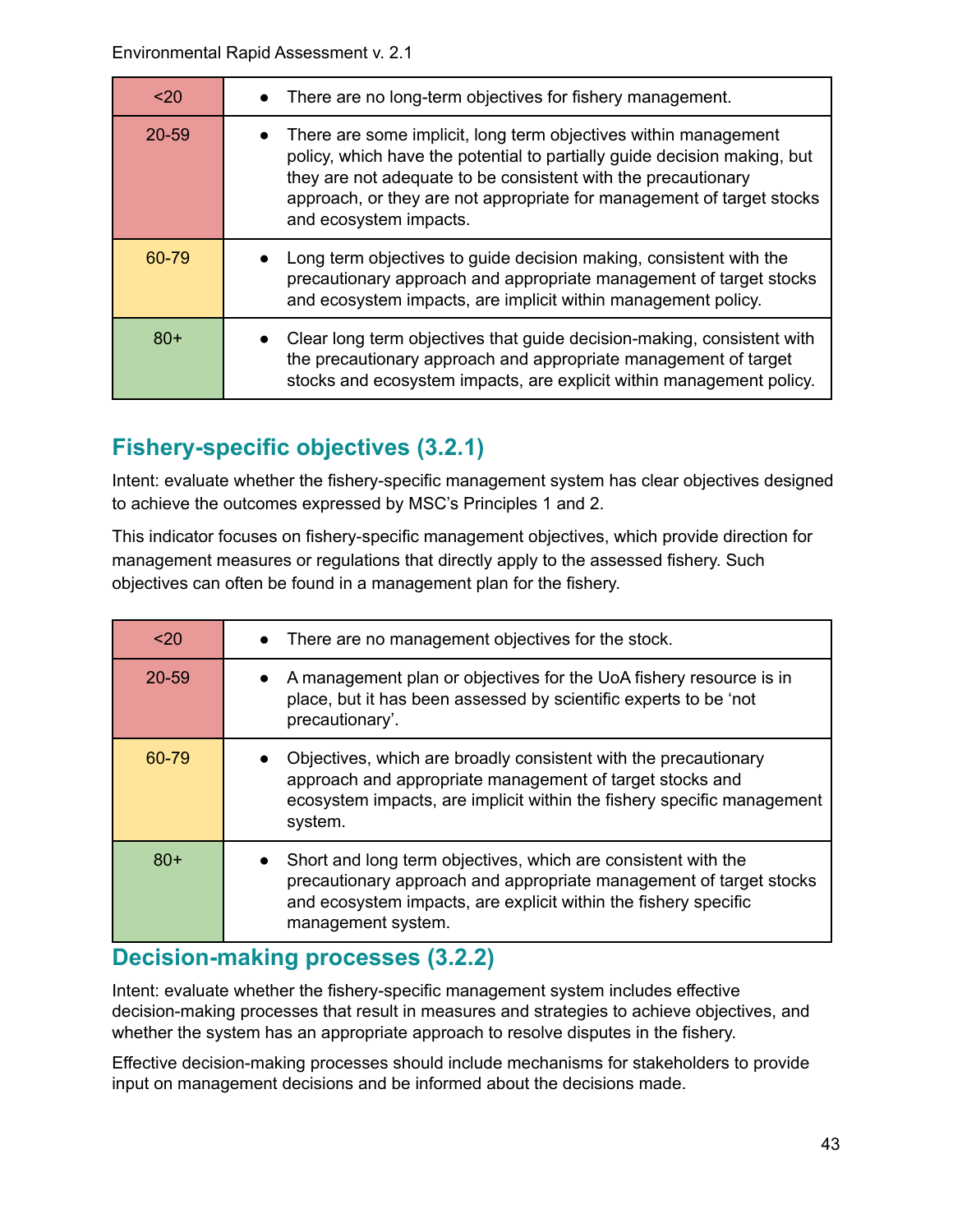| $20$  | Management decisions are not made transparently.                                                                                                                                                                                                                                                                                                                                                                                                                                                                                                                                                                                                                                                                                                                                                                                                                                                                                                                                                             |
|-------|--------------------------------------------------------------------------------------------------------------------------------------------------------------------------------------------------------------------------------------------------------------------------------------------------------------------------------------------------------------------------------------------------------------------------------------------------------------------------------------------------------------------------------------------------------------------------------------------------------------------------------------------------------------------------------------------------------------------------------------------------------------------------------------------------------------------------------------------------------------------------------------------------------------------------------------------------------------------------------------------------------------|
| 20-39 | Decision-making processes are unclear.                                                                                                                                                                                                                                                                                                                                                                                                                                                                                                                                                                                                                                                                                                                                                                                                                                                                                                                                                                       |
|       | <b>OR</b>                                                                                                                                                                                                                                                                                                                                                                                                                                                                                                                                                                                                                                                                                                                                                                                                                                                                                                                                                                                                    |
|       | There is no mechanism in place to effectively address conflicts<br>between fishery users/stakeholders or user groups.                                                                                                                                                                                                                                                                                                                                                                                                                                                                                                                                                                                                                                                                                                                                                                                                                                                                                        |
| 40-59 | There are some decision-making processes in place, but they are<br>unlikely to result in measures and strategies to achieve the<br>fishery-specific sustainability objectives.<br>Decision-making processes do not respond to serious issues identified<br>$\bullet$<br>in relevant research, monitoring, evaluation and consultation, in a<br>transparent, timely and adaptive manner, nor do they take some<br>account of the wider implications of decisions.<br>Information on the fishery's performance and management action is<br>$\bullet$<br>not easily obtained by stakeholders.                                                                                                                                                                                                                                                                                                                                                                                                                   |
| 60-79 | There are some decision-making processes in place that result in<br>measures and strategies to achieve the fishery-specific sustainability<br>objectives.<br>Decision-making processes respond to serious issues identified in<br>$\bullet$<br>relevant research, monitoring, evaluation and consultation, in a<br>transparent, timely and adaptive manner and take some account of the<br>wider implications of decisions.<br>Some information on the fishery's performance and management<br>$\bullet$<br>action is generally available on request to stakeholders.<br>Although the management authority or fishery may be subject to<br>continuing court challenges, it is not indicating a disrespect or defiance<br>of the law by repeatedly violating the same law or regulation necessary<br>for the sustainability of the fishery.                                                                                                                                                                   |
| $80+$ | There are established decision-making processes that result in<br>measures and strategies to achieve the fishery-specific sustainability<br>objectives.<br>Decision-making processes respond to serious and other important<br>$\bullet$<br>issues identified in relevant research, monitoring, evaluation and<br>consultation, in a transparent, timely and adaptive manner and take<br>account of the wider implications of decisions.<br>Decision-making processes use the precautionary approach and are<br>$\bullet$<br>based on best available information.<br>Information on the fishery's performance and management action is<br>available on request, and explanations are provided for any actions or<br>lack of action associated with findings and relevant recommendations<br>emerging from research, monitoring evaluation and review activity.<br>The management system or fishery is attempting to comply in a timely<br>fashion with judicial decisions arising from any legal challenges. |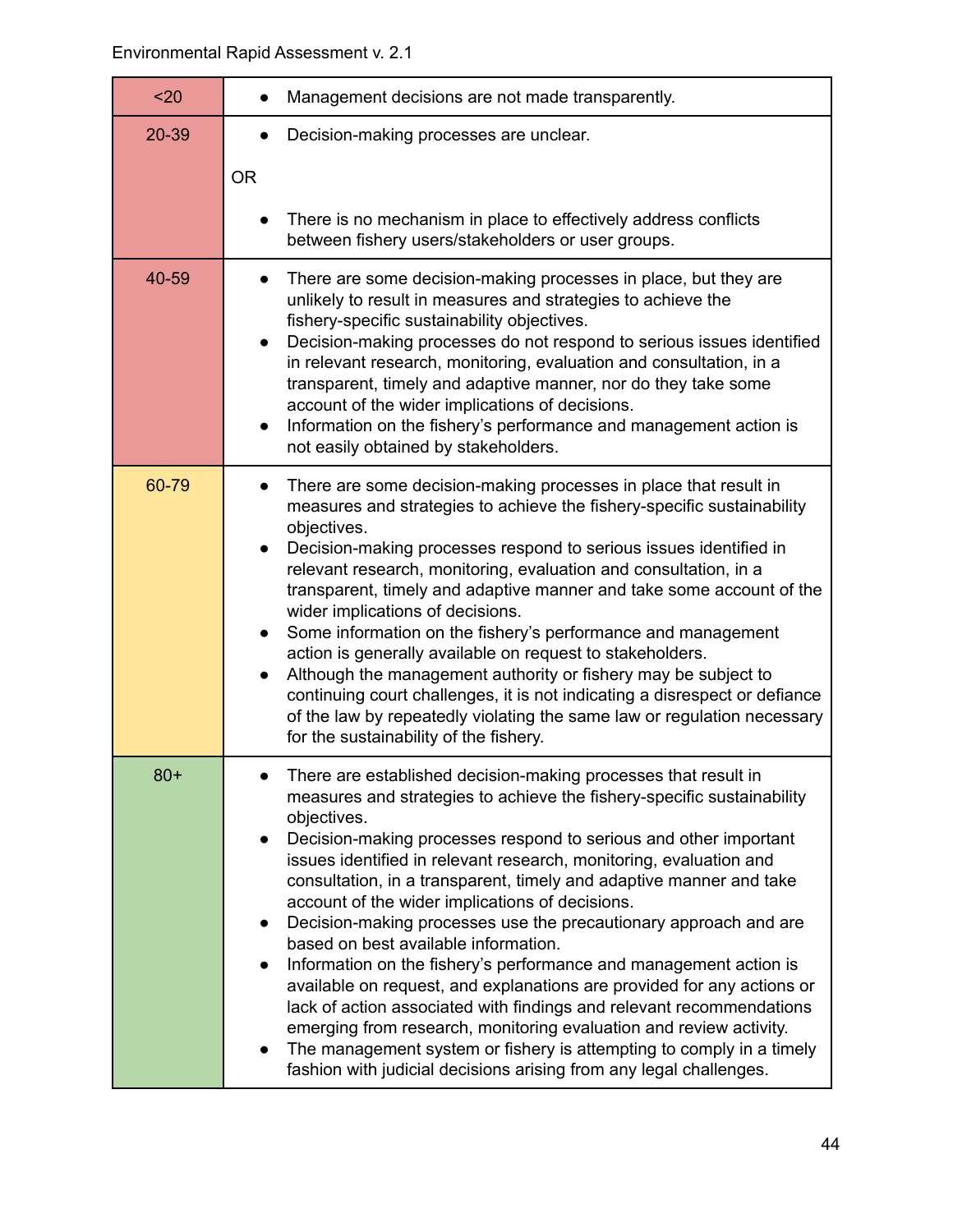# <span id="page-44-0"></span>**Compliance and enforcement (3.2.3)**

Intent: evaluate whether monitoring, control, and surveillance (MCS) mechanisms in the fishery are enforced and complied with.

MCS mechanisms aim to enforce compliance with regulations and may involve tools such licensing, vessel registration, logbooks, port and dockside monitoring, vessel monitoring systems (VMS), fisheries observer programs, at sea monitoring, boarding and inspection, and IUU vessel listing. For small-scale fisheries with limited financial capacity for implementing MCS, community-based mechanisms (e.g. fisher patrols, clear enforcement protocols and codes for behavior) or cost-effective technologies (e.g. vessel registration, smartphone applications for tracking vessels and their catches) can be useful.

| $20$  | MCS mechanisms or fishery regulations are absent.                                                                                                                                                                                                                                                                                                                                                                                     |  |  |  |
|-------|---------------------------------------------------------------------------------------------------------------------------------------------------------------------------------------------------------------------------------------------------------------------------------------------------------------------------------------------------------------------------------------------------------------------------------------|--|--|--|
| 20-39 | Fishery monitoring is lacking or believed to be inadequate.<br>Enforcement is lacking or believed to be inadequate, or compliance<br>with regulations is known to be poor.                                                                                                                                                                                                                                                            |  |  |  |
|       | <b>OR</b>                                                                                                                                                                                                                                                                                                                                                                                                                             |  |  |  |
|       | The scientific body that officially conducts regular stock assessments<br>highlights that the magnitude of IUU fishing is unknown or flags it as a<br>real problem for the stock.                                                                                                                                                                                                                                                     |  |  |  |
| 40-59 | Some MCS mechanisms exist and are implemented in the fishery, but<br>there is some uncertainty about their effectiveness.                                                                                                                                                                                                                                                                                                             |  |  |  |
|       | <b>OR</b>                                                                                                                                                                                                                                                                                                                                                                                                                             |  |  |  |
|       | Some sanctions to deal with noncompliance may exist, but there is no<br>clear evidence that they are applied, or they are not significant enough<br>to deter non-compliance.                                                                                                                                                                                                                                                          |  |  |  |
|       | <b>OR</b>                                                                                                                                                                                                                                                                                                                                                                                                                             |  |  |  |
|       | Fishers may not consistently comply with the management system<br>under assessment, including, when required, providing information of<br>importance for effective management of the fishery.                                                                                                                                                                                                                                         |  |  |  |
| 60-79 | MCS mechanisms exist and are implemented in the fishery, and there<br>is a reasonable expectation that they are effective.<br>Sanctions to deal with noncompliance exist and there is some<br>evidence that they are applied.<br>Fishers are generally thought to comply with the management system<br>under assessment, including, when required, providing information of<br>importance to the effective management of the fishery. |  |  |  |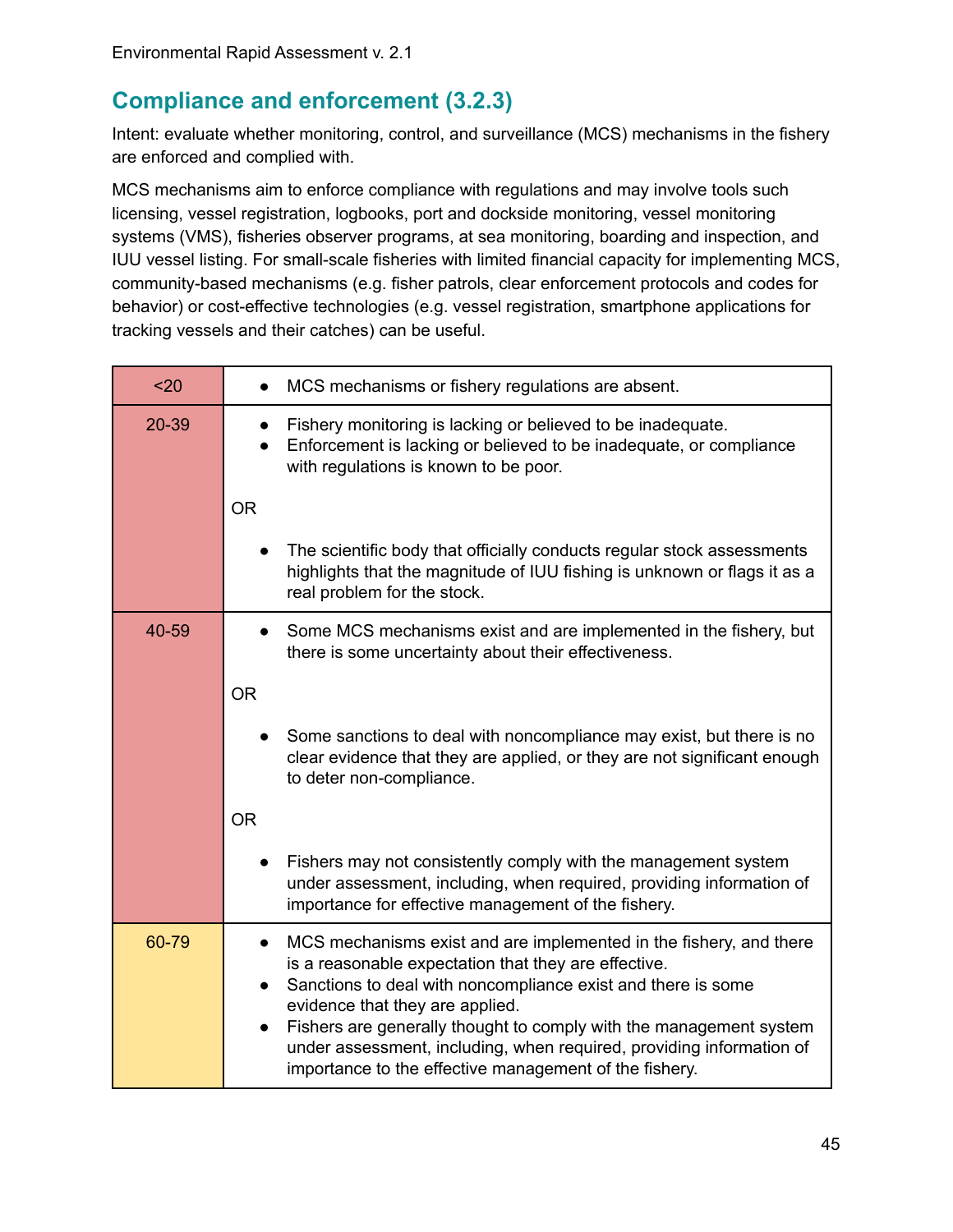| $80+$ | • An MCS system has been implemented in the fishery and has<br>demonstrated an ability to enforce relevant management measures,<br>strategies and/or rules.<br>• Sanctions to deal with noncompliance exist, are consistently applied, |
|-------|----------------------------------------------------------------------------------------------------------------------------------------------------------------------------------------------------------------------------------------|
|       | and are thought to provide effective deterrence.<br>• Evidence exists to demonstrate that fishers comply, including, when                                                                                                              |
|       | required, providing information important to the effective management<br>of the fishery.                                                                                                                                               |
|       | There is no evidence of systematic noncompliance.<br>$\bullet$                                                                                                                                                                         |

### <span id="page-45-0"></span>**Monitoring and management performance evaluation (3.2.4)**

Intent: evaluate whether there is an effective system for monitoring and evaluating the performance of the fishery-specific management system against its objectives, and for reviewing the overall management system.

MSC has not explicitly defined the 'key' parts of a management system, but they likely include monitoring and evaluation of stock status, management of ecosystem impacts, and performance of the compliance and enforcement system. Other parts of the management system may include those relating to effectiveness of consultation (including use of scientific information) and decision-making processes.

| <60   | • Mechanisms for monitoring and evaluating performance of the<br>fishery-specific management system are absent, or if they exist, they<br>are not used.<br>The fishery-specific management system is not subject to internal or<br>$\bullet$<br>external review. |
|-------|------------------------------------------------------------------------------------------------------------------------------------------------------------------------------------------------------------------------------------------------------------------|
| 60-79 | • There are mechanisms in place to evaluate some parts of the<br>fishery-specific management system.<br>The fishery-specific management system is subject to occasional<br>$\bullet$<br>internal review.                                                         |
| $80+$ | There are mechanisms in place to evaluate all parts, or at least key<br>$\bullet$<br>parts, of the fishery-specific management system.<br>The fishery-specific management system is subject to regular internal<br>$\bullet$<br>and occasional external review.  |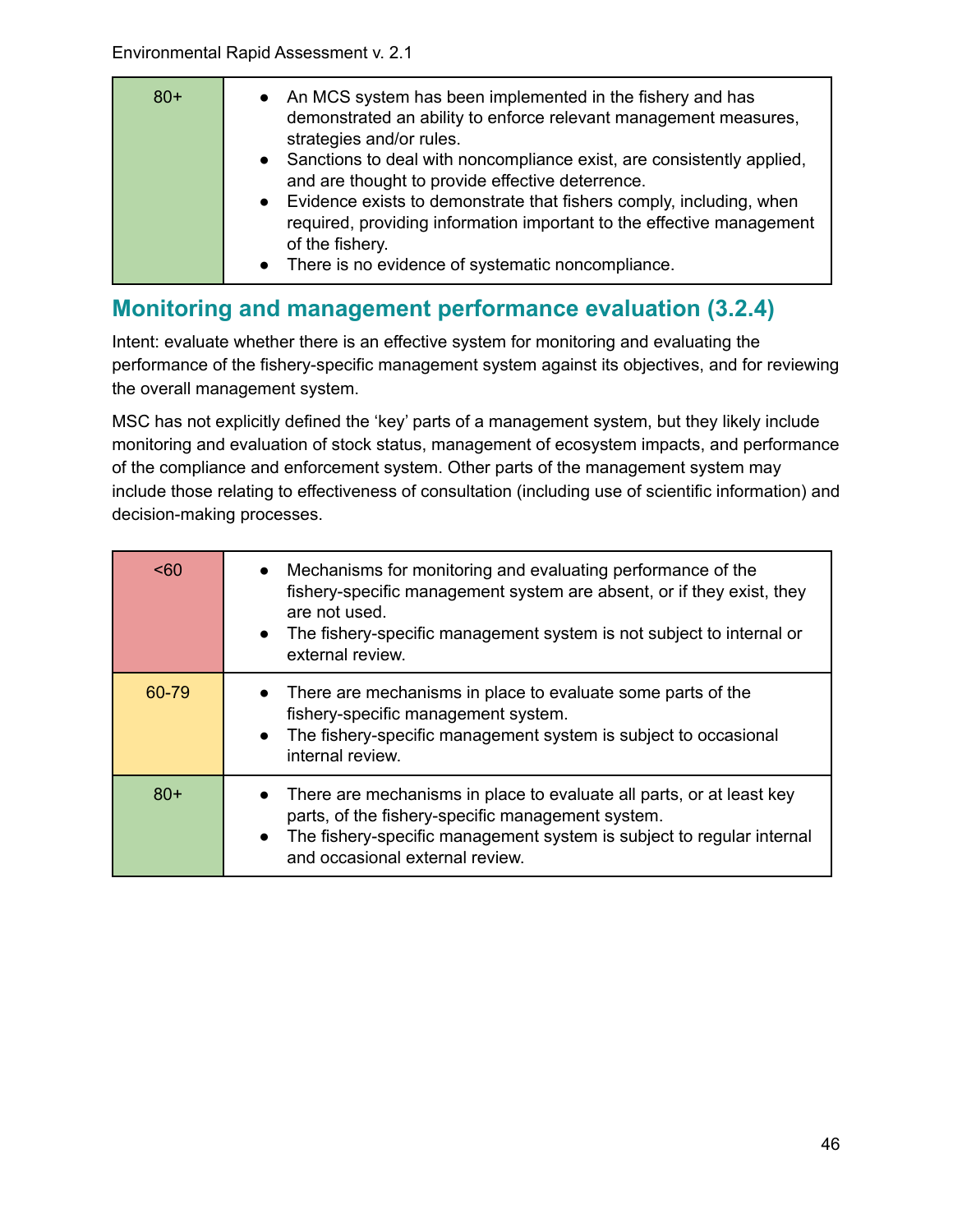# <span id="page-46-0"></span>Appendices

Much of the material in the appendices below, including the definitions, were taken from other sources. Superscripts denote source material as follows:

- F FAO [Glossary](http://www.fao.org/faoterm/collection/fisheries/en/) and Term Portal
- M MSC Fisheries Standard (v 2.01)
- S Monterey Bay Aquarium Seafood Watch Fisheries Standard (v 3.2)

### <span id="page-46-1"></span>**Lower trophic level species**

For certain taxa that have an exceptionally important role in the ecosystem, reference points should be based on ecosystem considerations (i.e. maintaining enough biomass to allow the species to fulfill its ecological role), rather than MSY or single-species considerations.<sup>s</sup> Forage species, which often belong to lower trophic levels, are generally considered to be exceptionally important within ecosystems. MSC has identified families of lower trophic level (LTL) fish species, described in Box SA1 in the MSC Fisheries Certification Requirements (FCR) v 2.0.

Species types that are defined by default as "key LTL stocks" for the purposes of an MSC assessment.

Family *Ammodytidae* (sandeels, sandlances) Family *Clupeidae* (herrings, menhaden, pilchards, sardines, sardinellas, sprats) Family *Engraulidae* (anchovies) Family *Euphausiidae* (krill) Family *Myctophidae* (lanternfish) Family *Osmeridae* (smelts, capelin) Genus *Scomber* (mackerels) Order *Atheriniformes* (silversides, sand smelts) Species *Trisopterus esmarkii* (Norway pout)

A potentially useful resource is the ASFIS List of [Species,](http://www.fao.org/fishery/collection/asfis/en) which provides information on species included in different families and orders.

It is also possible to identify LTL species on the basis of biological and ecological criteria. For example, MSC suggests that assessors treat species as LTL if the species feeds predominantly on plankton, has a trophic level 2-4, is characterized by small body size/early maturity/high fecundity/short lifespan, and meets at least two of the following criteria (see SA2.2.9 in the MSC FS v2.01):

- 1. A large proportion of the trophic connections in the ecosystem involve this stock, leading to significant predator dependency
- 2. A large volume of energy passing between lower and higher trophic levels passes through the stock
- 3. There are few other species at this trophic level through which energy can be transmitted from lower to higher trophic levels, such that a high proportion of the total energy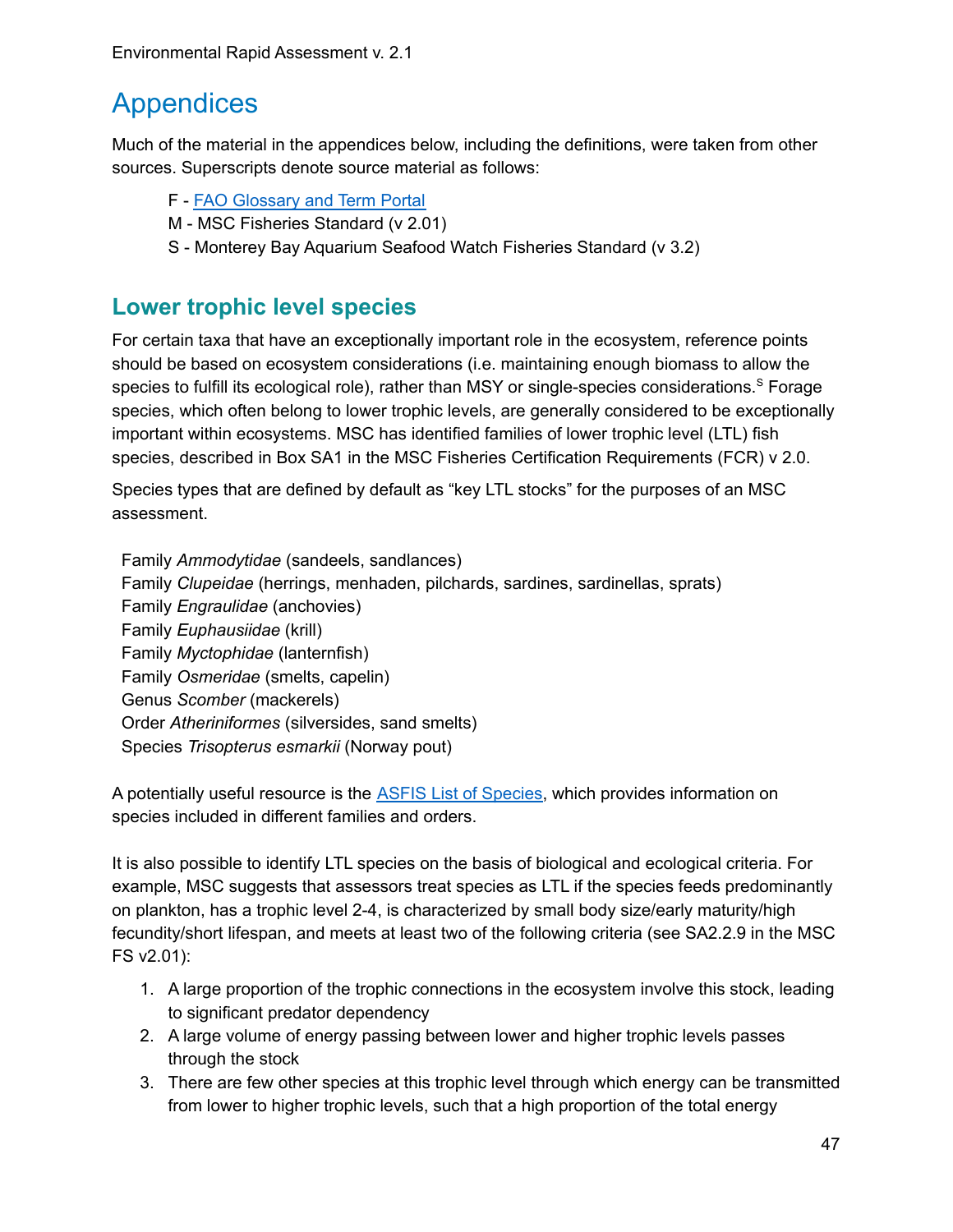passing between lower and higher trophic levels passes through this stock

# <span id="page-47-0"></span>**Productivity Susceptibility Analysis (PSA)**

### <span id="page-47-1"></span>*Instructions for conducting a PSA*

These instructions are adapted from the MSC and SFW standards.

1. To conduct a PSA, the assessor needs to use the MSC Risk Based Framework (RBF) Worksheet, which can be downloaded at:

[https://www.msc.org/docs/default-source/default-document-library/for-business/program-docum](https://www.msc.org/docs/default-source/default-document-library/for-business/program-documents/chain-of-custody-supporting-documents/msc-rbf-worksheets-v2-04.xlsx?sfvrsn=224fc7d6_8) [ents/chain-of-custody-supporting-documents/msc-rbf-worksheets-v2-04.xlsx?sfvrsn=224fc7d6\\_](https://www.msc.org/docs/default-source/default-document-library/for-business/program-documents/chain-of-custody-supporting-documents/msc-rbf-worksheets-v2-04.xlsx?sfvrsn=224fc7d6_8) [8](https://www.msc.org/docs/default-source/default-document-library/for-business/program-documents/chain-of-custody-supporting-documents/msc-rbf-worksheets-v2-04.xlsx?sfvrsn=224fc7d6_8)

2. For each data-deficient stock combination (gear type, location, body of water) that is assessed using PSA, a separate PSA score will be calculated. Both productivity and susceptibility will be scored on a three-level risk scale: low, medium and high. Where there is limited or conflicting information for a productivity or susceptibility attribute, use the more precautionary (higher value) score.

3. For Productivity: See Table 4 below for guidance. Note that lower productivity corresponds to higher risk (and vice versa). Additional information below for certain attributes:

- Score the average maximum size and average size at maturity for fish species only.
- Score density dependence for invertebrate species only.

Attribute information for fish species can generally be found at **[Fishbase.org](http://www.fishbase.org/search.php)** 

| <b>Productivity attribute</b>                                                     | <b>High productivity</b><br>(Low risk,<br>score=1) | <b>Medium</b><br>productivity<br>(Medium risk,<br>score=2) | Low productivity<br>(High risk,<br>score=3) |
|-----------------------------------------------------------------------------------|----------------------------------------------------|------------------------------------------------------------|---------------------------------------------|
| Average age at maturity                                                           | $< 5$ years                                        | 5-15 years                                                 | > 15 years                                  |
| Average maximum age                                                               | $<$ 10 years                                       | $10-25$ years                                              | $> 25$ years                                |
| Fecundity                                                                         | > 20,000 eggs per<br>year                          | 100-200,000 eggs<br>per year                               | $<$ 100 eggs per<br>year                    |
| Average maximum size<br>(not to be used when scoring<br>invertebrate species)     | $< 100 \text{ cm}$                                 | 100-300 cm                                                 | $>$ 300 cm                                  |
| Average size at maturity<br>(not to be used when scoring<br>invertebrate species) | < 40 cm                                            | 40-200 cm                                                  | $> 200 \text{ cm}$                          |

#### Table 4. Productivity table<sup>M</sup>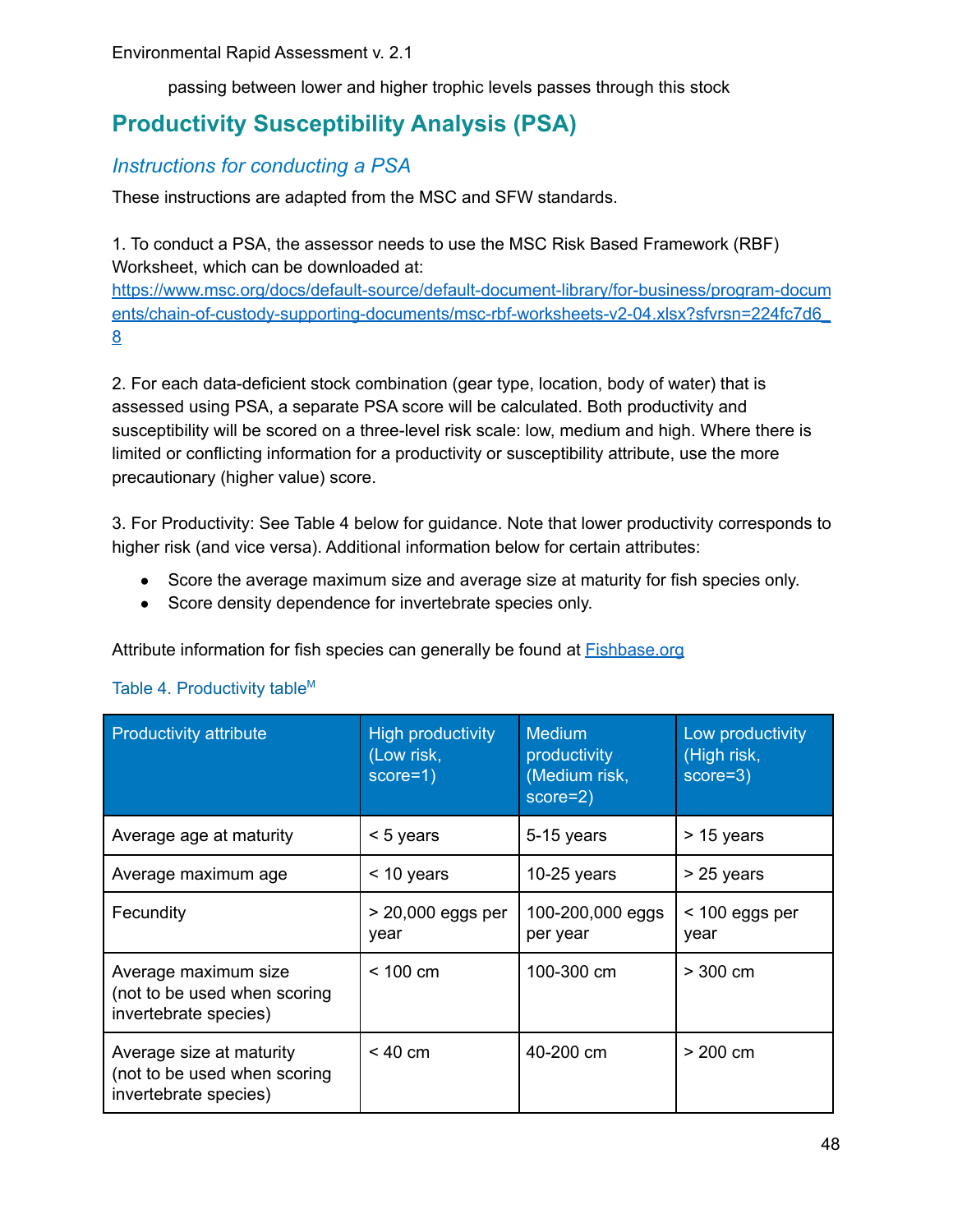| Reproductive strategy                                                        | <b>Broadcast</b><br>spawner                                                      | Demersal egg<br>layer                                                      | Live bearer                                                                                        |
|------------------------------------------------------------------------------|----------------------------------------------------------------------------------|----------------------------------------------------------------------------|----------------------------------------------------------------------------------------------------|
| Trophic level                                                                | < 2.75                                                                           | $2.75 - 3.25$                                                              | > 3.25                                                                                             |
| Density dependence<br>(to be used only when scoring<br>invertebrate species) | Compensatory<br>dynamics at low<br>population sizes<br>demonstrated or<br>likely | No depensatory or<br>compensatory<br>dynamics<br>demonstrated or<br>likely | Depensatory<br>dynamics at low<br>population sizes<br>(Allee effects)<br>demonstrated or<br>likely |

4. For Susceptibility: See Table 5 below for guidance. The Susceptibility Table was originally developed by MSC, and then MBA SFW made edits to the table for their own standard because mathematically, the original scoring was such that a low score in any one of the susceptibility attributes would almost always lead to a low or medium vulnerability rating, even in cases where other susceptibility attributes were medium to high risk, and even if the species productivity was very low. As an example, a fishery targeting mature individuals or spawning aggregations would usually score a "low risk" of susceptibility, but in practice there are ecologically unsustainable fisheries that target mature fish, such as some bluefin tuna fisheries. We have used the SFW Susceptibility Table because it is important to score conservatively, especially when data are limited.

Note that lower susceptibility corresponds to lower risk (and vice versa). Additional information for certain attributes is described below:

- "Areal overlap" and "vertical overlap" should be scored with consideration of all fisheries impacting the species.
- "Selectivity" and "post-capture mortality" should be scored with reference to the fishery under assessment only.
- Default values are provided in the table. Default values should be used unless there is evidence indicating that a different risk score is more appropriate.

Susceptibility will generally be high for target species because fishing gear and effort will be aimed at maximizing catches.

| Susceptibility attribute           | Low susceptibility<br>(Low risk,<br>score=1) | <b>Medium</b><br>susceptibility<br>(Medium risk,<br>score=2) | <b>High susceptibility</b><br>(High risk,<br>score=3) |
|------------------------------------|----------------------------------------------|--------------------------------------------------------------|-------------------------------------------------------|
| Areal overlap (availability)       | Vast majority<br>(>90%) of species           | Most (70%-90%)<br>of species                                 | $>30\%$ of the<br>species                             |
| Overlap of the fishing effort with | concentration                                | concentration is                                             | concentration is                                      |

### Table 5. Susceptibility table<sup>s</sup>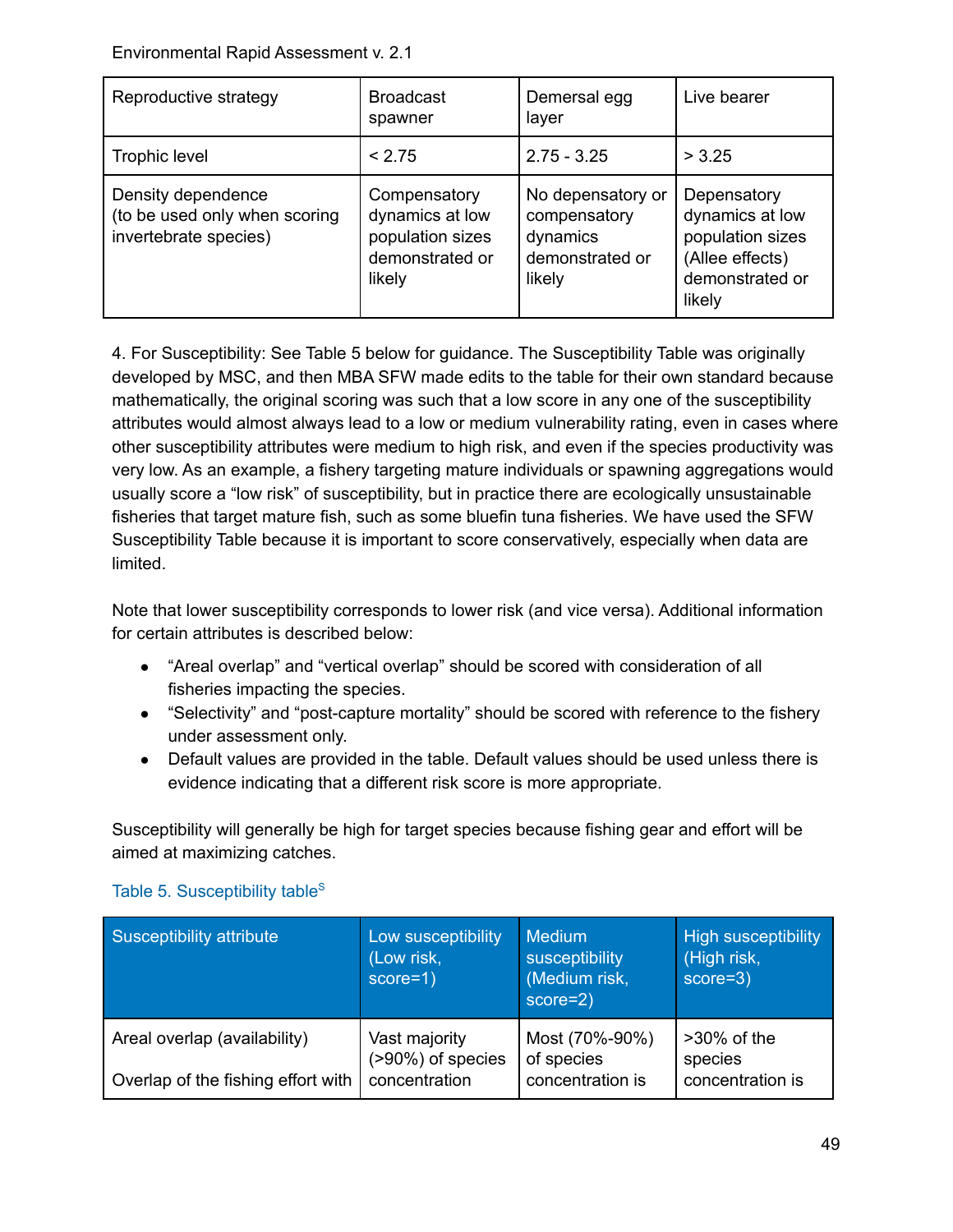| a species concentration of the<br>stock                                                                                                   | (main geographic<br>range) is unfished.<br>(Must have<br>evidence.)                                                                                                                                                                                                                                                                                                                                                                            | unfished by any<br>fishery.<br>(Must have<br>evidence.)                                                                                                                                                                                                  | fished,<br>considering all<br>fisheries.<br>Default score for<br>target species,<br>or if unknown.                                                                                                                                                                                                                                                                                                                                                                                      |
|-------------------------------------------------------------------------------------------------------------------------------------------|------------------------------------------------------------------------------------------------------------------------------------------------------------------------------------------------------------------------------------------------------------------------------------------------------------------------------------------------------------------------------------------------------------------------------------------------|----------------------------------------------------------------------------------------------------------------------------------------------------------------------------------------------------------------------------------------------------------|-----------------------------------------------------------------------------------------------------------------------------------------------------------------------------------------------------------------------------------------------------------------------------------------------------------------------------------------------------------------------------------------------------------------------------------------------------------------------------------------|
| Vertical overlap<br>(encounterability)<br>The position of the<br>stock/species within the water<br>column relative to the fishing<br>gear | Low overlap<br>between fishing<br>depths and depth<br>range of species,<br>i.e. most of the<br>species depth<br>range $(>=66%)$ is<br>unfished.<br>(Must have<br>evidence; unlikely<br>for any "main<br>species.")                                                                                                                                                                                                                             | Medium overlap<br>between fishing<br>depths of depth<br>range of species,<br>i.e. species has<br>considerable<br>portion $(>=33%)$<br>of depth range<br>that is unfished.<br>(Must have<br>evidence.)                                                    | High degree of<br>overlap between<br>fishing depths and<br>depth range of<br>species.<br><b>Default score for</b><br>target species,<br>as well as any<br>air-breathing<br>animal, or when<br>unknown.                                                                                                                                                                                                                                                                                  |
| Selectivity of gear type<br>Potential of the gear to retain<br>species                                                                    | Species is not<br>targeted AND is<br>not likely to be<br>captured by gear<br>(e.g., average<br>body size at<br>maturity is smaller<br>than mesh size<br>(net fisheries), or<br>species is not<br>attracted to the<br>bait used (line<br>fisheries), or is too<br>large to enter trap<br>(pot/trap<br>fisheries), etc. (if<br>known, <33% of<br>individuals of this<br>species<br>encountering gear<br>are captured).<br>Must have<br>evidence. | Species is<br>targeted, or is<br>incidentally<br>encountered AND<br>is not likely to<br>escape the gear,<br><b>BUT</b> conditions<br>under 'high risk'<br>do not apply.<br><b>Default score</b><br>when conditions<br>under 'high risk'<br>do not apply. | Species is<br>targeted or is<br>incidentally<br>encountered AND<br>attributes of the<br>fishery, in<br>combination with<br>the species'<br>biology or<br>behavior, increase<br>its susceptibility to<br>the gear. E.g., net<br>mesh size allows<br>retention of<br>individuals below<br>size at maturation,<br>or fishery targets<br>spawning<br>aggregations or<br>large fecund<br>females.<br>If effective<br>management<br>measures are in<br>place to mitigate<br>the effect of the |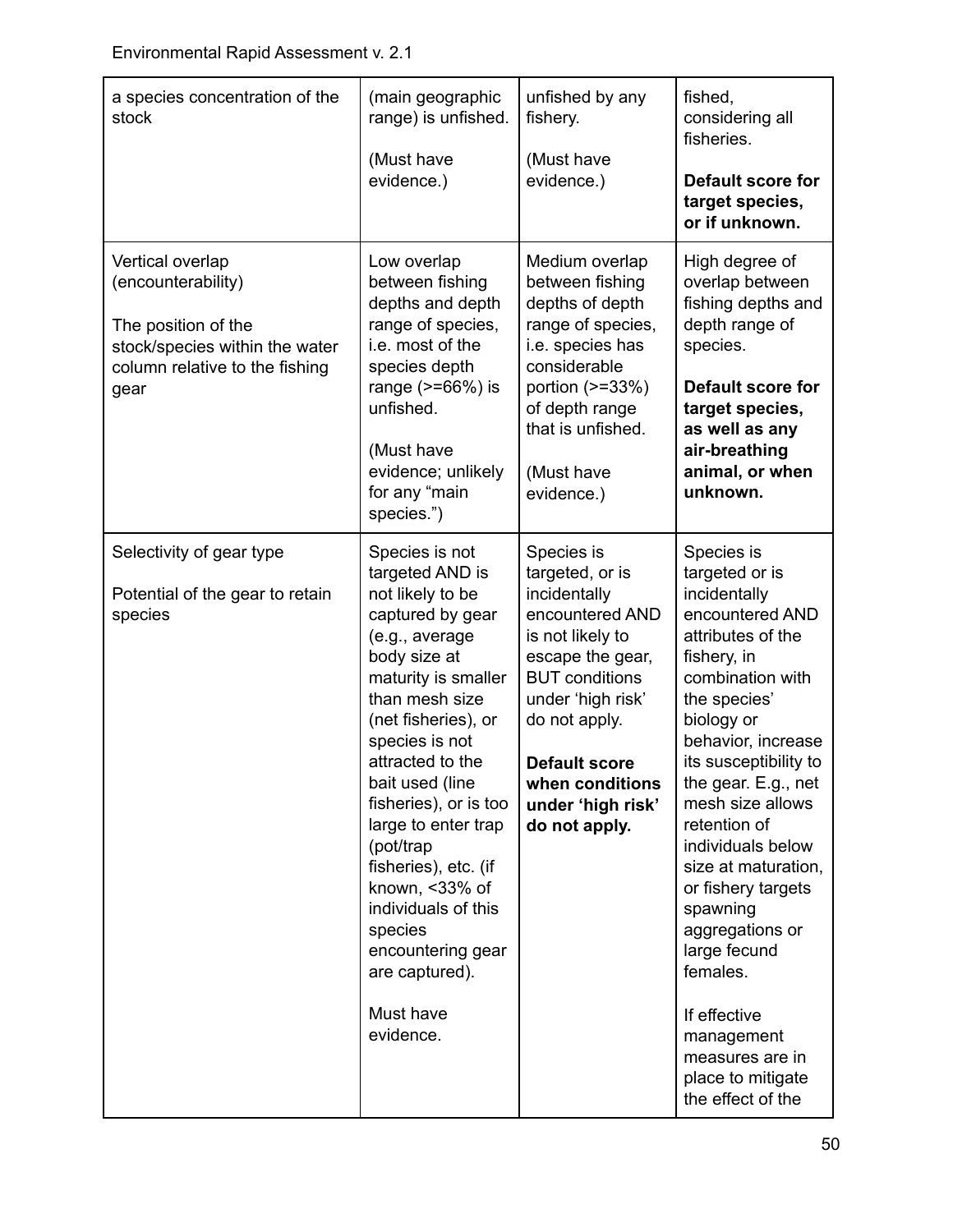|                                                                                                                                                                       |                                                                                                          |                                                               | behavior or<br>requirement, the<br>behavior and/or<br>requirement need<br>not be considered.                   |
|-----------------------------------------------------------------------------------------------------------------------------------------------------------------------|----------------------------------------------------------------------------------------------------------|---------------------------------------------------------------|----------------------------------------------------------------------------------------------------------------|
| Post-capture mortality (PCM)<br>The chance that, if captured, a<br>species would be released and<br>that it would be in a condition<br>permitting subsequent survival | Evidence of<br>majority of<br>captured<br>individuals (>66%)<br>released and<br>survive<br>post-capture. | Evidence of some<br>released<br>post-capture and<br>survival. | <b>Retained species</b><br>or majority dead<br>when released.<br><b>Default score for</b><br>retained species. |

5. Enter scores into the appropriate sheet within the MSC RBF Worksheet, using one row for each species. Check the 'Automated scores' tab for indicator-level (PI) scores.

### <span id="page-50-0"></span>**Glossary**

**Alternative measures** - fishing gear and practices that have been shown (experimentally or otherwise) to minimize the rate of incidental mortality of the species to the lowest achievable levels. M

**Biologically based limit** - the abundance indicator level below which a stock or population is considered to experience serious or irreversible harm. M

**B<sub>LIM</sub>** - biomass limit reference point below which recruitment may be impaired

**BMSY** - biomass necessary to produce maximum sustainable yield

**B40%** - 40% of estimated unfished biomass

**Bycatch** - unwanted catch, or catch that the fisher did not intend to catch but could not avoid, and did not want or chose not to use

**Commonly encountered habitats** - habitats that regularly come into contact with a gear used by the UoA, considering the geographic overlap of fishing effort with the habitat's range within the management area(s) covered by the governance body(s) relevant to the UoA. M

**Data-limited or data-poor** - refers to fisheries for which there are no estimates of MSY, stock size, or certain life history traits. There may be minimal or no stock assessment data, and uncertainty measurements may be qualitative only. $\textsuperscript{s}$ 

**Depleted** - in reference to stocks, at a very low level of abundance compared to historical levels, with dramatically reduced spawning biomass and reproductive capacity. Stocks should be classified as "depleted" if the stock is likely to be below an appropriate limit reference point.<sup>S</sup>

**Ecological role** - the trophic role of a stock within the ecosystem under assessment. M

**Ecosystem elements** - elements may include trophic structure and function (in particular key prey, predators, and competitors), community composition, productivity pattern (e.g. upwelling or spring bloom, abyssal, etc.), and characteristics of biodiversity.<sup>M</sup>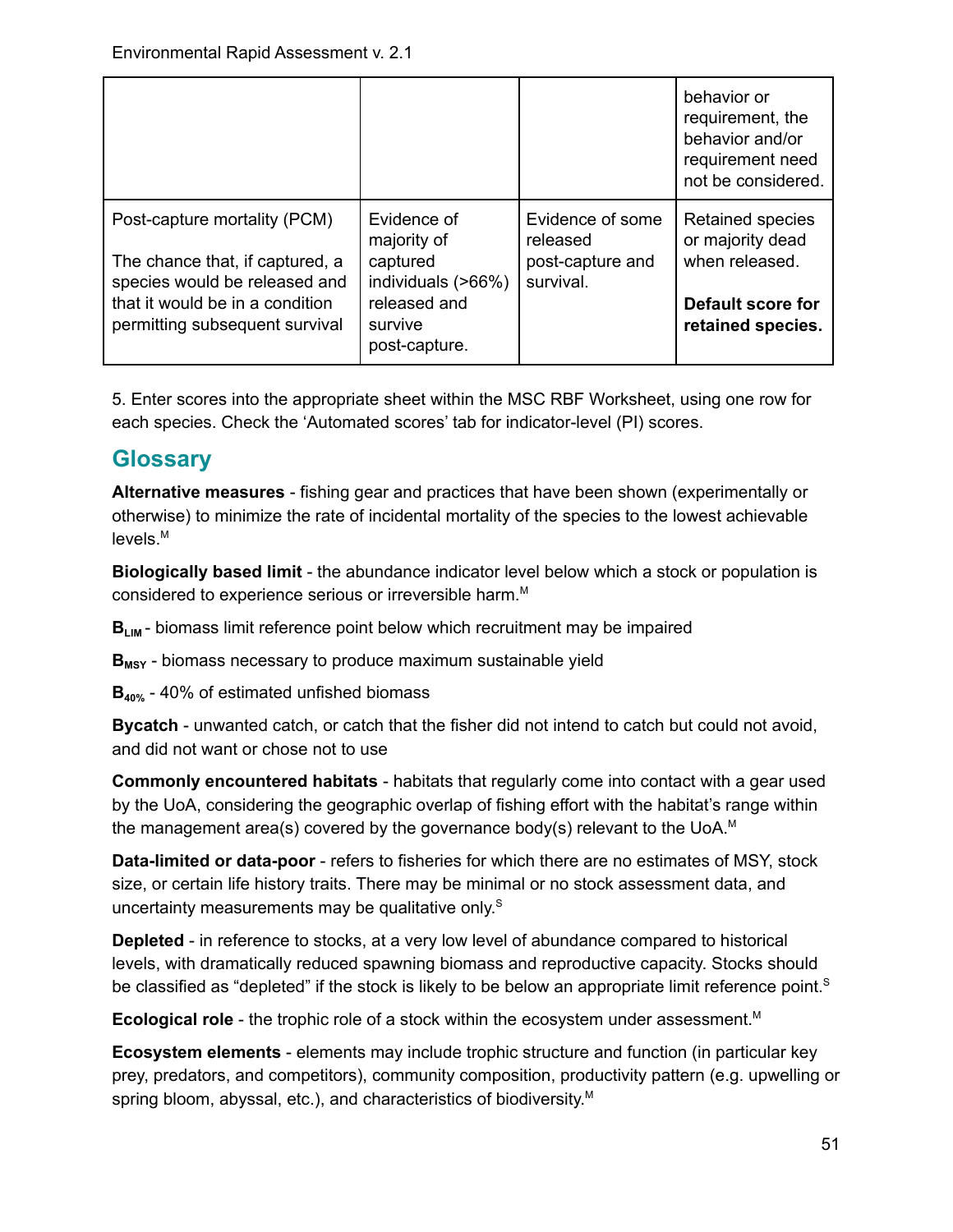**Effective** - management or mitigation strategies are defined as "effective" if a) the management goal is sufficient to maintain the structure and function of affected ecosystems in the long-term, and b) there is scientific evidence that they are meeting these goals.<sup>S</sup>

<span id="page-51-1"></span>**Endangered, Threatened or Protected (ETP) Species** - species recognised as "threatened," "endangered" or "critically endangered" by national legislation and/or binding international agreements to which the jurisdictions controlling the fishery are party.

Relevant binding international agreements include:<sup>M</sup>

- a. Appendix 1 of the Convention on International Trade in Endangered Species (CITES), unless it can be shown that the particular stock of the CITES listed species impacted by the UoA under assessment is not endangered.
- b. Binding agreements concluded under the Convention on Migratory Species (CMS), including:
	- Annex 1 of the Agreement on Conservation of Albatross and Petrels (ACAP);
	- **Table 1 Column A of the African-Eurasian Migratory Waterbird Agreement** (AEWA);
	- Agreement on the Conservation of Small Cetaceans of the Baltic and North Seas (ASCOBANS);
	- Annex 1, Agreement on the Conservation of Cetaceans of the Black Sea, Mediterranean Sea and Contiguous Atlantic Area (ACCOBAMS);
	- Wadden Sea Seals Agreement;
	- Any other binding agreements that list relevant ETP species concluded under this Convention.

ETP species also include those classified as 'out-of scope' (amphibians, reptiles, birds and mammals) that are listed in the IUCN (International Union for the Conservation of Nature) Redlist as vulnerable (VU), endangered (EN) or critically endangered (CE). <sup>M</sup> To be precautionary, the ETP classification should also include non 'out-of scope' taxa (i.e. fish and shellfish) listed as EN or CE.<sup>s</sup>

**Fishery** - FAO defines a fishery as a unit determined by an authority or other entity that is engaged in raising and/or harvesting fish. Typically, the unit is defined in terms of some or all of the following: people involved, species or type of fish, area of water or seabed, method of fishing, class of boats and purpose of the activities. M

**Fishing mortality (***F***)** - the rate at which animals are removed from the stock by fishing. F

<span id="page-51-0"></span>**Generation time (***G***)** - the average age of a reproductive individual in an unexploited stock, consistent with the definition of Goodyear: 3

<sup>&</sup>lt;sup>3</sup> Goodyear, C.P. 1995. Red snapper in U.S. waters of the Gulf of Mexico. NMFS/SEFSC. Cited by Thompson, G. G., Mace, P. M., Gabriel, W. L., Low, L. L., Maccall, A. D., Methot, R. D., ... Witzig, J. F. (1998). Technical Guidance On the Use of Precautionary Approaches to Implementing National Standard 1 of the Magnuson- Stevens Fishery Conservation and Management Act.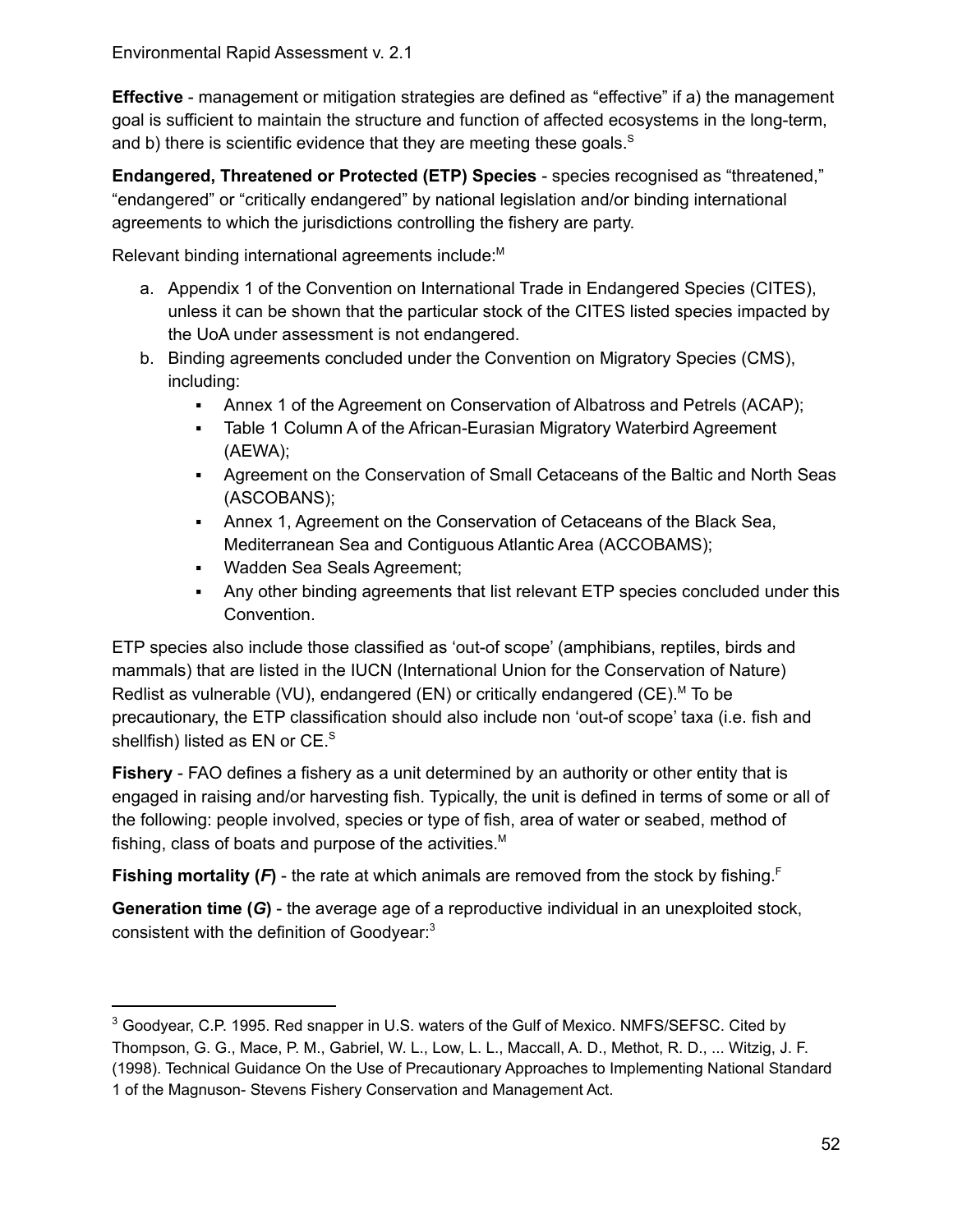$$
G = \frac{\sum\limits_{a=1}^A aE_a N_a}{\sum\limits_{a=1}^A E_a N_a}
$$

where *a* is age, *A* is the oldest age in an unfished state, *E<sup>a</sup>* is the maturity at age *a*, and *N<sup>a</sup>* is the number per recruit alive at age *a* in the absence of fishing.

**Ghost gear** - fishing gear that has been abandoned, lost or otherwise discarded in the ocean. Ghost gear has negative impacts on marine life and habitats, including through incidental 'ghost fishing.'

**Habitat** - the chemical and bio-physical environment, including biogenic structures, where fishing takes place.<sup>M</sup>

**Harvest control rules (HCRs)** - a set of well-defined pre-agreed rules or actions used for determining a management action in response to changes in indicators of stock status with respect to reference points.<sup>M</sup>

**Harvest strategy** - the combination of monitoring, stock assessment, harvest control rules and management actions.<sup>M</sup>

**Likelihood** - The definitions below can be based on quantitative assessment, plausible argument or expert judgment. The MSC provides quantitative definitions of likelihood that vary by PI (nee Table SA9 on p. 128 of MSC Fisheries Certification Requirements v2.0.) Below are the most frequently occurring definitions.

- $\bullet$  Highly unlikely less than 30% chance.<sup>M</sup>
- $\bullet$  Unlikely less than 40% chance.<sup>M</sup>
- Likely 70% chance or greater. M,  $S$
- $\bullet$  Highly likely 80% chance or greater.<sup>M</sup>

**Limit reference point (LRP)** - the point beyond which the state of a fishery and/or a resource is not considered desirable and which management is aiming to avoid.<sup>M</sup> To be considered appropriate, biomass LRPs should generally be no less than half of  $B_{MSY}$ , or half of an appropriate target reference point such as  $B_{40\%}$ .

**Management system** - the framework of processes and procedures used to ensure that an organisation can fulfil all tasks required to achieve its objectives. In a fisheries context includes agencies involved in the management of the fishery, the legislative framework within which the fishery is undertaken and the core management measures implemented.<sup>M</sup> An appropriate management system uses the best available science to implement policies that minimize the risk of overfishing or damaging the ecosystem, taking into account species vulnerability along with scientific and management uncertainty.<sup>S</sup>

#### **Management strategies or measures:**

- *Measures* actions or tools in place within the management system that either explicitly manage impacts on the component or indirectly contribute to management of the component under assessment having been designed to manage impacts elsewhere. M
- *Partial strategy* a cohesive arrangement which may comprise one or more measures, an understanding of how it/they work to achieve an outcome and an awareness of the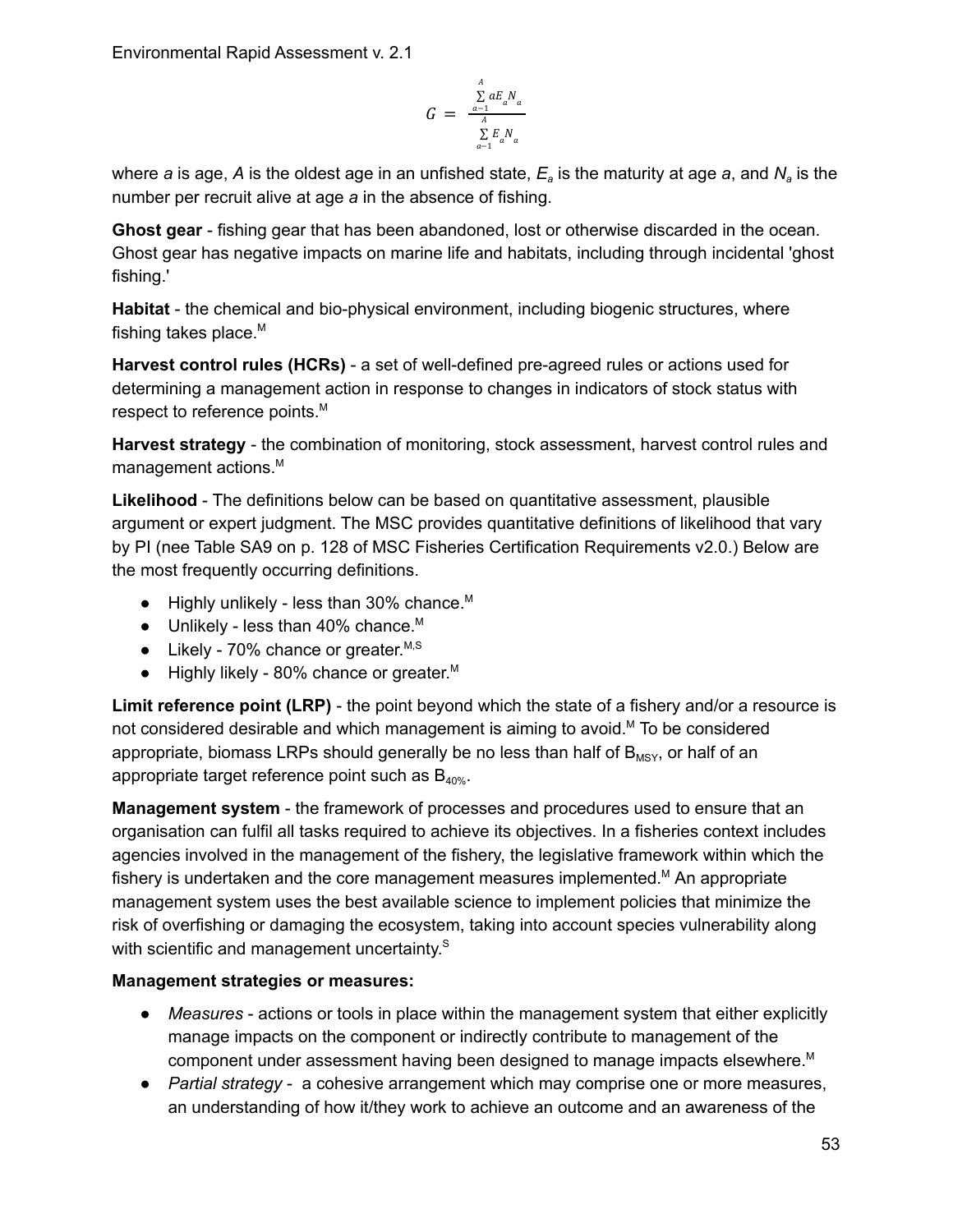need to change the measures should they cease to be effective. It may not have been designed to manage the impact on that component specifically. M

● *Strategy or full strategy* - a cohesive and strategic arrangement which may comprise one or more measures, an understanding of how it/they work to achieve an outcome and which should be designed to manage impact on that component specifically. A strategy needs to be appropriate to the scale, intensity, and cultural context of the fishery and should contain mechanisms for the modification of fishing practices in light of identification of unacceptable impacts.<sup>M</sup>

**Maximum sustainable yield (MSY)** - The highest theoretical equilibrium yield that can be continuously taken (on average) from a stock under existing (average) environmental conditions without affecting significantly the reproduction process.<sup>M</sup>

**Overfished** - a stock is considered overfished when human-induced mortality has reduced the abundance or bio-mass of a stock below the point where recruitment may be impaired. This value may often be referred to as  $B_{LIM}$ , 1/2  $B_{MSY}$ ,  $B_{20\%}$  or some other reference point for a managed fish stock.

**Overfishing** - a generic term used to refer to a level of fishing effort or fishing mortality such that a reduction of effort would, in the medium term, lead to an increase in the total catch; or, a rate or level of fishing mortality that jeopardizes the capacity of a fishery to produce the maximum sustainable yield on a continuing basis.<sup>F</sup>

- *Biological overfishing*: Catching such a high proportion of one or all age classes in a fishery as to reduce yields and drive stock biomass and spawning potential below safe levels. In a surplus production model, biological overfishing occurs when fishing levels are higher than those required for extracting the Maximum Sustainable Yield (MSY) of a resource and recruitment starts to decrease. F
- *Recruitment overfishing*: the rate of fishing above which the recruitment to the exploitable stock becomes significantly reduced. This is characterized by a greatly reduced spawning stock, a decreasing proportion of older fish in the catch, and generally very low recruitment year after year. Recruitment may lead to stock collapse if prolonged and combined with poor environmental conditions. F
- *Growth overfishing*: Occurs when too many small fish are being harvested too early through excessive fishing effort and poor selectivity (e.g., excessively small mesh sizes), and the fish are not given enough time to grow to the size at which maximum yield-per-recruit would be obtained from the stock. Reduction of fishing mortality among juveniles, or their outright protection, would lead to an increase in yield from the fishery. Growth overfishing occurs when the fishing mortality rate is above Fmax (in a yield-per-recruit model). This means that individual fish are caught before they have a chance to reach their maximum growth potential. Growth overfishing, by itself, does not affect the ability of a fish population to replace itself.<sup>F</sup>
- *Economic overfishing*: Occurs when a fishery is generating no economic rent, primarily because an excessive level of fishing effort is applied in the fishery. This condition does not always imply biological overfishing. F

<span id="page-53-0"></span>**Precautionary approach** - approach involving the application of prudent foresight, taking into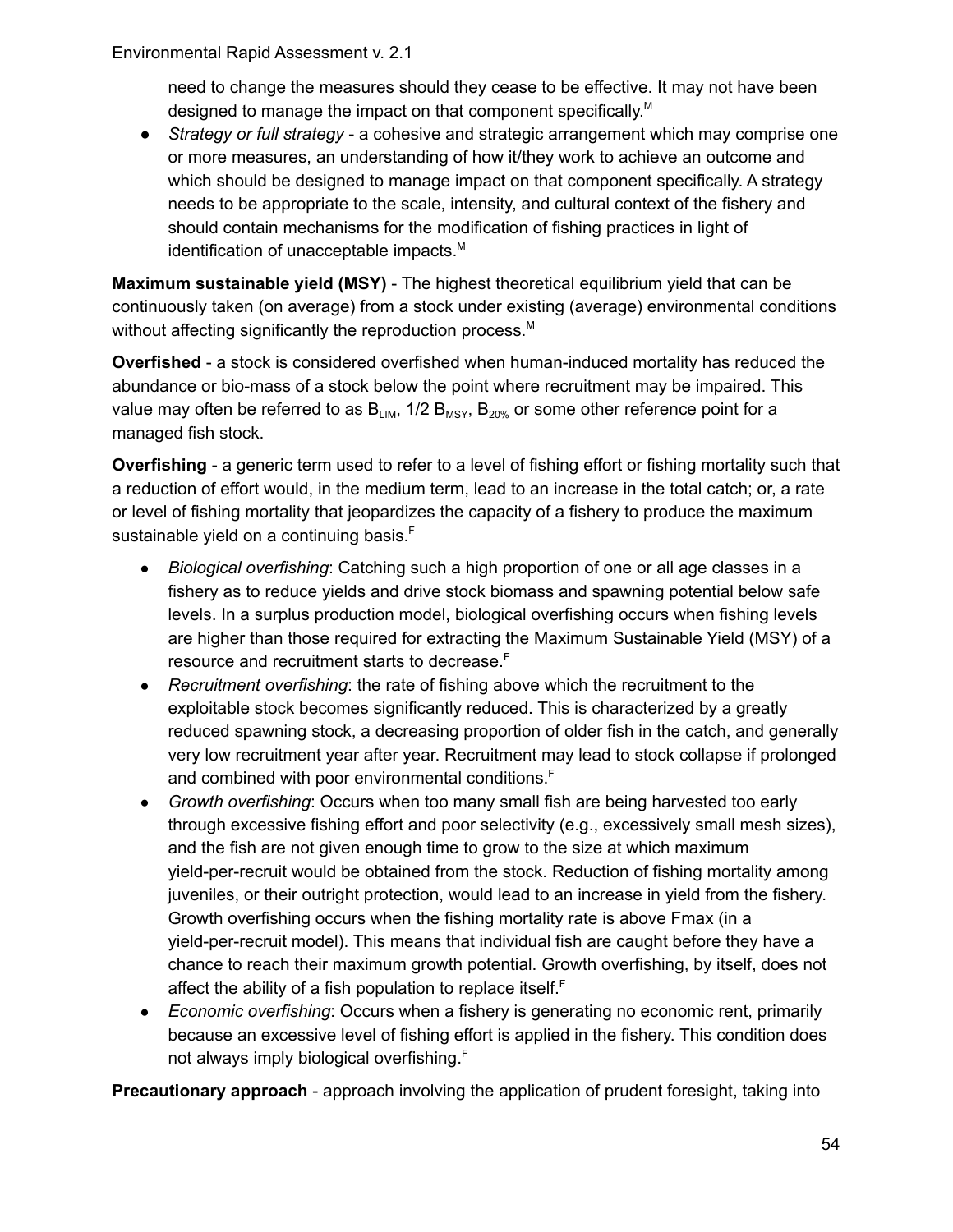account the uncertainties in fisheries systems and considering the need to take action with incomplete knowledge. The precautionary approach requires, inter alia: (i) consideration of the needs of future generations and avoidance of changes that are not potentially reversible; (ii) prior identification of undesirable outcomes and measures to avoid or correct them promptly; (iii) initiation of any necessary corrective measures without delay and on a timescale appropriate for the species' biology; (iv) conservation of the productive capacity of the resource where the likely impact of resource use is uncertain; (v) maintenance of harvesting and processing capacities commensurate with estimated sustainable levels of the resource and containment of these capacities when resource productivity is highly uncertain; (vi) adherence to authorized management and periodic review practices for all fishing activities; (viii) establishment of legal and institutional frameworks for fishery management within which plans are implemented to address the above points for each fishery, and (ix) appropriate placement of the burden of proof by adhering to the requirements above.<sup>S,F</sup>

**Principle** - a fundamental element, in the MSC's case, used as the basis for defining a well-managed and sustainable fishery.<sup>M</sup>

**Productivity-Susceptibility Analysis (PSA)** - this semi-quantitative approach examines several attributes of each species that contribute to or reflect its productivity or susceptibility, in order to provide a relative measure of the risk to the scoring element from fishing activities.<sup>M</sup>

**Qualitative data** - data describing the attributes or properties that an object possesses. The properties are categorized into classes that may be assigned numeric values. However, there is no significance to the data values themselves, they simply represent attributes of the object concerned. M

**Quantitative data** - data expressing a certain quantity, amount or range. Usually, there are measurement units associated with the data, e.g. metres, in the case of the height of a person. It makes sense to set boundary limits to such data, and it is also meaningful to apply arithmetic operations to the data.<sup>M</sup>

**Recent stock assessment** - as a rule of thumb, stock assessments or updates conducted within the last five years are considered to be recent. If the stock assessment is very out of date – as a rule of thumb, >10 years old – the stock status should be considered unknown and rated accordingly. S

**Recruitment impairment** - Situation where fishing activity impacts the stock—either through reduced abundance, changes in size, sex or age distribution, or reduction of reproductive capacity at age—to a degree that will diminish the growth and/or reproduction of the population over the long-term (multiple generations); or, the stock is below an appropriate limit reference point. S

**Reference points** - reference points used to define management action in response to stock biomass, stock status, or fishing mortality. Appropriate reference points are designed with the goal of maintaining stock biomass at or above the point where yield is maximized (target reference points; TRPs) and safely above the point where recruitment is impaired (limit reference points; LRPs). Fishing mortality reference points should be designed with the goal of ensuring that catch does not exceed sustainable yield and has a very low likelihood of leading to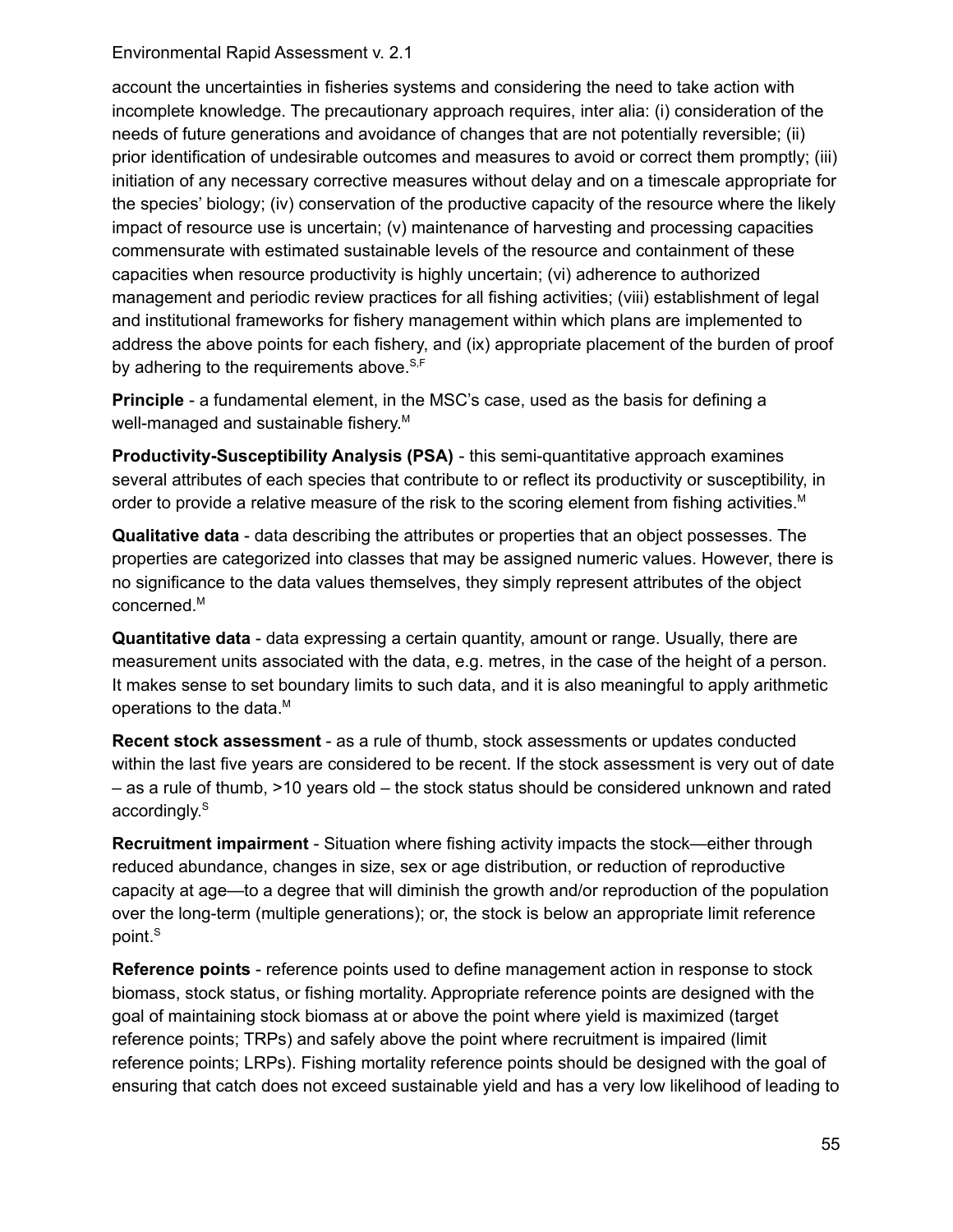depletion of the stock in the future.<sup>S</sup>

**Reliable data or information** - data produced or verified by an independent third party. Reliable data may include government reports, peer-reviewed science, audit reports, etc. Data are not considered reliable if significant scientific controversy exists over the data, or if data are old or otherwise unlikely to represent current conditions.<sup>S</sup>

**Retained species** - species that are retained by the fishery (usually because they are commercially valuable or because they are required to be retained by management rules). M

**Shark finning** - the practice of removing any of the fins of a shark (including the tail) while at sea and discarding the remainder of the shark at sea.<sup>M</sup>

**Species of concern** - species about which management has some concerns regarding status and threats, but for which insufficient information is available to indicate a need to list the species as endangered.<sup>§</sup>

**Stakeholder** - any person or group (including governmental and non-governmental institutions, traditional communities, universities, research institutions, development agencies and banks, donors, etc.) with an interest or claim (whether stated or implied) which has the potential of being impacted by or having an impact on a given project and its objectives. Stakeholder groups that have a direct or indirect "stake" can be at the household, community, local, regional, national, or international level.<sup>M</sup>

**Standard** - a document established by consensus and approved by a recognised body that provides for common and repeated use, rules, guidelines or characteristics for activities or their results, aimed at the achievement of the optimum degree of order in a given context. M

**Stock** - the living resources in the community or population from which catches are taken in a fishery. Use of the term stock implies that the particular population is a biologically distinct unit, i.e. not strongly linked to other populations through interbreeding, immigration, or emigration. $M, S$ Some species form a single stock (e.g. southern bluefin tuna) while others are composed of several stocks (e.g. albacore tuna in the Pacific Ocean comprises separate Northern and Southern stocks). F

**Stock assessment** - an integrated analysis of information to estimate the status and trends of a population against benchmarks such as reference points. M

**Strategy** - a cohesive and strategic arrangement which may comprise one or more measures, an understanding of how it/they work to achieve an outcome and which should be designed to manage impact on that component specifically. A strategy needs to be appropriate to the scale, intensity and cultural context of the fishery and should contain mechanisms for the modification fishing practices in the light of the identification of unacceptable impacts. M

**Susceptibility** - a stock's capacity to be impacted by the fishery under consideration, depending on factors such as the stock's likelihood to be captured by the fishing gear.<sup>s</sup>

**Sustainable level (of fishing mortality)** - a level of fishing mortality that will not reduce a stock below the point where recruitment is impaired, i.e., above F reference points, where defined. The F limit reference points should be around either FMSY or  $F_{35\%}$  to  $F_{40\%}$  for moderately productive stocks; low productivity stocks like rockfish and sharks require F in the range of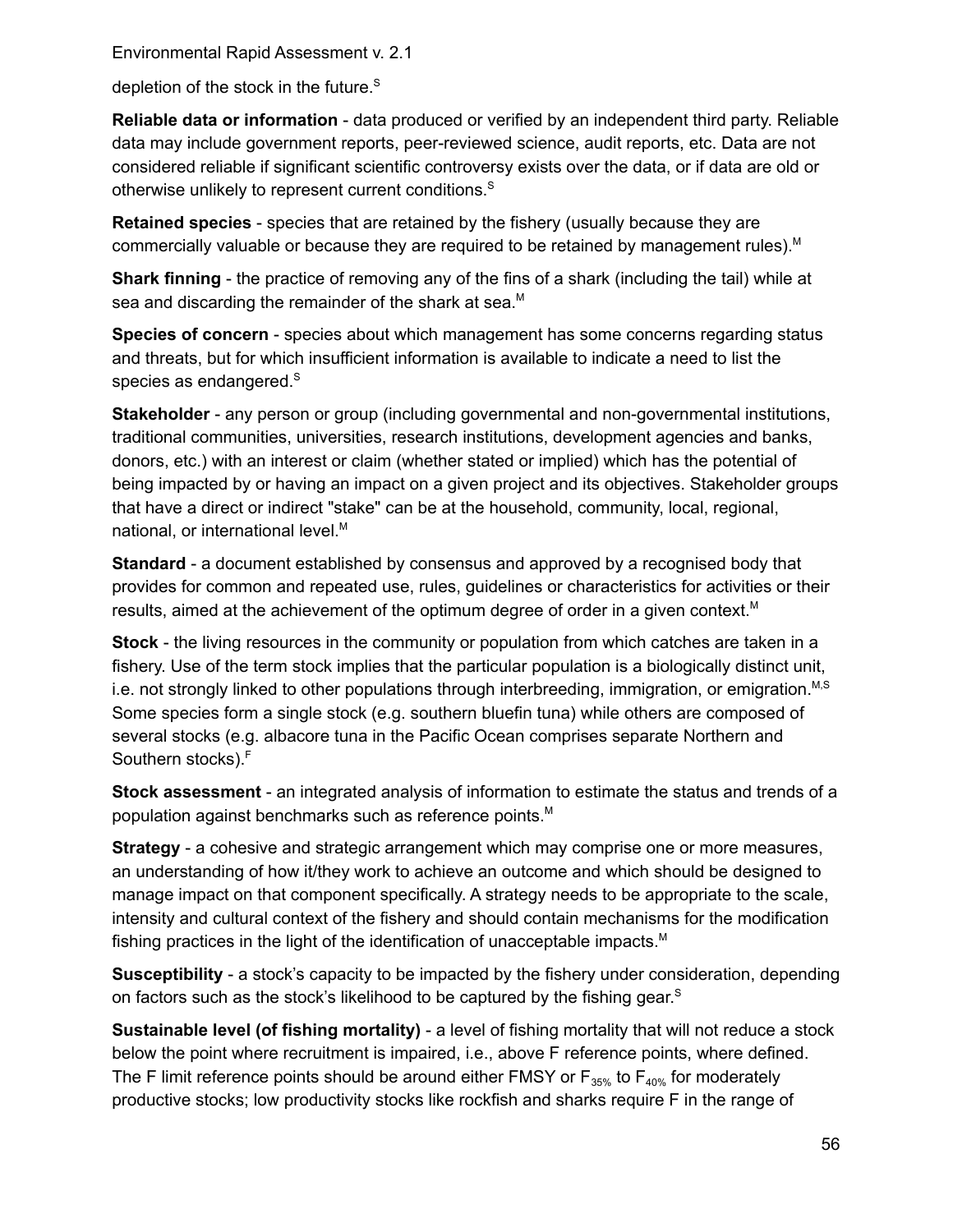F50–60% or lower. Higher F values require a strong scientific rationale. The F reference points are limit reference points, so buffers should be used to ensure that fishing mortality does not exceed these levels. Where F is unknown but MSY is estimated, fishing mortality at least 25% below MSY is considered a sustainable level (for fisheries that are at or above BMSY).

**Target reference point (TRP)** - the point which corresponds to a state of a fishery and/or resource which is considered desirable and which management is trying to achieve. <sup>M</sup> To be considered appropriate, biomass TRPs should generally not be lower than  $\mathsf{B}_{\textsf{MSY}}$  or  $\mathsf{B}_{\textsf{35\%}}$  to  $\mathsf{B}_{\textsf{40\%}}$ .<sup>s</sup>

**Tools** - mechanisms for implementing fishery management strategies. For example, total allowable catches, mesh regulations, closed areas, etc. could be used to implement harvest control rules. M

**Uncertainty** - lack of perfect knowledge of many factors that affect stock assessments, estimation of biological reference points and management, and the consequence of this lack of perfect knowledge. M

**Vulnerable marine ecosystem (VME)** - VMEs have features that are physically or functionally fragile, and the most vulnerable are both easily disturbed and are very slow to recover. VMEs include seamounts, hydrothermal vents, cold water corals and sponge fields. <sup>F</sup> MSC also provides guidance on identifying VMEs in GSA3.13.3.2 (MSC v2.01, pp. 435-436).

# <span id="page-56-0"></span>**Additional resources**

### <span id="page-56-1"></span>*Data-limited Methods Toolkit*

The [Data-limited](http://www.datalimitedtoolkit.org/) Methods Toolkit, or DLM Tool, was developed by a collaboration between the University of British Columbia's Fisheries Centre and the Natural Resources Defense Council (NRDC). It can be used to identify appropriate data-limited management procedures for fisheries that lack the data to conduct a conventional stock assessment, and includes the following three components:

- **Management Strategy Evaluation (MSE) compares management procedures through** simulation testing and identifies acceptable harvest control rules.
- Management Procedure Application recognizes which methods can be applied with the actual data available for the stock to provide guidance for fisheries managers.
- Value-of-Information Analysis identifies which operating model and observation parameters are most important based on the MSE results, to assist with prioritization of data collection in the future.

The DLM Toolkit can be useful for setting harvest control rules, if the rapid assessment identifies a need for their development. It can also be used to provide recommendations on fisheries data to be monitored.

### <span id="page-56-2"></span>*FishPath*

The Nature Conservancy supported development of [FishPath](https://www.fishpath.org/) and describes the tool as "A Decision Support System for Assessing and Managing Data- and Capacity- Limited Fisheries." FishPath was developed by a team of scientists and is designed to help managers of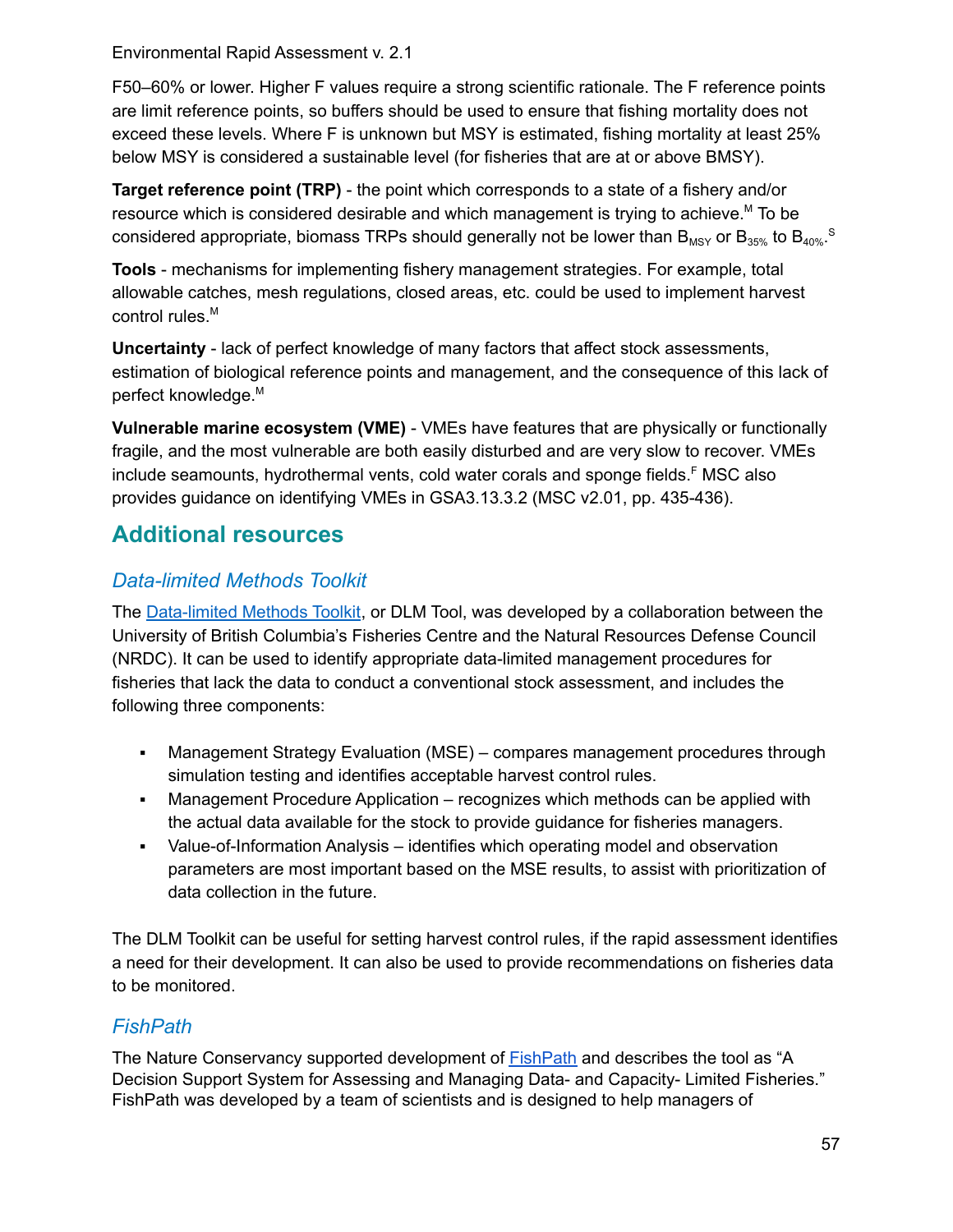data-limited fisheries identify appropriate monitoring, assessment and decision rules for their system. The tool can be useful for engaging with fisheries that have identified a need to improve management practices, and to provide them with specific recommendations.

### <span id="page-57-0"></span>*Framework for Integrated Stock and Habitat Evaluation (FISHE)*

The [FISHE](http://fishe.edf.org/) framework developed by EDF provides scientific guidance for the management of data-limited fisheries. FISHE includes several tools for assessing stocks and setting management goals, including harvest control rules. Below are descriptions of some of these tools that may be relevant for fishery evaluation and FIP development.

Principle 1

- Step 4 of FISHE provides guidance on a handful of the simplest, quickest, most common data-limited methods for obtaining information on stock status, which can be applied rapidly and paired with the PSA outcomes to inform Principle 1 evaluation, particularly for the stock status outcome and stock rebuilding outcome indicators.
- For stocks with more data, Step 9 of FISHE may be useful for evaluating stock status outcome.
- Step 8 of FISHE provides guidance on setting harvest control rules, which relates to the harvest strategy and harvest control rules indicators.
- The FISHE Method Matrix can help inform which stock evaluation methods are appropriate for a given fishery, based on data availability.
- FISHE also includes guidance for designing a data collection/ monitoring system, which could be improve the information and monitoring indicator.

#### Principle 2

- Step 2 of FISHE provides tools that can be used to assess habitat and ecosystem health and vulnerability.
- Step 5 of FISHE gives guidance on prioritizing species for further assessment.

#### Principle 3

- Step 11 of FISHE could be valuable to users wanting more information on what types of management "measures" are available to them.
- Step 1 of FISHE is about setting management goals, which could be helpful both to users and designers of this assessment for the long term and fishery-specific objectives indicators.

### <span id="page-57-1"></span>*Triple Impact Fisheries Evaluation Framework*

The Triple Impact Fisheries Evaluation [Framework](https://www.oceanoutcomes.org/what-we-do/triple-bottom-line-seafood/triple-impact-improvement/), developed by Ocean Outcomes and others, helps users evaluate needs, plan improvements, and monitor progress against environmental, social and financial dimensions of sustainability. It is built around three tools:

- **[Environmental](https://www.oceanoutcomes.org/what-we-do/triple-bottom-line-seafood/environmental-rapid-assessment) Rapid Assessment (ERA)**
- Social [Responsibility](https://www.oceanoutcomes.org/what-we-do/triple-bottom-line-seafood/social-rapid-assessment) Assessment Tool for the Seafood Sector (SRA)